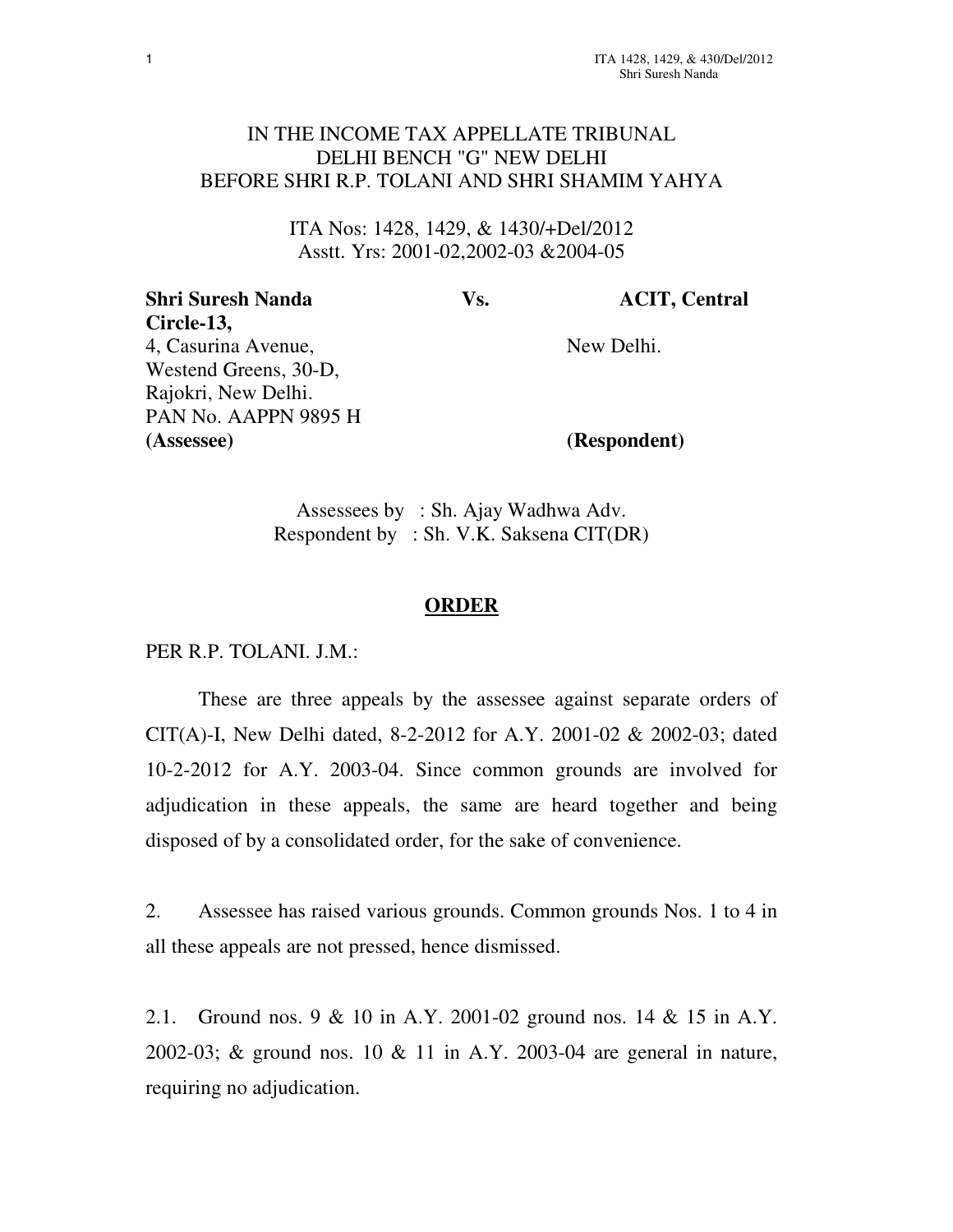3. Coming to other grounds, common ground nos. 5, 6, 6.1, 6.2  $\&$  6.3, raised in all the appeals, are as under-

"5. That on the facts and in the circumstances of the case, the Ld. CIT(A) has grossly erred in not admitting the additional evidence filed on 11-02-2011 under rule 46A of the Income-tax Rules, 1962 in spite of calling for remand report from the AO, without giving any valid reason.

6. That on the facts and in the circumstances of the case, the Ld. CIT(A) has grossly erred in upholding the action of the Assessing Officer taking the status of the assessee as "resident' as against status of 'non' resident' claimed in the return and accepted in the original assessment made u/s 143(3) for A.Y.  $2001-02$  and in appeal by the CIT(A) which became final as no appeal was preferred in ITAT by the Department.

6.1. That on the facts and in the circumstances of the case, the Ld. CIT(A) has grossly erred in holding that assessee's residential status is governed by clause (c) and not by clause (b) of section 6 of the Income-tax Act, 1961 by saying that assessee is actually involved in managing his business in India directly or indirectly through his son, Mr. Sanjeev Nanda.

6.2. The Ld. CIT(A) has further erred in saying that clause (b) cannot override clause (c) of section 6 of the Income-tax Act, 1961.

6.3 The ld. CIT(A) has erred in law in holding the assessee as a resident of India.

3.1. Common ground nos. 8 & 8.1 in A.Y. 2001-02 & 2002-03 and ground no.  $9 \& 9.1$  in A.Y. 2003-04 (excepting quantum), are as under:

"That on the facts and in the circumstances of the cases, the Ld. CIT(A) has erred in upholding the action of the Assessing Officer in adding a sum of Rs. 9,34,15,000/-and Rs. 65,85,000/-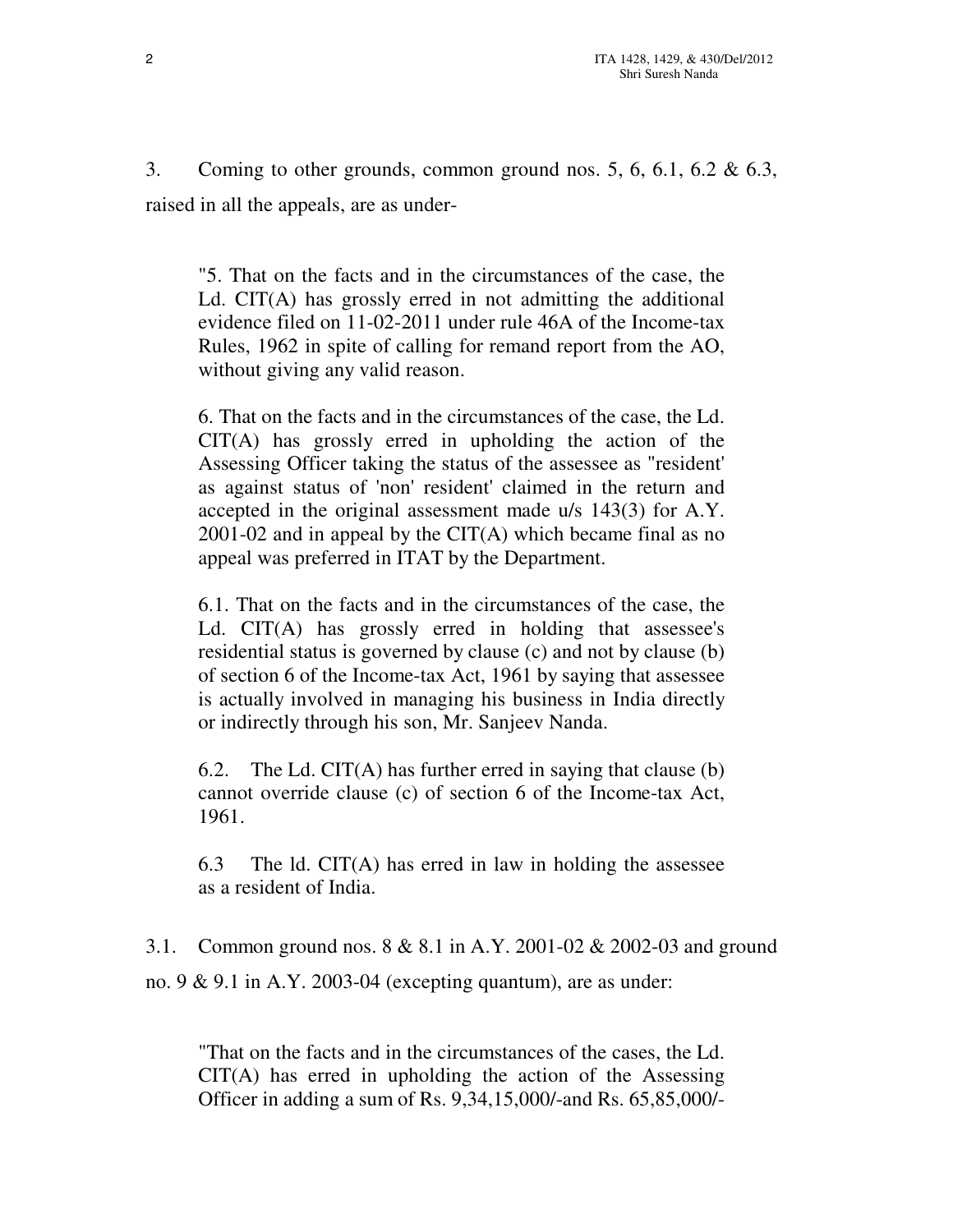in A.Ys. 2001-02 and 2002-03 respectively representing share capital and Rs. 9,53,00,000/- as loan in A.Y. 2003-04 subscribed in M/s Ol India Pvt. Ltd. The amounts were actually subscribed by its holding company M/s Y2K Systems International Ltd. Mauritius and not by the assessee.

That the above addition made by the Assessing Officer and sustained by the Ld. CIT(A) is illegal as substantive addition has also been made in the case of M/s Ol India Pvt. Ltd. which tantamount to double addition not permissible under law.

3.2. Common issue raised in ground no. 9 for A.Y. 2002-03 & ground no.

8 for A.Y. 2003-04 is as under:

"That on the facts and in the circumstances of the cases, the Ld. CIT(A) has erred in upholding the action of the AO in adding a sum of Rs.2,17,57,724/- (A.Y. 2002-03) & Rs. 27,94,40,988/- (A.Y. 2003-04), on the basis of certain documents purportedly recovered by the Delhi Police on 20-02-2007 from the possession of Mr. M.V. Rao.

3.3. Common issue raised in ground no. 10 for A.Y. 2002-03 & ground no. 7 for A.Y. 2003-04 is as under:

That on the facts and in the circumstances of the cases, the Ld.  $CIT(A)$  has erred in upholding the action of the Assessing Officer in adding a sum of Rs. 24,40,000/-(A.Y. 2002-03) & Rs. 23,20,000/- (A.Y. 2003-04), on the presumption that the same was paid by the assessee to his wife Smt. Renu Nanda out of undisclosed sources towards her maintenance expenses.

3.4. That leaves the individual grounds which are raised in following years: **A.Y. 2001-02:**

"7. That on the facts and in the circumstances of the cases, the Ld. CIT(A) has erred in upholding the action of the AO in adding a sum of Rs. 10,51,20,000/- made on the basis of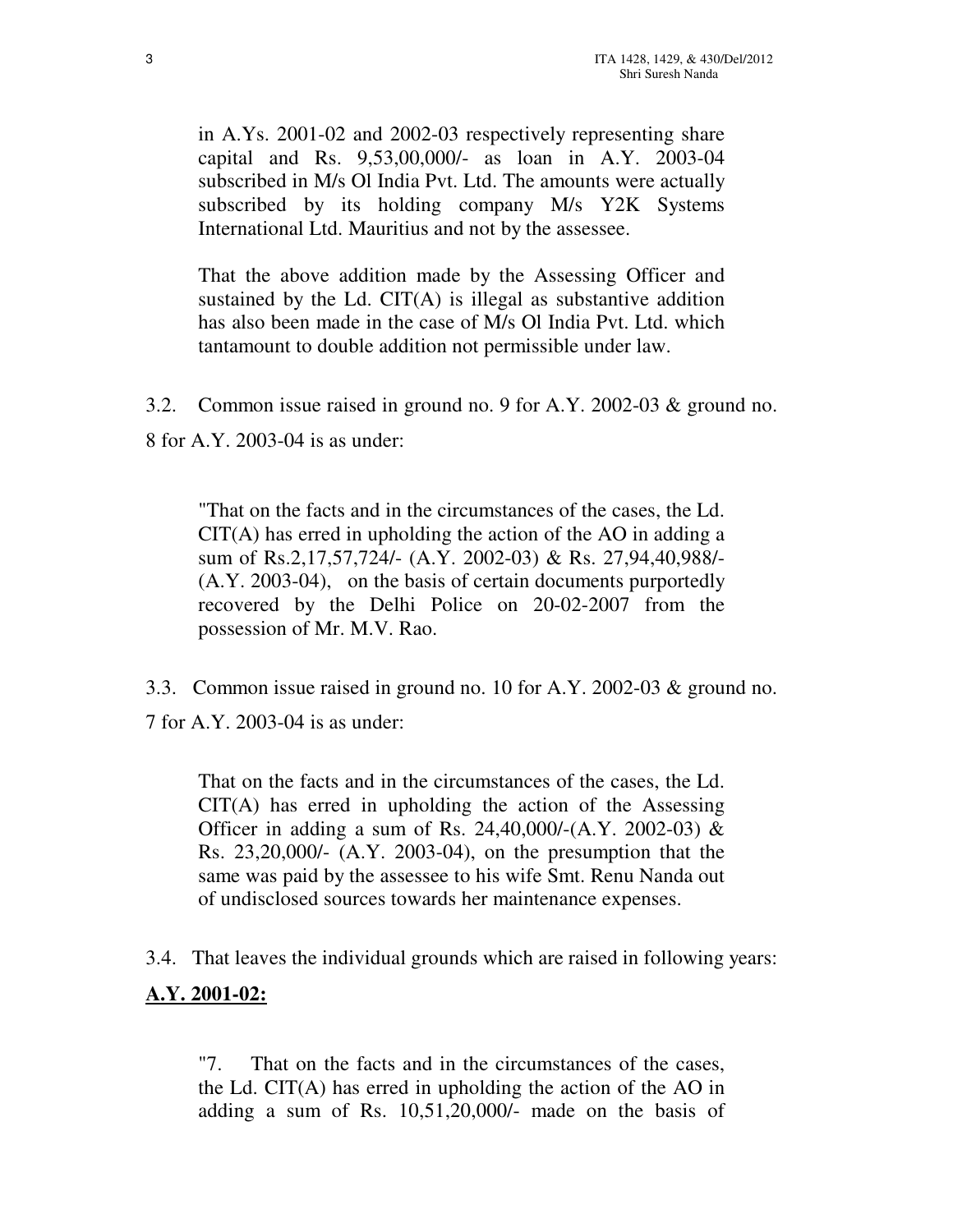handwritten page allegedly containing debit and credit entries in assessee's account with Deutsch Bank, Singapore on the ground that no explanation was given with regard to the source of the funds.

7.1. That on the facts and in the circumstances of the case the above addition made by the AO and confirmed by the CIT(A) is not correct as deposits in foreign bank account of the nonresident are not exigible to tax in India as already held by the CIT(A)in his order dated 19-11-2004 in assessee's own case."

## **A.Y. 2002-03**

7. That on the facts and in the circumstances of the cases, the Ld. CIT(A) has erred in upholding the action of the AO in adding a sum of Rs. 45,95,000/- towards unexplained expenditure incurred on the wedding ceremony of daughter Sonali Nanda.

11. That on the facts and in the circumstances of the cases, the Ld. CIT(A) has erred in upholding the action of the Assessing Officer in adding a sum of Rs. 18,76,165/ on the basis of certain documents purportedly recovered from the possession of Mr. Mohan Sambha Ji Jagtap.

11.1. That the above addition made by the AO and confirmed by the CIT(A) is illegal as the same was on a false presumption that assessee has a proprietary concern by the name M/s Globtech International Corporation and the amount was received by the said proprietary concern.

12. That on the facts and in the circumstances of the cases, the Ld. CIT(A) has erred in upholding the action of the AO in adding a sum of 1,20,000/- on the ground that during the search proceedings in the case of Shri Mohan Sambha Ji Jagtap, an imprest account was noticed which represented an unaccounted amount spent on import of Chocolates during the wedding ceremony of assessee's daughter Sonali Nanda.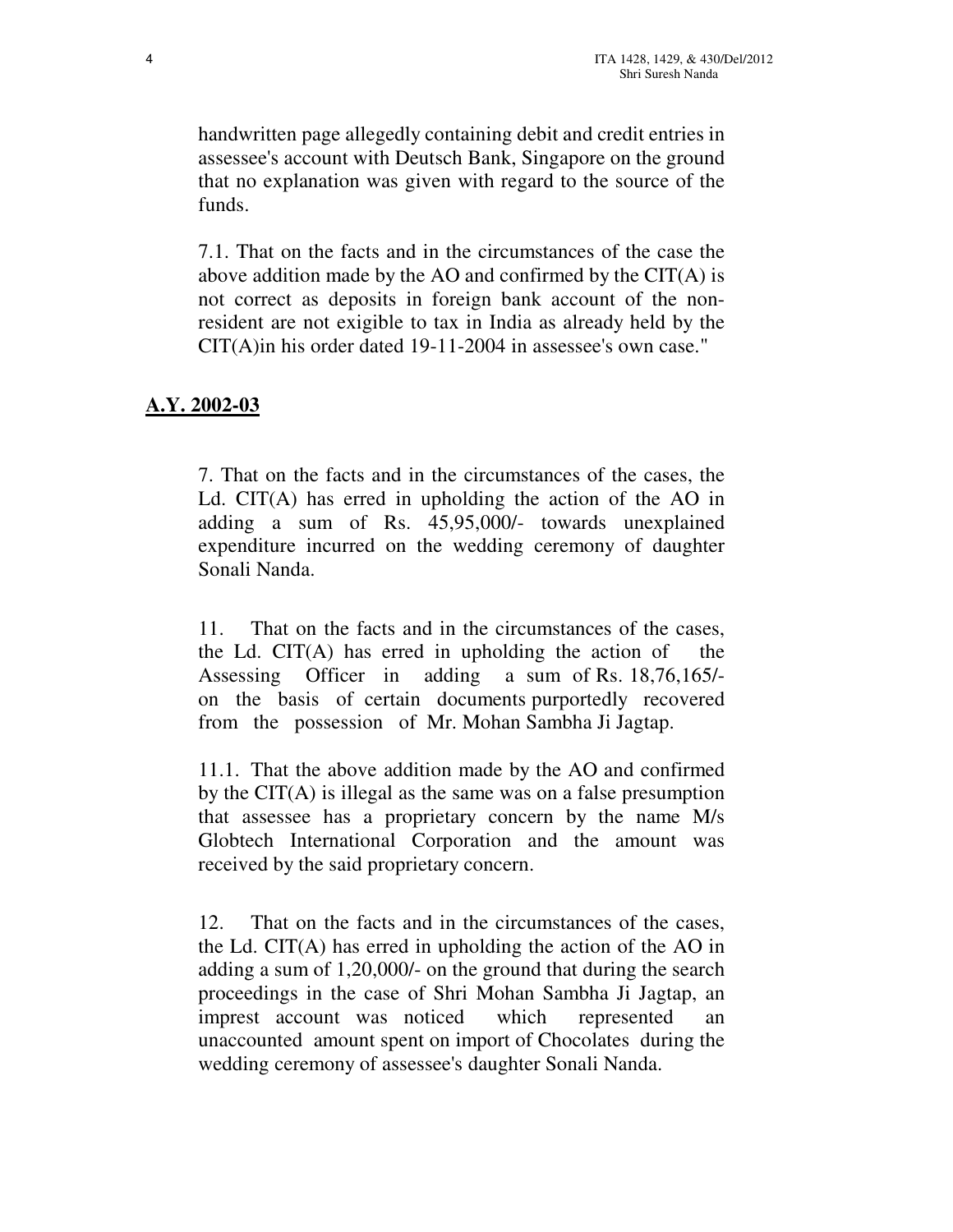13. That on the facts and in the circumstances of the cases, the Ld. CIT(A) has erred in upholding the action of the AO in adding a sum of in adding a sum of Rs. 1,78,850/- on the basis of certain documents purportedly recovered by the Delhi Police on 22-02-207 from the possession of Shri Mohan Sambha Ji Jagtap saying that the same represented unaccounted expenditure on Bijwasan Farm belonging to the assessee.

4 Brief facts are- Assessee has been regularly assessed to tax in India since past so many years in the status of 'Non-resident' by way of assessments u/s 143(3). On the same lines, original assessment under regular provision of Sec. 143(3) for A.Y. 2001-02 was also framed on 26-3-2004, treating the assessee as Non Resident. Some additions to the tune of Rs. 1,21,93,650/- were made by the AO in the assessment.

4.1. Aggrieved assessee challenged the same in first appeal, wherein they were deleted. On second appeal, by the Revenue, the ITAT dismissed the same by upholding the order of CIT(A),

4.2. In the meanwhile, on  $22<sup>nd</sup>$  February, 2007, Delhi Police searched the premises of one Dr. M.V. Rao who was found to be impersonating himself as Scientific Advisor to the Prime Minister of India. Delhi police accordingly informed the Directorate of Income tax (lnv.) that during the course of search action on one Dr. M.V. Rao they have found cash amounting to Rs. two Crores lying at his Green Park house along with some incriminating papers. Consequent thereto, the Director of Income Tax (Inv.)- II, Delhi issued Warrant of Authorization under section 132 of the Income tax Act, 1961 for search & seizure action at the premise of said Dr. M. V. Rao.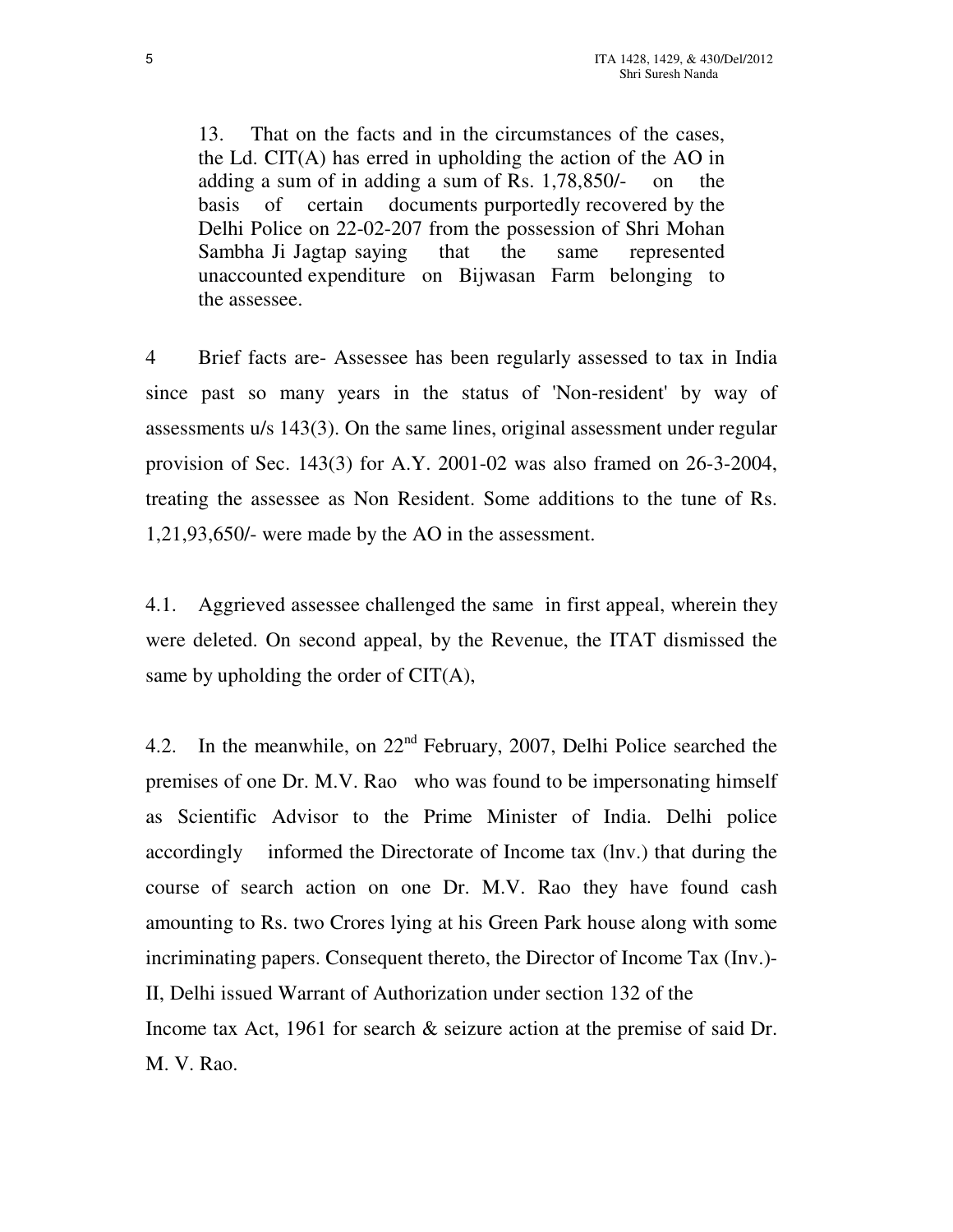4.3. Subsequently, DIT (lnv) requested the Delhi Police to hand over photocopies of the documents seized by them. Search and seizure operations were also carried out at assessee's premises by income tax department on 28-2-2007 along with one Shri Mohan Sambhaji Jagtap. Consequent to search, all these cases were centralized u/s 127(2). Notices were issued for proceedings u/s 153A and these assessments are accordingly framed u/s 153A read with Sec. 143(3).

4.4. Assessee filed his returns of income u/s 153A claiming the same status i.e. 'Non Resident' as claimed consistently. During the course of assessment proceedings AO found that some papers seized from Dr. D V Rao were confidential order sheet entries of the Ministry of Defence. Some of these papers are related to M/s Tadiran Communication Israel. M/s Transcom Services Ltd. was representing Tadiran in India for the servicing of communication equipment used by Indian armed force.

4.5. Among the papers received from the Delhi Police were page nos. 58 & 59 of Annexure A-10 which allegedly detail the working of commission on arms contracts and the corresponding payments. Other papers include a note on Page wirh page nos. 60 & 61 as its attachments. The contents of page no. 58 & 59 and other pages are reproduced in the assessment order :-

4.6. AO was of the view that these documents were details of the commission payments related to contracts for Radio Sets of the Indian Defence establishment. According to Delhi Police. Dr. M.V. Rao did not furnish any explanation contending that he was not in a position to comment upon the documents due to his critical health condition. The contents and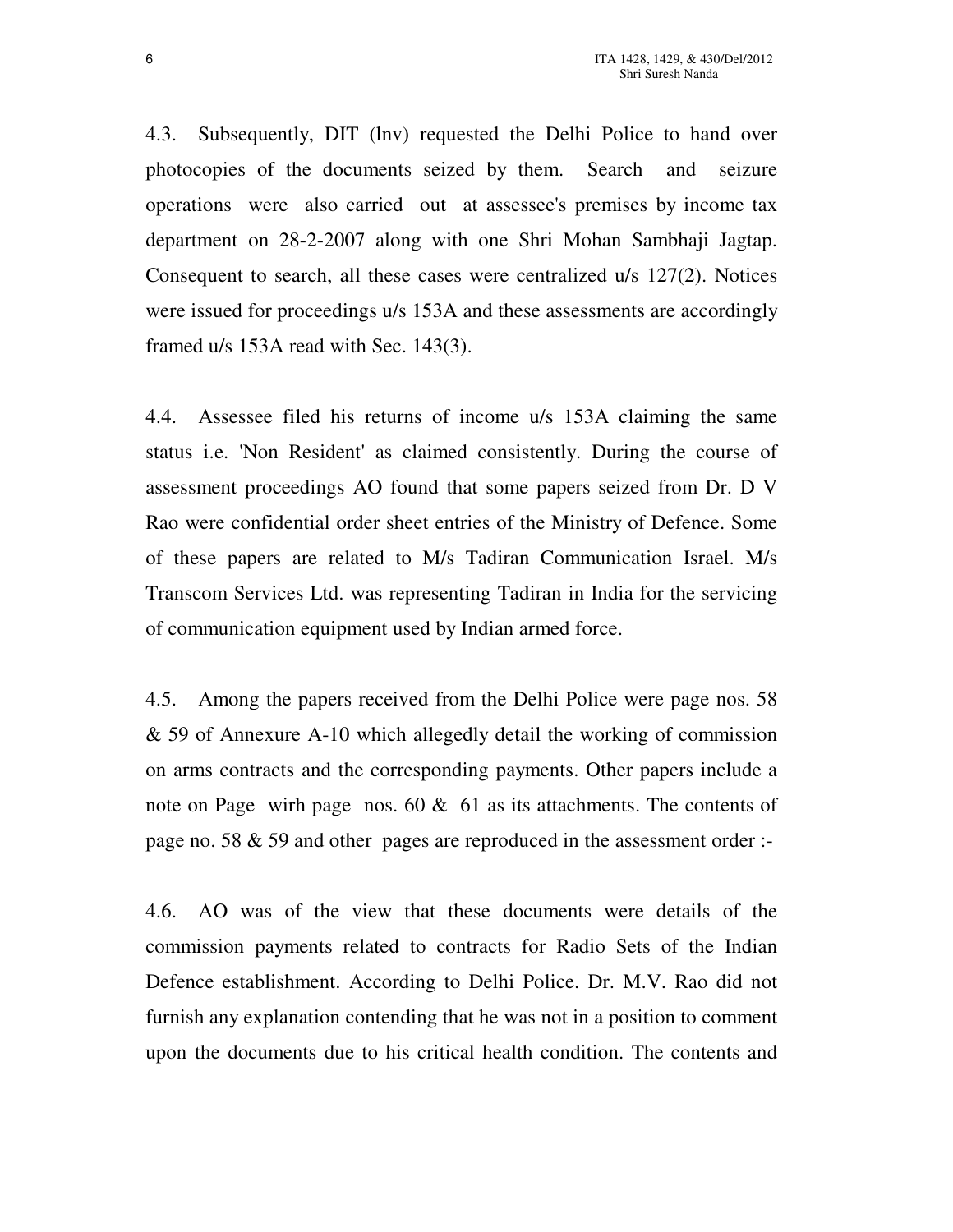purported meaning of the page documented is reproduced by AO in his order.

4.7. Assessee denied any role or connection with these deals however Assessing Officer held him to be closely involved with the business of Tadiran in the Indian Defence establishment, as reflected by page no. 79 of Annexure A-10, found and seized on 22.02.2007 from residence of Dr. M.V. Rao.

4.8. Based on the above mentioned documents, Assessing Officer derived the following conclusions:

- (i) Sh. Suresh Nanda is actively involved in facilitating defence deals for foreign companies in India. Tadiran is one such client.
- (ii) The four contracts mentioned in the page Nos. 58  $\&$  59 of Annexure A10 are contracts with Indian Defence establishment given to Tadiran of Israel. Commission ranging from 5 to 10 percent of the total value of the contract has been paid.
- (iii) The foot note on page 59 mentions that pages 58  $\&$  59 are reconciliation statement. Pages 60 & 61 confirm the receipt of the amount mentioned in page 58  $&$  59. Thus, the commission income has been actually received in the hands of Sh. Suresh Nanda & his Group.

4.9. On the basis of information received from Dr. M.V. Rao, similar search & seizure operations were carried out in the premises of one Shri Mohan Jagtap and assessee. It resulted in seizure of some other papers and statement on oath of Shri Jagtap.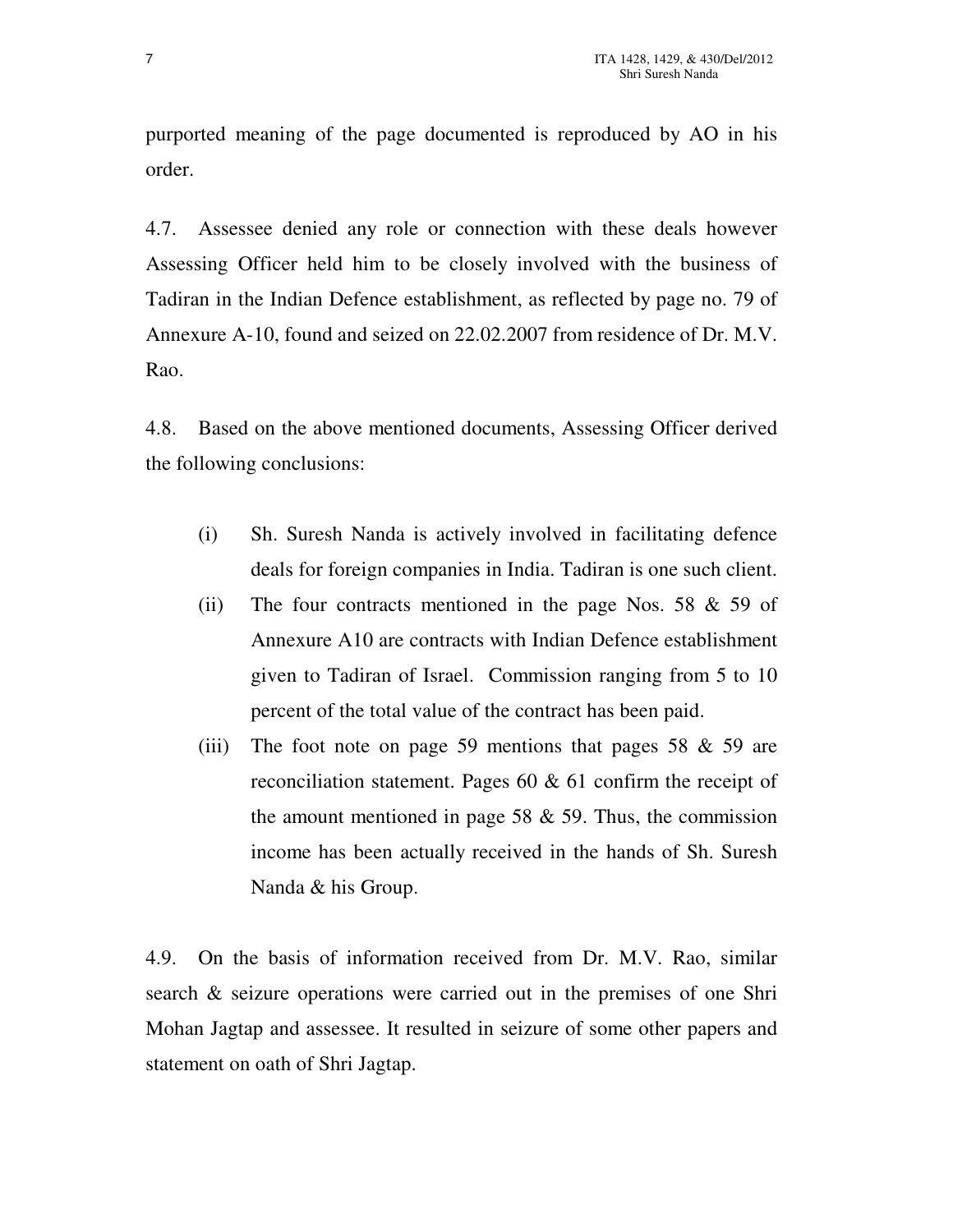4.10. During the course of search proceedings a document in Russian Language was found & seized as page no. 4, Annexure no. 2 from the residence of Sh. Mohan Sambhaji Jagtap on 28-2-2007. The Russian to English translation to this document was arranged during the course of assessment proceedings.

4.11. This document has been signed by Sh. Mohan Sambhaji Jacthap as the agent. The remittance has been made to the bank account of Globtech International Inc. According to the AO, a perusal of the above document it is amply clear that parts 53-65K worth US\$384460 have been sold in India and on this sale the commission due of USD 38446 has to be paid to the account of Globtech International Inc. This is in accordance with an agreement dated 30.03.1998. The document bears a date stamp of 07.05.2001.

4.12. During the course of search proceedings, one profile of Sh. Suresh Nanda was found & seized marked as page nos. l to 4, Annexure A15. As per this document assessee was alleged to have formed Globtech International Corporation as partnership concern dealing in consultancy and shipping activities of a technical nature. Another profile of Sh. Suresh Nanda was found and seized at page no. 22 Annexure A7, Party R-I, mentioning assessee as owner of Globtech International Corporation. AO rejecting assessee's explanations held that these papers represented that he had been receiving commission on supply of these goods to India, which was deposited in bank accounts situated in tax haven countries like Jersey Islands etc. as stated in the documents.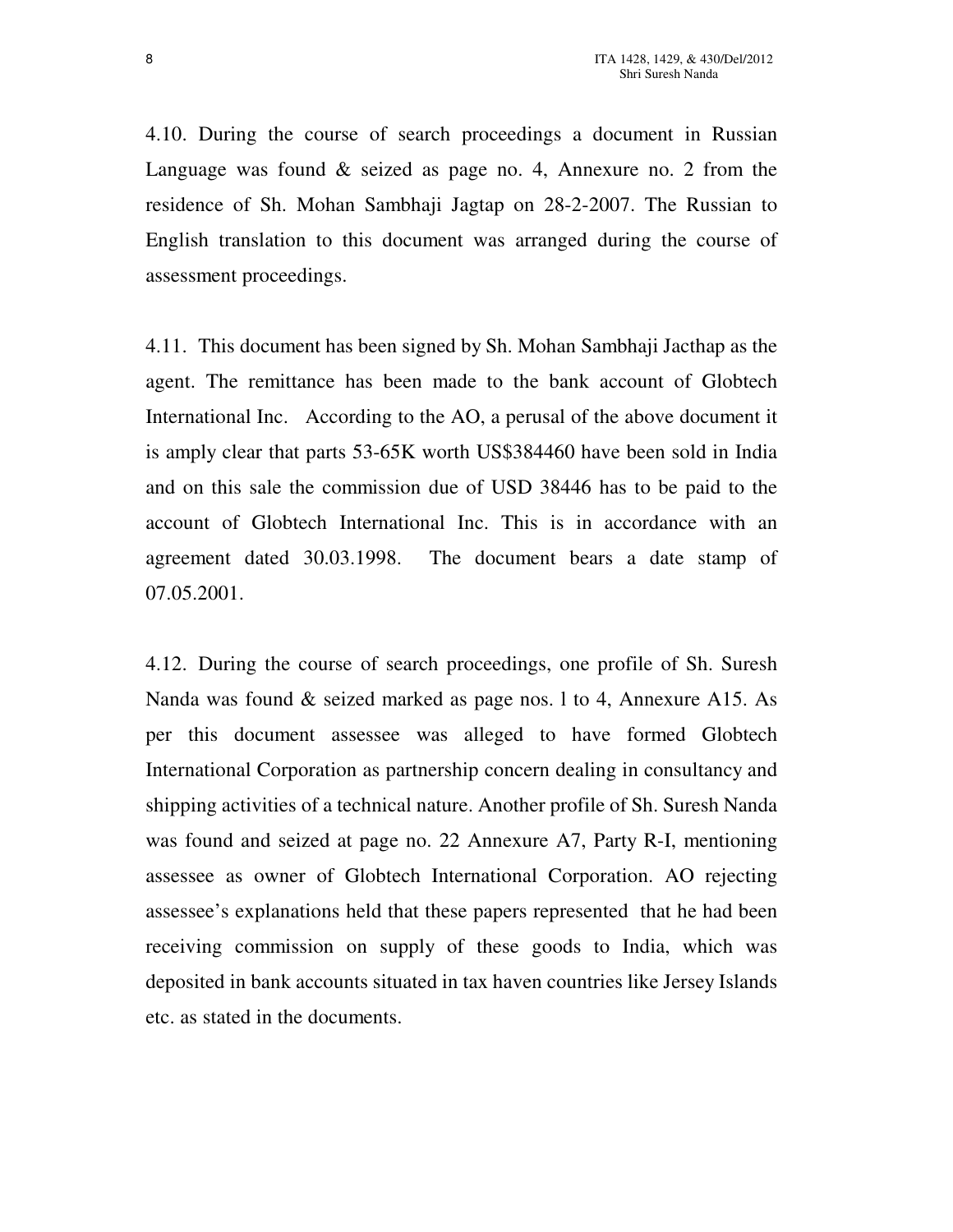4.13. On the basis of these observations and material found during the course of search from the premises of the assessee, said M/s Dr. M.V. Rao & Mohan Jagtap, the Assessing Officer drew following inferences:-

3.1 Before year 2003 assessee had small set up in India in the form of small companies namely M/s. Crown Corporation Pvt. Ltd., M/s. Dynatron Services Pvt. Ltd., M/s C-l India Pvt. Ltd. and M/s. Transcom Services India Pvt. Ltd. etc. These companies were mostly engaged in services and spares of defence armaments. Mr. Nanda being a former Navy Man specializes in contracts for services and spares for equipment used by the Indian Navy.

3.2 In year 2003 he started investing heavily in hotel properties and lands in Delhi NCR and Mumbai. His first acquisition in India was the prestigious Hotel Claridges situated in Lutyens Delhi. After acquiring the Claridges he went on to extensively renovate the property and converted it into a boutique five star hotel. Along with this deal he also took management control of Claridges Nabha Palace, Mussorie. In year 2005 M/s Claridges Hotel Pvt. Ltd. acquired a company by name of M/s Godawari Shilpkala Ltd., which has hotel property in Surajkund, Faridabad (Haryana) by name of Hotel Hill View. In year 2005 Claridges Hotel Pvt. Ltd. also acquired the holding companies of another company by name of M/s" Elel Hotels & Investment Pvt. Ltd., which was the owner of very prime hotel property in Mumbai by name of Hotel Sea Rock.

3.3 Apart from this, in 2006 assessee went on a land buying spree on Mumbai Pune Express Highway and consolidated to big land holdings-one admeasuring about 1100 acres in Karjat, Mumbai-Pune Expressway & other about 280 acres of land in Panvel, Maharashtra. The first patch of land is owned by a company named as Claridges SEZ Pvt. Ltd. (formerly Tsunami Tech Pvt. Ltd.) and the second patch is owned by M/s Crown College & Education Institutions Pvt. Ltd. M/s Claridges SEZ Pvt. Ltd. has obtained an in principle approval from Ministry of Commerce for establishing a multi product SEZ and M/s Crown College & Education Institutions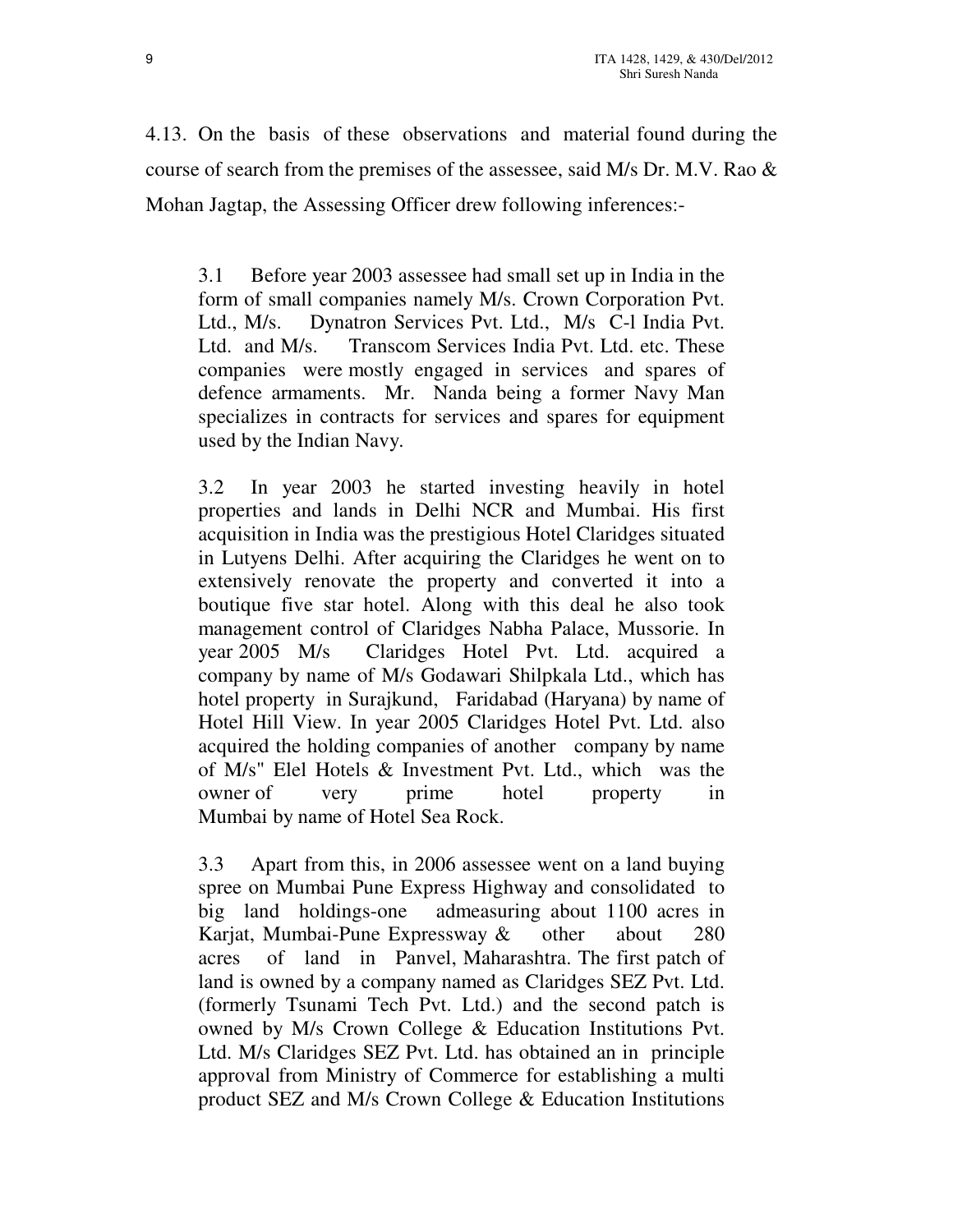Pvt. Ltd., which is planning a multi disciplinary college or a Golf Course in the Pan vel land .

4.14. Assessing Officer inferred that on paper these companies were controlled by entities situated out side India or by the entities which were ultimately controlled by entities situated out side India. For example M/s Claridges Hotel Pvt. Ltd. is ultimately controlled by an entity situated in Mauritius by name of Universal Business Solutions, Port Louis, Mauritius, M/s Claridges Hotel Pvt. Ltd. in turn owns various subsidiary companies which own different properties.

4.15. On papers, though there appeared to be no connection between assessee and concerned Indian companies but their Board of Directors went on appointing assessee as Chairman and his son Sh. Sanjeev Nanda as Managing Director of these companies. Thus, it was presumed that these companies were owned by assessee.

4.16. According to Assessing Officer the assesse has failed to disclose his exact and true relationship and interest in the foreign entities controlling the Indian companies on the pretext of assessee being a non resident and these companies being foreign entities.

4.17. Assessing Officer was of the view that the assessee had been working as middlemen for looking after various defense deals involving tedious procedure, documentation, persuasions and liaisoning in clandestine manner. These services were rendered in India by the assessee. The resultant commission income arising from these were received abroad. AO alleged that this income has been brought into India in form of F.D.I, and external commercial borrowings and by floating various entities abroad. Thus, all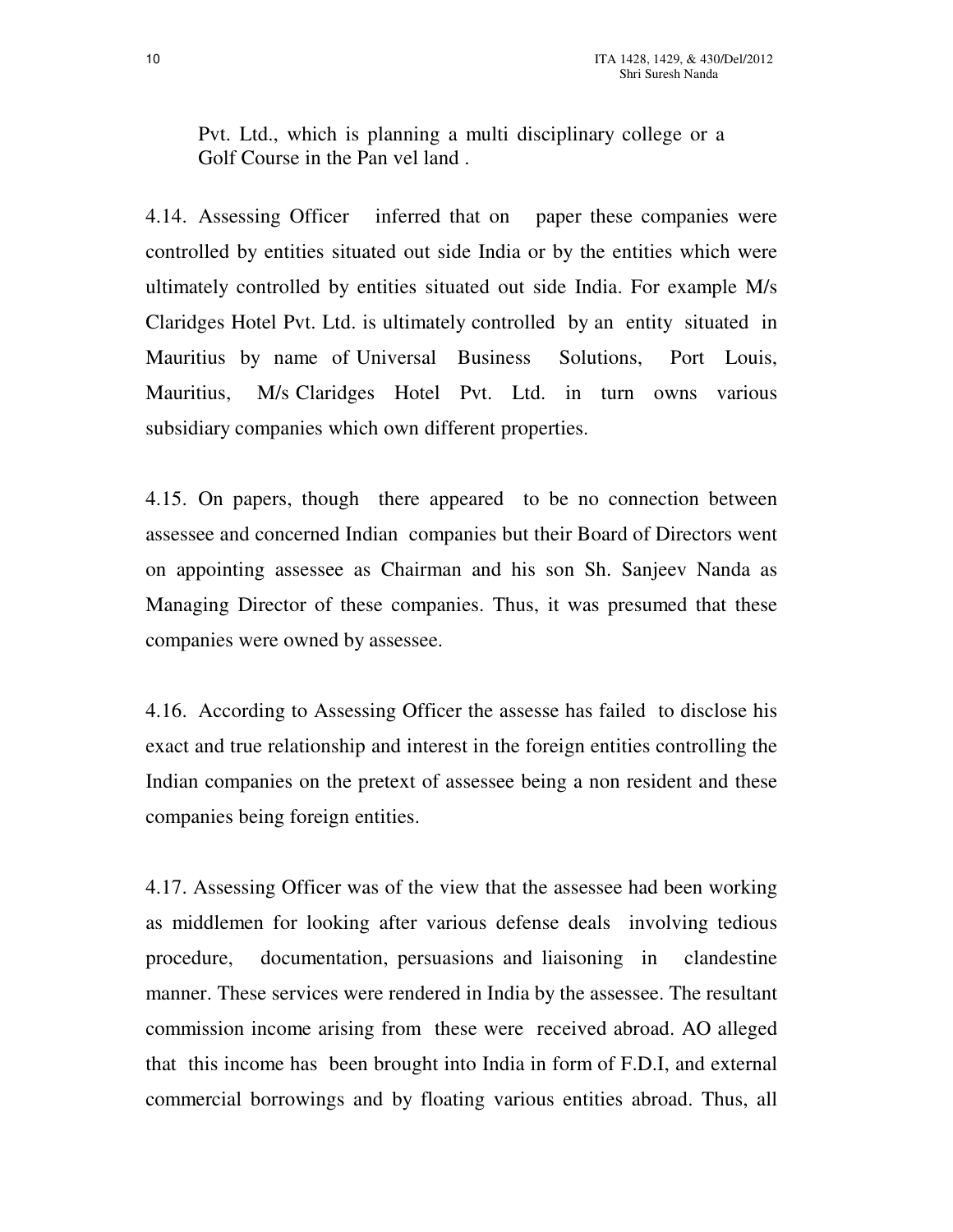these incorporated foreign entities and their Indian investments were held to be assessee's front organizations.

4.18. It was held that Dr. M.V. Rao is a close associate of assessee, who operated from the office building of the companies of Nanda group at D-5. Defence Colony, New Delhi. Dr. M.V. Rao was a Director in C1 India Pvt. Ltd. and M/s Transcom Services Pvt. Ltd. Therefore, these companies were held to be benami entities including C 1 India Pvt. Ltd. It was thus held that assessee holds large stake through Mauritius based entity Y2K Systems International Ltd. The main investor in Transcom India Pvt. Ltd. was one Inet Communications Pvt. Ltd., which is controlled by one Sh. Bipin B.Shah. He was also a close associate of Sh. Suresh Nanda and was a Director in almost all the major companies of the group. In fine it was held that assessee owned and controlled these Benami concerns, though on papers they were shown to be controlled by other persons. Thus the funds for investments came from clandestine arms deals, which were routed by assessee.

4.19. On the basis of the above, Assessing Officer drew various conclusions including that assessee was earning income from brokerage of clandestine arms deals and Dr. M. V. Rao and Mohan Jagtap were working together.

4.20. Assessee's statement recorded on 8.03.2007 before the DDIT, was construed by AO as implied admission of having various business interests in India. The relevant portion of the statement is reproduced the below for ready reference"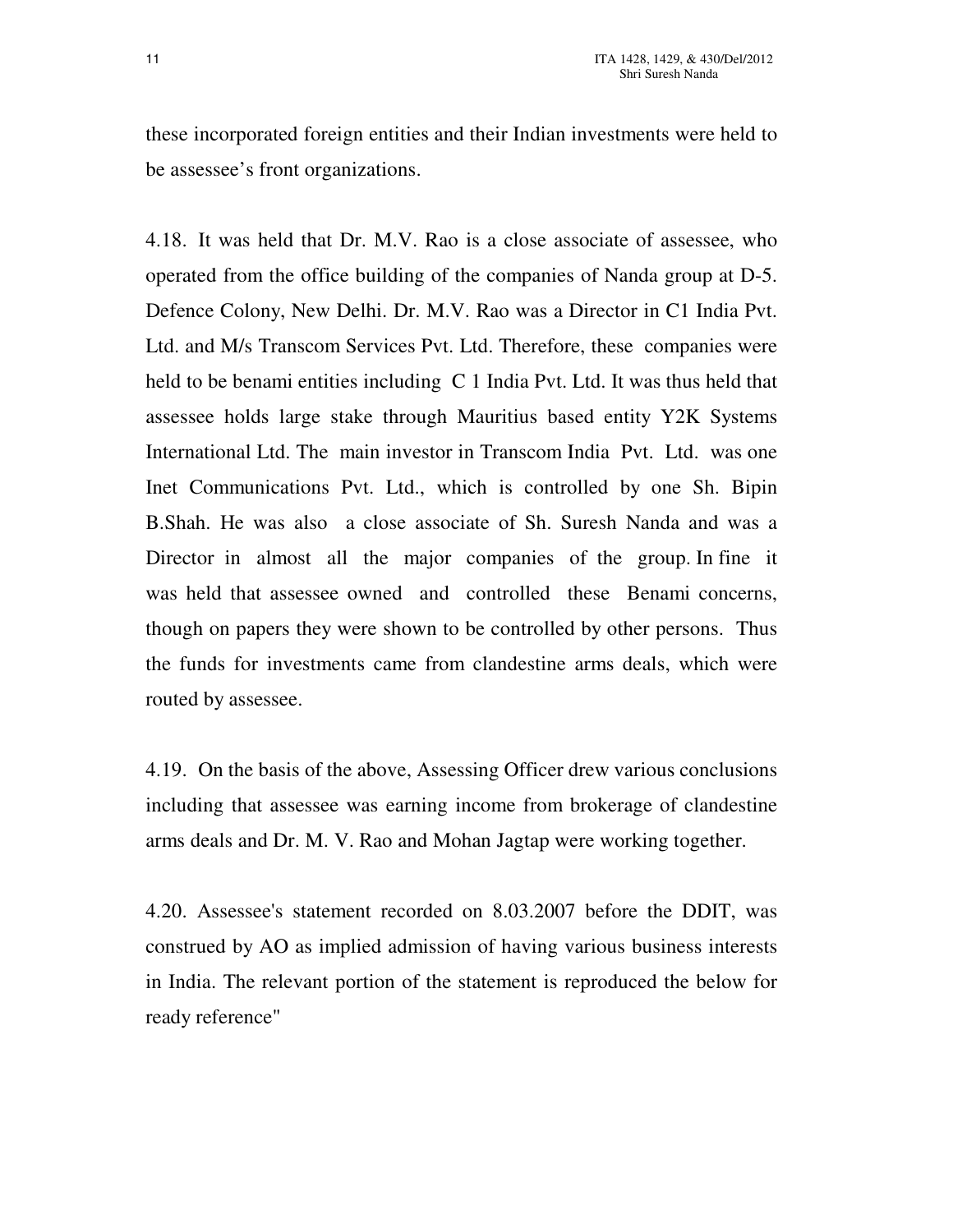•Q.10. Please disclose your all movable assets including Bank accounts. FDRs, investment in banking, investment in capital market, investment in (P) Ltd. Company/ firm/ AOP etc.

Ans. Jly bank accounts are as follows-

Deutsche Bank, New Delhi NRO & NRE ale

Some FDRs in the State Bank of India, branch I don't remember

Demat a/c with the ICICI Bank

I have interest in following companies as a share holder:

Crown Corporation (P) Ltd.

Dynatron Services (P) Ltd.

Cl India (P) Lt-Investment through Y2K Ltd., Mauritius

Claridges Hotels (P) Lt-Investment made through Mauritius based company UBS.

4.21. Apropos C 1 India Pvt. Ltd, it was inferred that assessee controls the day to day functioning of the company. An e-mail from one Shri Vivek Aggarwal, President and CEO of C-l India Pvt. Ltd. was found and seized addressing his resignation to Sh. Suresh Nanda citing his inadequate compensation. This was construed to be indicting that assessee controlled the affairs of Cl India Pvt. Ltd.

4.22. Apropos the balance sheet and the Profit and Loss accounts of M/s. Y2K Systems International Limited, AO inferred that the company does not have any significant income. It has been used as mere conduit to channelize assessee's unaccounted money in the guise of loans and other borrowings.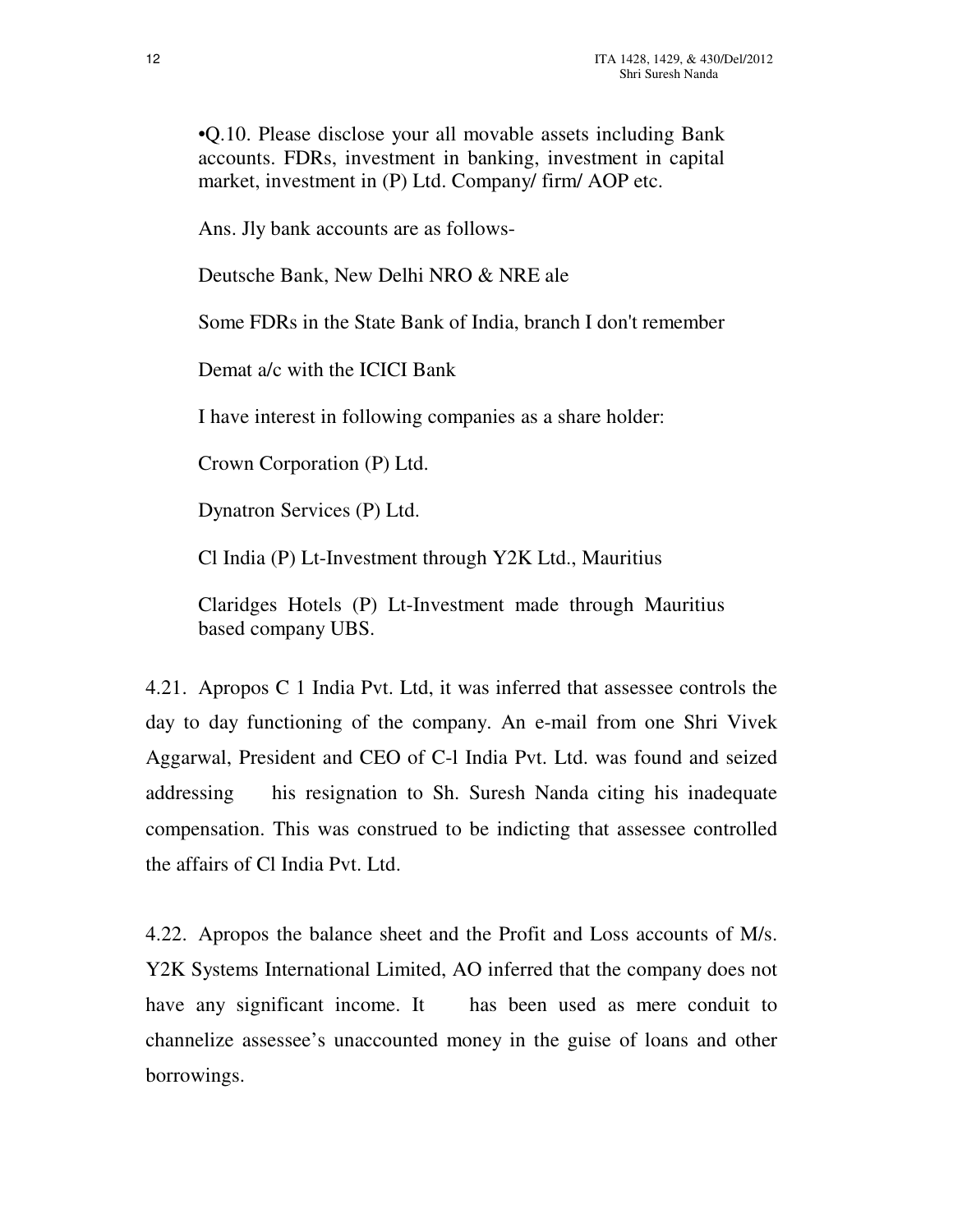4.23. Based on the above facts, it is was observed that the assessee has been bringing in unaccounted money through Mauritius based entity Y2K Systems International Limited due to weak exchange control norms there.

4.24. The e-mail of Shri Vivek Agrawal established that assessee was controlling C-l India and was the ultimate source of investment in C-l India Pvt. Ltd. through YK2 Systems and controlled its affairs. Hence, the capital received by Cl India Pvt. Ltd. was treated as unexplained investment of the assessee and added to his taxable income. Thus Assessing Officer held that-

- i) Assessee was engaged in the business of arms dealings along with Dr. M.V. Rao & Mohan Jagtap.
- ii) Y2K was benami company of the assessee.
- iii) Capital introduced by Y2K in C-l India was assessee's money.

4.25. Assessing Officer also proposed to assessee to show cause, as to why he should not be treated as 'Resident' assessee instead of 'Non-Resident' as held earlier and taxed accordingly in India. The passport entries about assessee's stay over a period in India were found to be as under-

| A.Y.    | No. of days in  | Actual No. of |
|---------|-----------------|---------------|
|         | India as        | days          |
|         | computed by the |               |
|         | assessee        |               |
| 2001-02 | 154             | 172           |
| 2002-03 | 138             | 150           |
| 2003-04 | 158             | 176           |
| 2004-05 | 159             | 177           |
| 2005-06 | 155             | 171           |
| 2006-07 | 158             | 176           |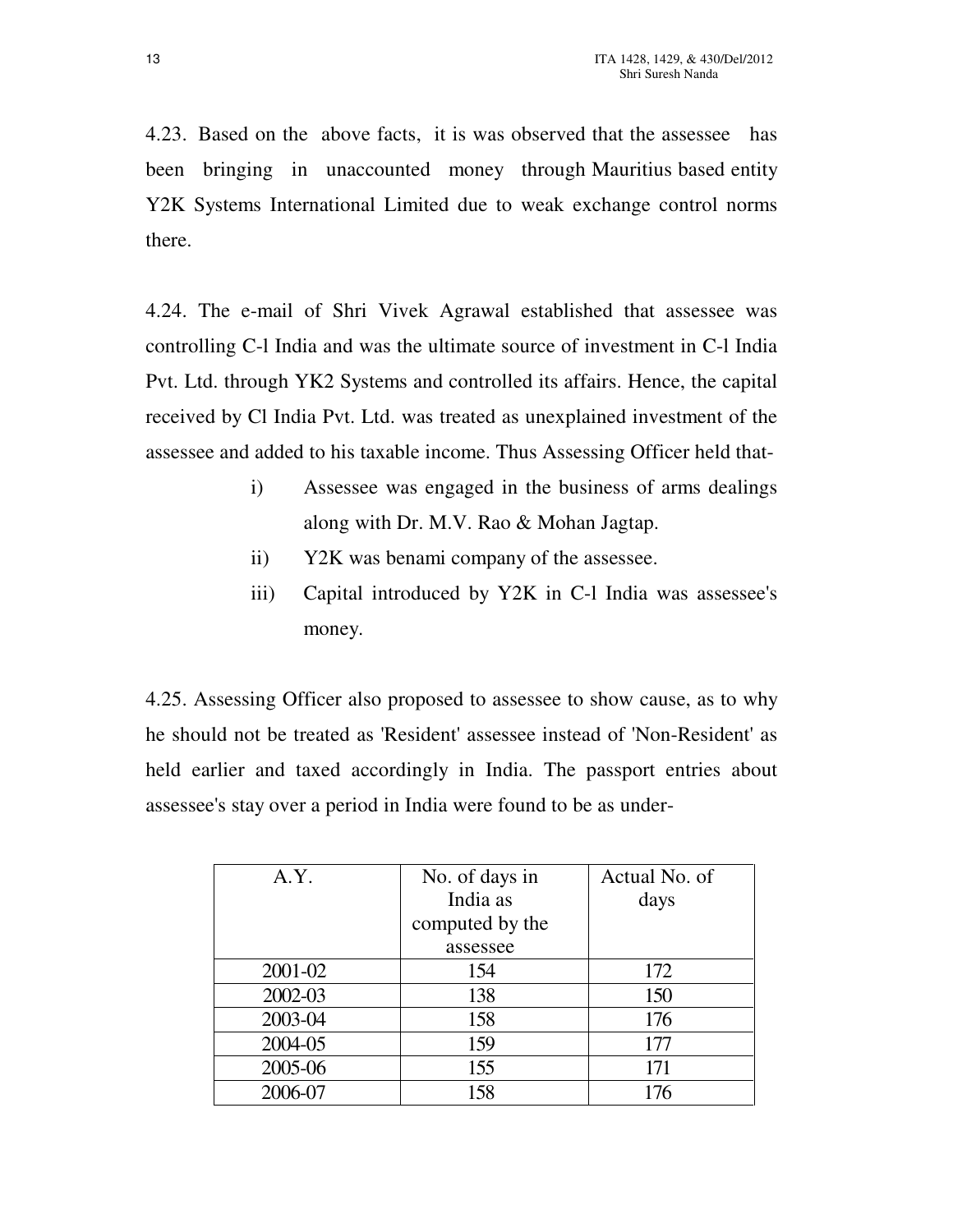4.26. AO has not disputed the days of stay given in above chart. However according to him for determining the status of residence, clause (c) of Sec. 6 was applicable to assessee and not clause (b) of the I. T. Act, by which he was to be treated as Resident in India for these years.

4.27. Assessee objected to this proposition and filed a detailed reply which is placed on the paper book. The reply emphasized the following issue:-

4.28. Under Section 2(30), an assessee who fails to qualify as a resident under Section 6 (l) of the Act will be regarded as a non-resident for all the purposes of the Income Tax Act 1961. Section 6 (1) of the Income Tax Act 1961 provides as under: -

An individual is said to be resident in India in any previous year, if he: (a) is in India in that year for a period or periods amounting in .all to one hundred and eighty two days or more; or

(b) ………….

(c) having within the four years preceding that year been in India for a period or periods amounting in all to three hundred and sixty five days or more, is in India for a period or periods amounting in all to sixty days or more in that year.

Explanation - In the case of an individual,

(a) being a citizen of India, who leaves India in any previous year [as a member of the crew of an Indian ship as defined in clause (18) of section 3 of the Merchant Shipping Act, 1958 (44 of 1958), or] for the purpose of employment outside India, the provisions of sub-clause (c) shall apply in relation to that year.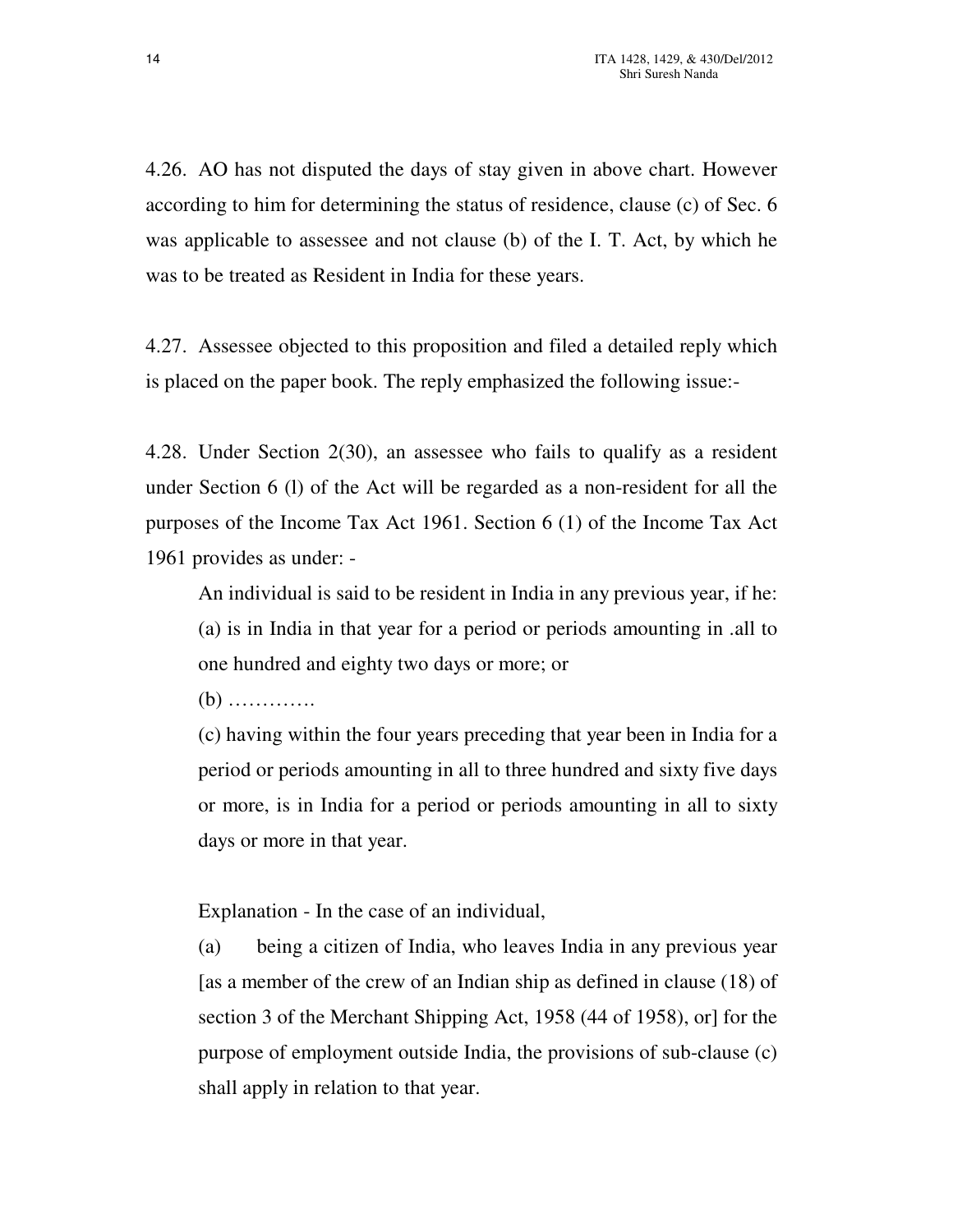(b) being a citizen of India or a person of Indian origin within the meaning of Explanation to clause (e) of section 115C, who, being outside India, comes on a visit to India in any previous year, the provision of Sub-clause (c) shall apply in relation to that year as if for the words "sixty days" occurring therein, the words "one hundred and eighty two days" had been substituted"

4.29. Thus under the legislative scheme as contained in section 6 (1) of the Income Tax Act 1961. an individual is considered to be a resident in India in any previous year

(a) If he is in India in that year for a period or periods amounting in all to one hundred and eighty two days or more or;

(b) If-

i. he has been in India within the four years preceding that year for a period or periods amounting in all to three hundred and sixty five days or more, and

ii. is in India for a period or periods amounting in all to sixty days or more in that year.

4.30. It was observed by the Govt. that the application of clause (c) was harsh on the first category of individuals as an Indian citizen who has become a non-resident for the first time by departure for employment outside would have necessarily stayed for more than one hundred and eighty two days in India in the year previous to the year when he became a nonresident. Thus, in calculating the four years previous to the assessment year within the meaning of clause (c) in the case of an Indian citizen going abroad would include the year or years when he was a resident during which he might have stayed all three hundred and sixty five days in one year in India. In order to set off this disadvantage and mitigate the hardships the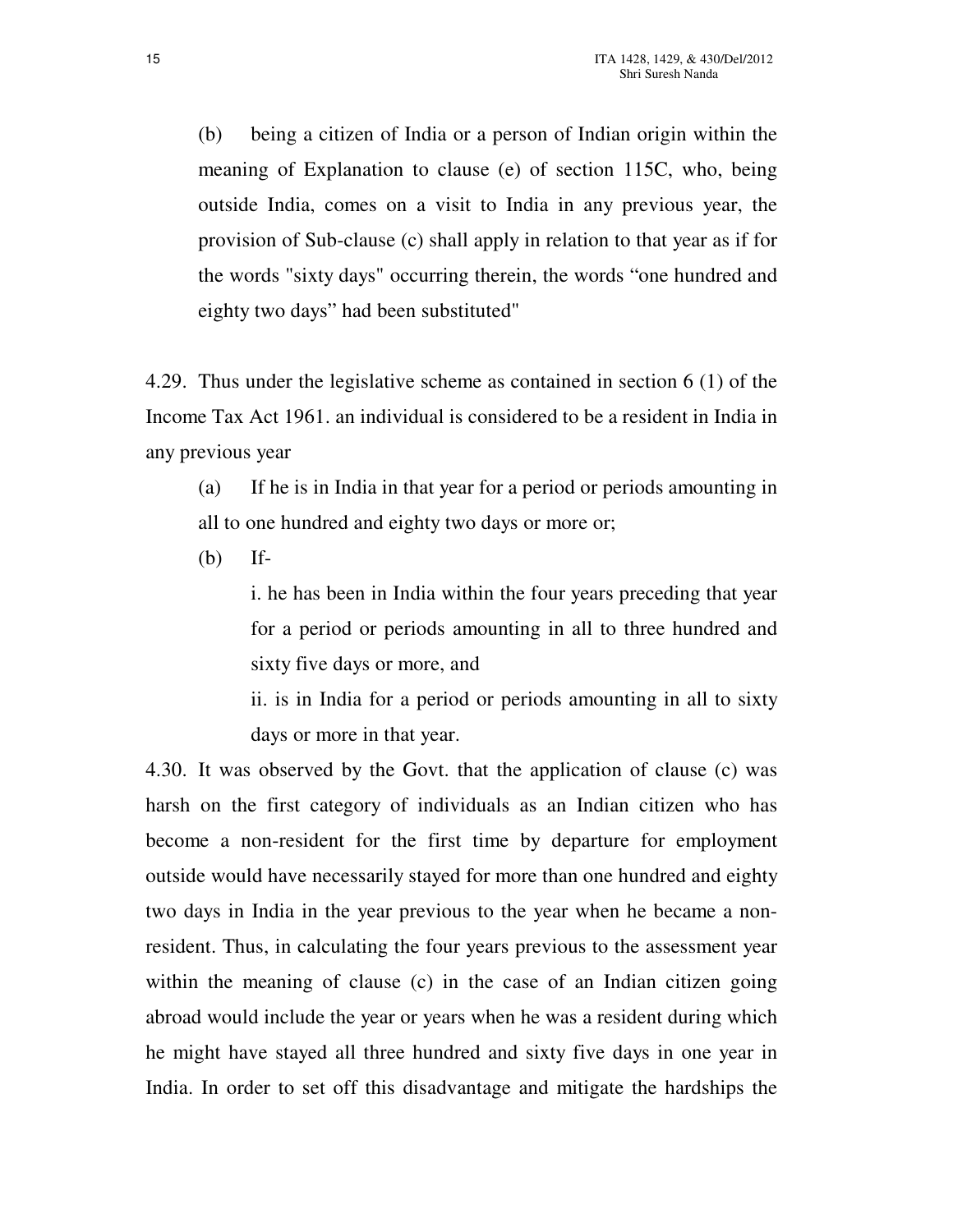legislature has provided in clause (a) the Explanation to section 6(1) that where an Indian citizen goes for employment in any previous year the rigor of clause (c) of sub-section (1) of section 6 is diluted to some extent by providing a relaxation for the year the assessee left for employment outside India, namely he will be treated as 'Non-Resident" if he is in India for less than 182 days in that year.

4.31. Similarly, a citizen of India/person of Indian origin who visits India in the assessment year succeeding the year in which he became a non-resident in calculating the four years previous to the year of departure from India within the meaning of clause (c) of sub-section (1) of section 6 would include the year or years when he was a resident during which he might have stayed all the three hundred and sixty five days in one year itself in India. In order to set off this disadvantage the legislature has provided in clause (b) of the Explanation that where an Indian citizen/person of Indian origin visits India in the previous year succeeding the year in which he became a nonresident, the rigor of clause (c) of section 6(1)is diluted to some extent by providing a relaxation for the assessment year succeeding the year in which he became a non-resident, namely, he will be treated as Non-Resident if he is in India for less than 182 days in that year. Thus, these amendments were brought to mitigate the hardship being faced by the non-resident assesses and was introduced to do away with the mischief which was inadvertently caused by earlier provisions.

4.32. Consequent to budgetary amendment in Finance Act, by way of explanatory notes a Circular of CBDT No 684 dated 10.06.1994 in this behalf was issued to clarify the meaning and purpose of amendment as under--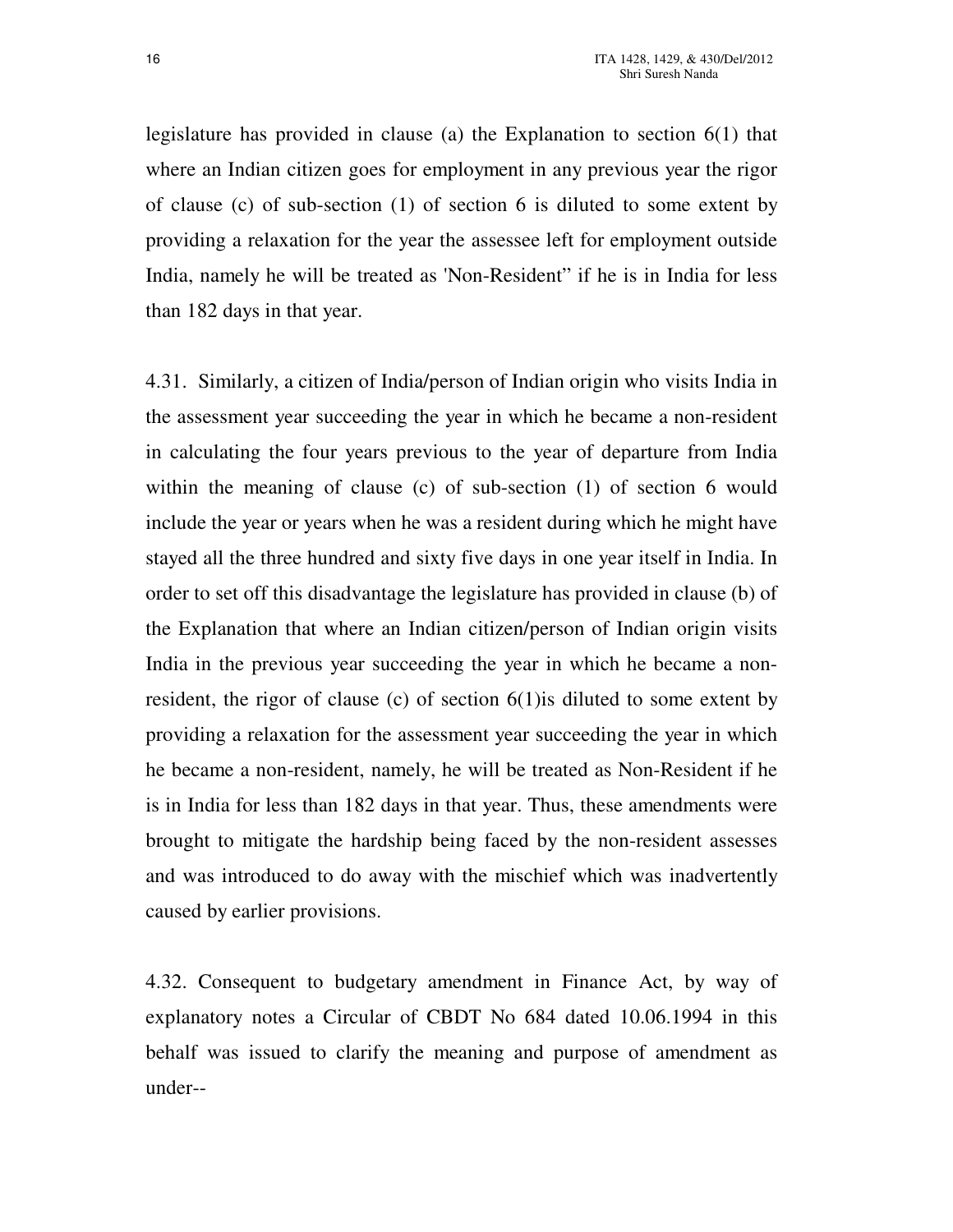"19.2 Suggestions had been received to the effect that the aforesaid period of one hundred and fifty days should be increased to one hundred and eighty-two days. This is because the non-resident Indians, who have made investments in India, find it necessary to visit India frequently and stay here for the proper supervision and control of their investments. The Finance Act, therefore, has amended clause (b) of the Explanation to section 6(l) (c) of the Income tax Act, in order to extend the period of stay in India in the case of the aforesaid individuals from one hundred and fifty days to one hundred and eighty two days, for being treated as resident in India, in the previous year in which they visit, India. Thus, such nonresident Indians would not lose their "non-resident" status if their stay in India, during their visits, is up to one hundred and eighty one days in a previous year."

4.33. The Assessing Officer was of the view that if Clause (b) of Explanation to Section 6 (1) is interpreted in the above manner it will render clause (c) of section 6 (1) nugatory in its application to citizens of India or persons of Indian origin. It was held that assessee's interpretation of Explanation (b) of Section  $6(1)(c)$  would render Section  $6(1)(c)$  itself redundant as far as its application to citizens of India/persons of Indian origin are concerned, which was not permissible in law. Reliance was placed on the judgment in the case of Hardev Motor Transport v. State of M.P., (2006) 8 see 613(626):

"31. The role of an Explanation of a statute is well known. By inserting an Explanation in the Schedule of the Act, the main provisions of the Act cannot be defeated By reason of an Explanation, even otherwise, the scope and effect of a provision cannot be enlarged It was so held in S. Sundaram Pillai v. VR. Pattabiraman in the following terms:

4.34. The AO, however, held that assessee was to be treated as Resident and not as Non-resident in these years on following observations: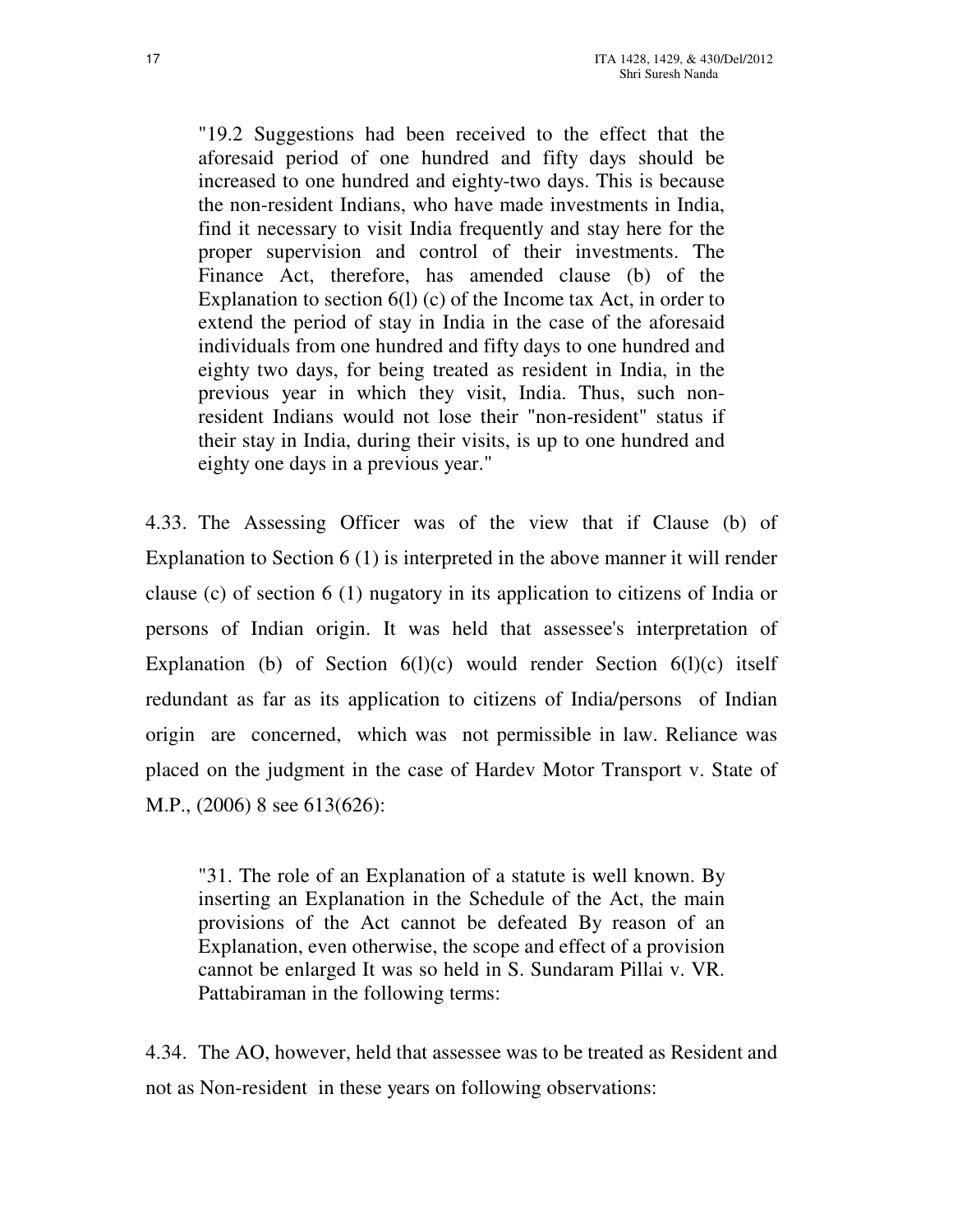(a) The Explanation (b) to section  $6(l)(c)$  relaxes the 60 days stay in India to 182 days if the individual is an Indian citizen or a person of Indian origin and if he being outside India visits India during that year. According to the AO, the assessee, though not citizen, for all practical purposes was resident i.e. living within India who goes abroad on visits. In other words he was not outside India and came on visit to India. Therefore, he was not eligible for relaxation provided by Explanation (b) as he was not a person who being outside India comes on a visit to India-

(b) According to the Assessing Officer 'being outside India' connotes some permanence abroad. It is for the benefit of the person who stays abroad and comes on a visit to India.

The Assessee has been staying in India for approximately half of the year during the last ten - fifteen years.

(c) The A.O referred to assesses profound social ties maintained in India with his son, wife and other relations and to keep control over Indian companies which were sufficient to hold that the assessee was inside India and a resident in India for all practical purposes.

(d) The AO made reference to the renovation carried by the Assessee at his farm house in India to show that assessee was to be treated as "inside India".

4.35. Consequently, AO made the additions in this behalf in all these years. Further assessee's residential status was changed from Non-Resident to Resident and thus the entire global income of the assessee was brought to tax in India.

4.36. Aggrieved assessee preferred first appeal. CIT(A) however confirmed the additions. Aggrieved, assessee is before us.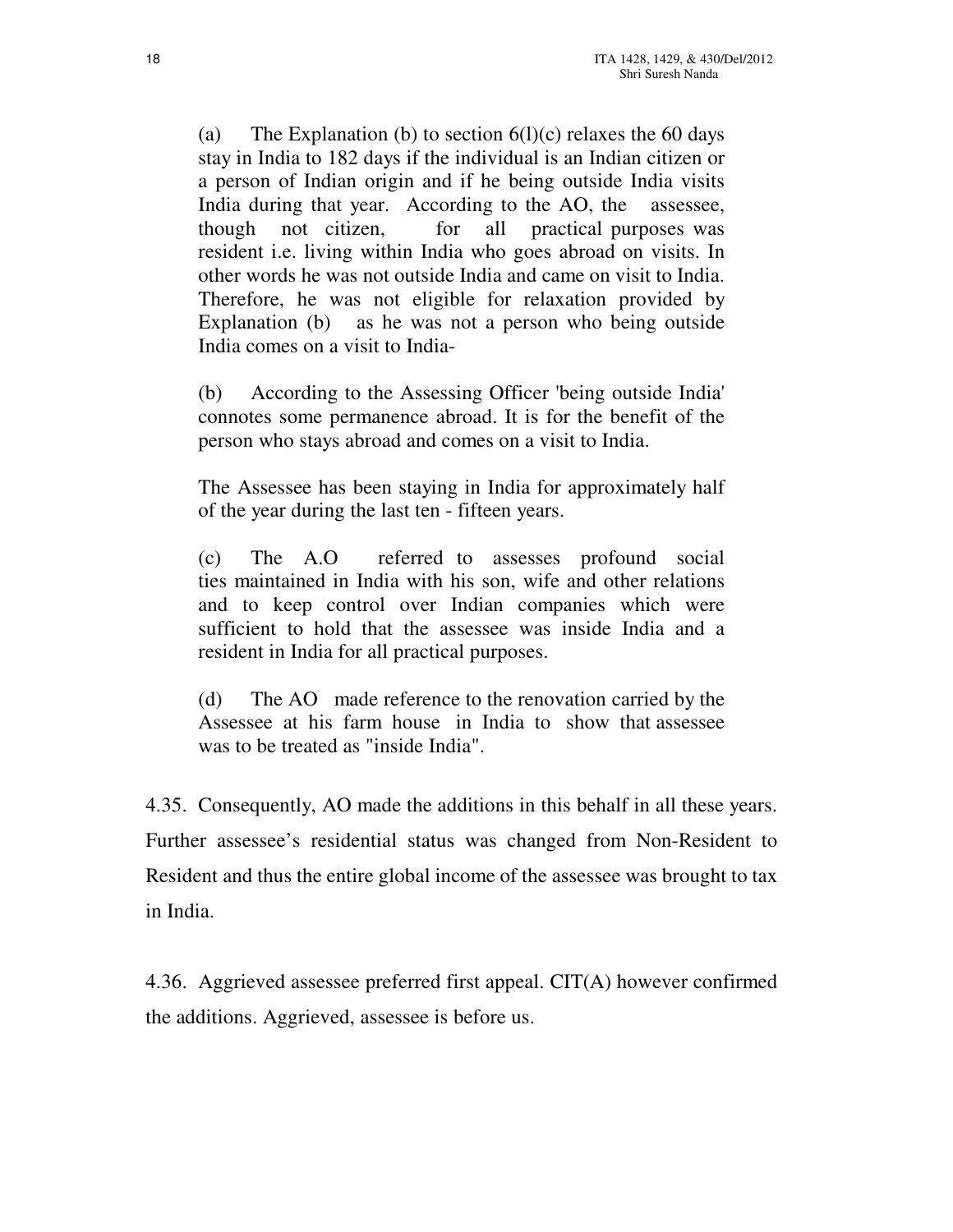5. Ld counsel for the assessee Shri Ajay Wadhwa first adverted to the common ground about the status of Non Resident and contends that-'

5.1. The assessee has been a Non-Resident since more than 25 years. Status of Non Resident has been accepted by the respective Assessing Officers year after year.

5.2. During his entire history of assessments, they have been framed under the status of non-resident, u/s 143(3), in appeals before CIT(A) and ITAT, which is not disputed. Thus the issue of Non resident status has attained finality. AO accepts the number of days of stay as per passport. No incriminating document is found during the search to suggest any increase in the number of days of stay in India. Only on the basis of second thought, about the interpretation of same law, AO has arbitrarily held the assessee to be Resident. Thus department has done a somersault on the issue of Non Resident status, which is settled and constantly followed over a number of years in the assessments of the assessee. When facts & circumstances and legal proceedings are same and no incriminating material is found, about days of stay, the rule of consistency as laid down by Hon'ble Supreme court in Radhasoamy Satsang and Delhi High court in Lovely Bal Shiksha Parishad and other cases has to be followed. Though the principle of resjudicata is technically not applicable to the income tax proceedings, the rule of consistency is fully applicable.

5.3. Ld counsel contends that a plain reading of section 6 of Income-tax Act, along with Explanation, makes it clear that-

a. Clause (c) above and part (b) of the Explanation to the sub section, make it abundantly clear that for an individual covered by part (b) of the Explanation, the period of stay in India is to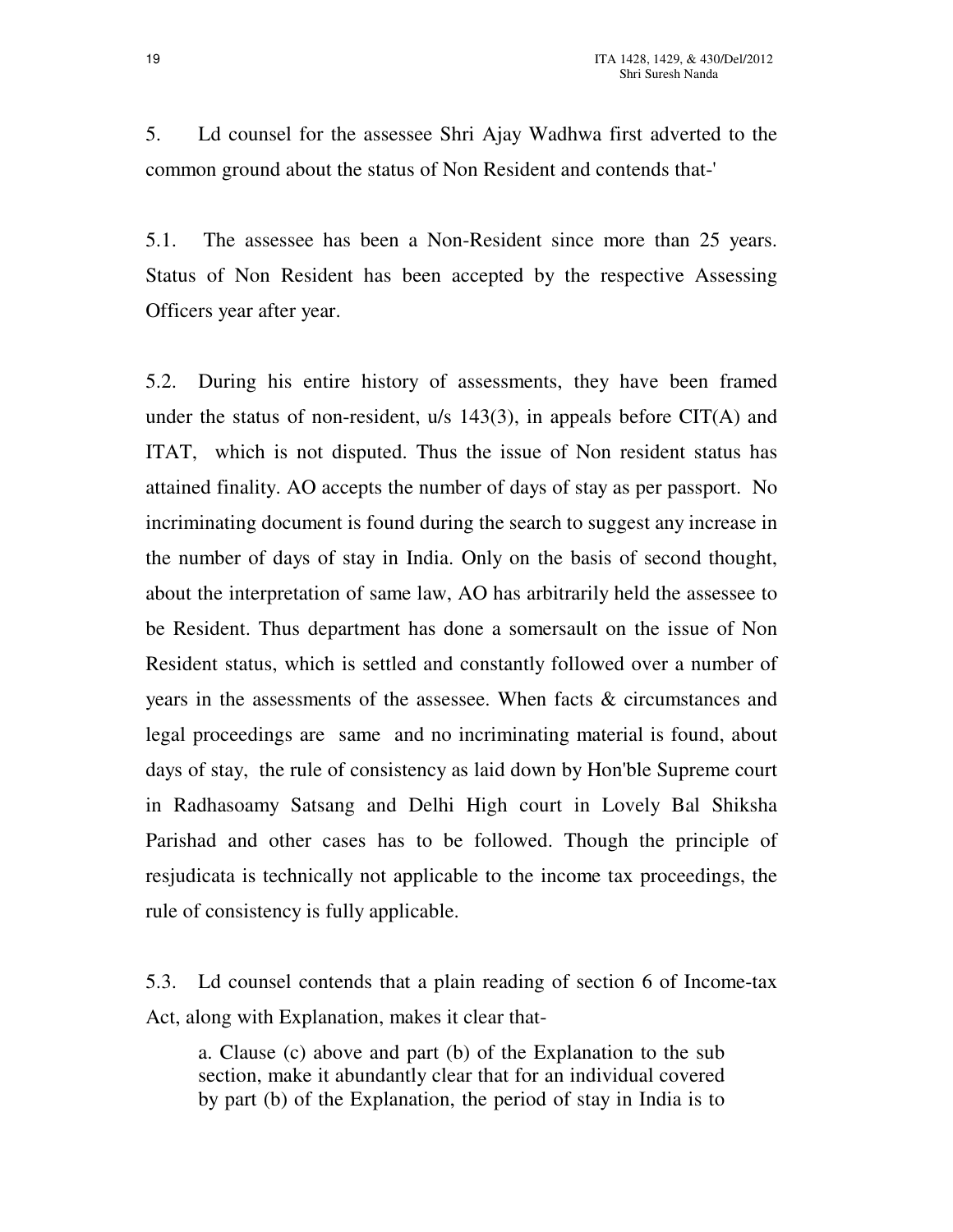be counted at 182 days and not at 60 days provided in clause (c) of sub section (1) of section 6. In other words, if the individual is citizen of India or a person of Indian origin within the meaning of Explanation to clause (e) of section 115C, he can stay in India upto 181 days and he will not be treated as a resident of India. Such a person can come to India for any purposes including businesses, medical treatment, visit relatives - Thus for the status, days of stay in India is the sole criteria and purpose of visit to India not relevant.

b. It is trite law that in income tax law words and terms used shall be given only their ordinary and plain meaning. Words "being outside India" or "on a visit to India" are to be meant in plain and simple way. They do not need any interpretation and in that guise, AO has attempted to convey beyond what these words actually and plainly state. It is thus pleaded that:

5.4. AOs interpretation is based on words which are already omitted and no longer remain on statute book:

a. Clause (b) of section  $6(1)$  which was omitted from the statue by the Finance Act 1982 w.e.f. 1st April, 1983. It had provided that an individual would be resident in India if he maintained for himself a dwelling place in India and has been in India for 30 days or more in that year.

b. The AO's order shows that he has applied conditions of the omitted provisions and the theory of dwelling place in India underlying such provision. That is why he has referred to the improvement of the farm house, family ties, business interest of the assessee in different concerns and the like, which indicated to dwelling place;

5.5. Reliance is placed on General Finance Co. v ACIT (2002) 257 ITR 338 (S.C) where the Supreme Court found that the Constitutional Bench had already decided in Rayala Corporation Pvt Ltd v Director of Enforcement AIR 1970 SC 494 and Kohlapur Cane Sugar Works Ltd v Union of India AIR 2000 SC 811 that where a provision is omitted, it should be deemed to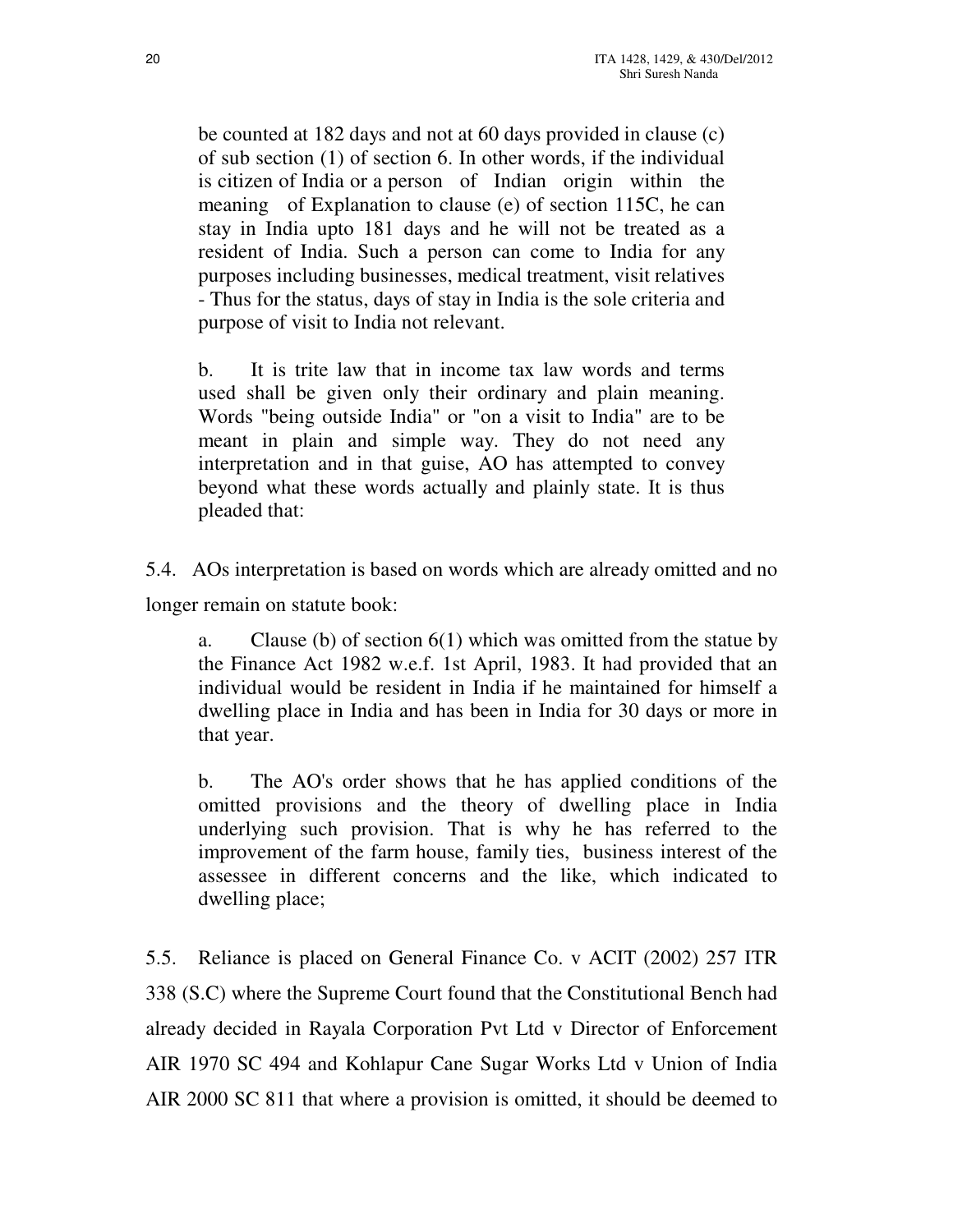have never been part of the statue at any part of time. The Assessing Officer in order to wily nily change the status to Resident has traveled into the ambit of an omitted provision. It is vehemently argued that :

a. An Explanation by its language, may supply or take away something from contents of the provision. They are introduced as a matter of abundant caution without adding or subtracting anything to the main section; this has been observed by the Supreme Court in the case of Keshavji Ravji & Co. v CIT (1990) 183 ITR 1 (SC). Explanation to be read so as to harmonize with and clear up any ambiguity in main section and should not be construed as to widen the ambit of the section. Rules of interpretation are applied only when words used in statute are ambivalent and don't manifest legislative intention. When language is clear, supposed intention of legislation cannot be applied to defeat the plain statutory language which otherwise is unambiguous.

b. Sampath Iyengar in his commentary "Law of Income Tax", 10th edition at page 1127, has noted the decision of English court in the case of Mackenzie, Re (1941) Ch 69. and has observed "It is thus not necessary that the stay must have been in connection with the purpose of earning income which is sought to be taxed; the intention and the purpose of the stay is not relevant".

c. Amendment has been brought into effect for benefit of the citizen of India who 'stay abroad but have investments in India. The basic purpose appears to be that citizen of India who are non-resident should not get attracted into tax reach in respect of their income earned outside India. It is also seen that in terms of plain reading of section 6 of the IT Act the "Residential Status" is determined on the basis of the number of days "spent in India" or "outside India". The concept of grants of economic or legal presence as mentioned by the AO is not indicated in the Act. The mere requirement is with regard to number of days a person is in India or outside India.

d. Circular of the Board is binding on the AO. This has been accepted in the case of Varghese (K.P) v. ITO (1981) 131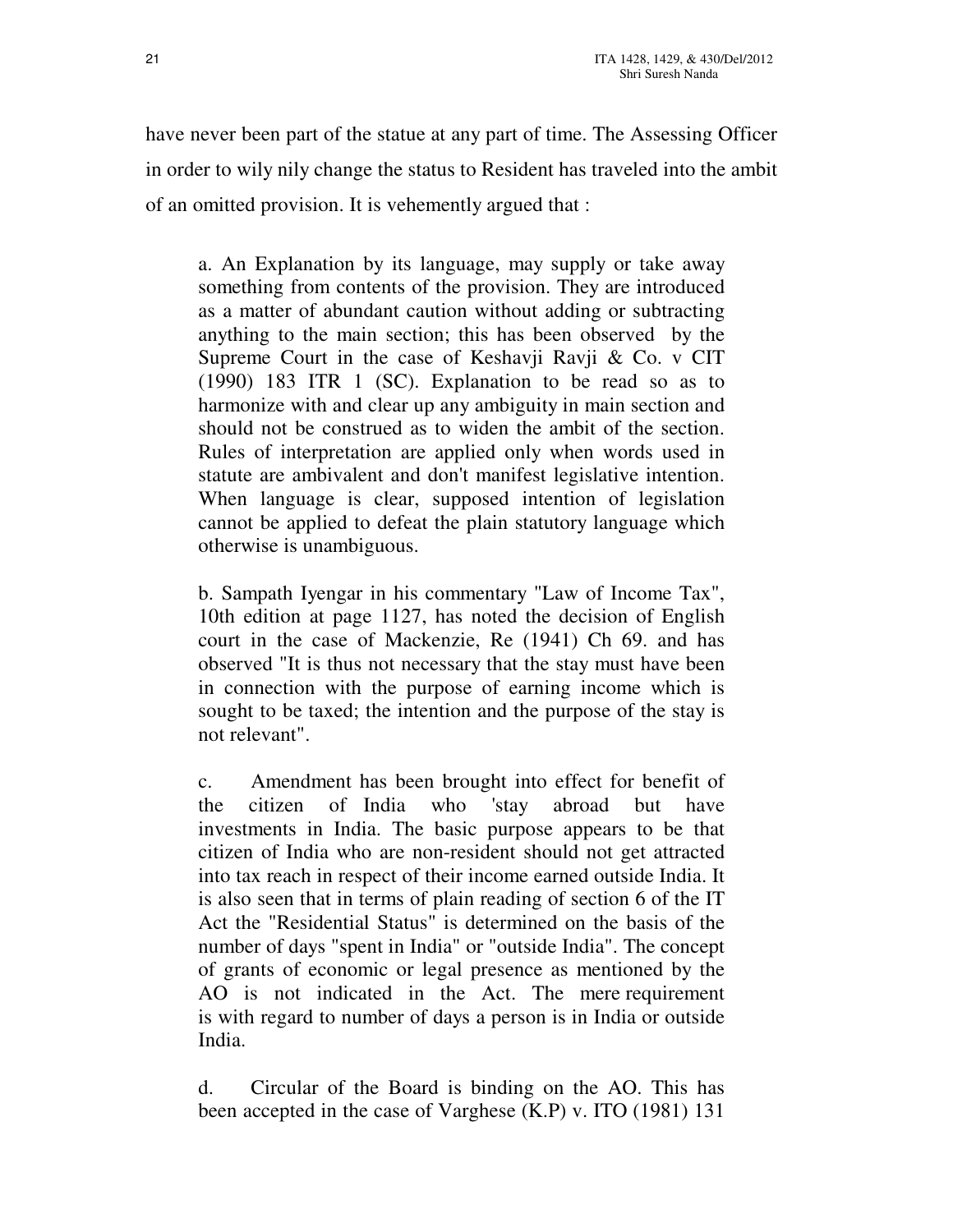597 (SC) which decision has again been approved and followed by the Supreme Court in the case of Pradip J. Mehta v. CIT (SC) 300 ITR 231 (SC) on a question relating to status of an individual as a resident.

5.6. Ld counsel for the assessee contends that CIT(A) also erred in upholding the order of AO. It is pleaded that it is settled law that the only test for determining the residential status of a person of Indian origin in India is number of days of stay in India. This is held by the Authority of Advance Ruling in ABC 223 ITR 4621 Dr Virindra Kumar 308 ITR 28; Canoro Resources 313 ITR 2:

"The Explanation to section  $6(1)(c)$  of the Income-tax Act, 1961 relaxes the provision requiring less than 60 days stay in India during the relevant year for Indian citizen and persons of Indian origin. Lower authorities failed to appreciate that this relaxation does not apply to foreign citizen."

5.7. The Assessing Officer at para 7.14 has himself referred to the Finance Minister's speech to hold that the relaxation extended to self employed and other occupations irrespective of their vocation and nature of visits to India. Self employed means and includes who have their own business abroad This clearly shows that the relaxation is applicable to the assessee.

5.8. In the case of CIT v. Abdul Razzaq 337 ITR 350 (Ker), the word 'employment' outside India appearing in Explanation - (a) to section 6(1) means going abroad to take up employment or any vocation referred to in circular which includes self employment like business or profession. Visit and stay abroad should not be only for other purposes such as tourist or for medical treatment. Thus, in Abdul Razzaq's case dispels the complicated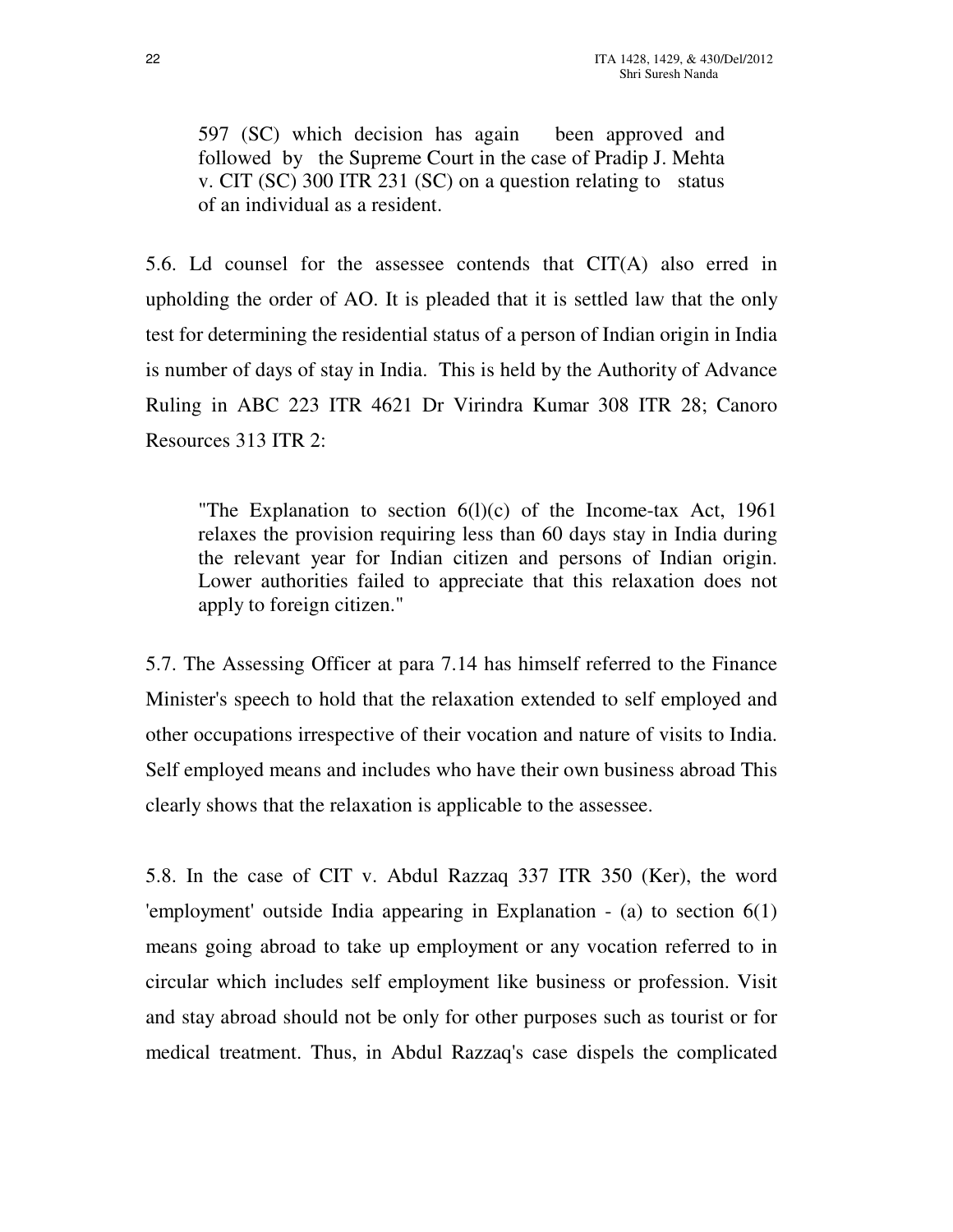interpretation applied by AO and CIT(A) to the interpretation of Explanation (b).

5.9. Without prejudice to the aforesaid it is argued that 'being outside India' means that the assessee came from abroad to India. Admittedly, the assessee has been outside India for larger number of days as compared to his stay in India in each of the 6 years. Hence, from this angle alone, he could said to have visited India from abroad, purpose being immaterial as held by Abdul Razzaq's status of Non Resident has been properly given earlier.

5.10. Assessee is having a bank account in Singapore. Large deposits are appearing therein. Remittances being made to India from this account for expenses in India suggest that assessee's active income and business enterprise remained abroad. Thus assessee has passive income from India.

5.11 Ld counsel for the assessee vehemently relied on Rule of consistency. It is submitted that, the assessee has been a non-resident since more than 20 years in the status of Non Resident. It is based on the test of no of days of stay in India, which have not be doubted to be below 182 days in these years. There is no change in law, facts and circumstances. The issue of Non resident status has attained finality in earlier years in view of the fact that assessment proceedings have become conclusive by ITAT and other orders. Hon'ble Supreme court in Radhasoamy Satsang v. CIT (1992) 193 ITR 321 has laid down that law. Facts and circumstances being same, department can not be allowed to change it's stand which has been consciously adopted in earlier years. This proposition has become an established principle of law. Radha Swamy judgment has been followed in number of cases including by Hon'ble Delhi High Court in the case of Lovely Bal Siksha Parishad (2004)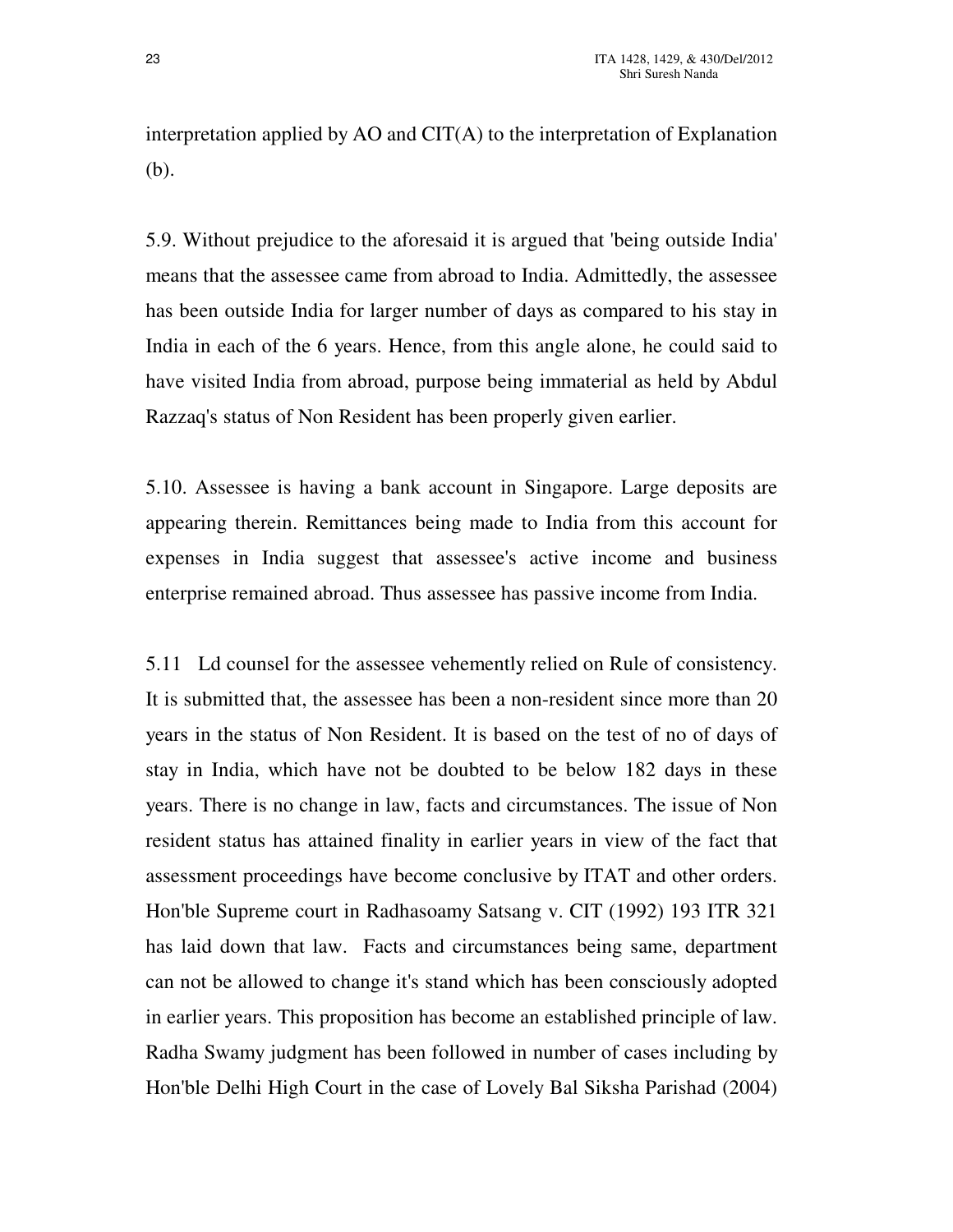266 ITR 349 (Del); DIT v. Escorts Cardiac Diseases Hospital Society (2008) 308 ITR 75 (Del); DIT v. Apparel Export Promotion Council (2000) 244 ITR 735 (Del). Similarly ITAT Benches have applied it in various cases including Tahreem Electrical (P) Ltd 112 TTJ (Lucknow) 586. Jindal Photo Films Ltd 116 TTJ 483,

5.12. Assessing Officer has erroneously held that the assessee is managing companies in India and therefore is a resident going abroad for business on following mistaken inferences as:

(a) Assessee is resident of Dubai, which has issued residence & health cards; driving license. Business is owned there and business activities are carried therefrom.

(b) The assessee has been considered a non-resident in last 20 years and comes to India only to meet his family members and look after his investments.

(c) He has not drawn any salary/remuneration from any company in India and has never been a working director or working employee ever since he became non-resident 2o years ago.

(d) Infotech Services Ltd of Jersy had invested by way of loan into Y2K Systems (P) Ltd of Mauritius which is the Holding Company for M/s

C-l India (P) Ltd. The assessee is a major shareholder in Infotech Ltd. In order to protect his interest in Infotech Ltd,, through his company the assessee may have involved himself sometimes in the affairs of the M/s C-l India (P) Ltd. The running of M/s C-l India (P) Ltd and its management is operated by professional CEO, CFO and directors and not by assessee.

(e) Claridges Hotels Pvt. Ltd, Claridges SEZ etc came into existence only in A.Y. 2004-05 and are therefore, this fact is not relevant for these years.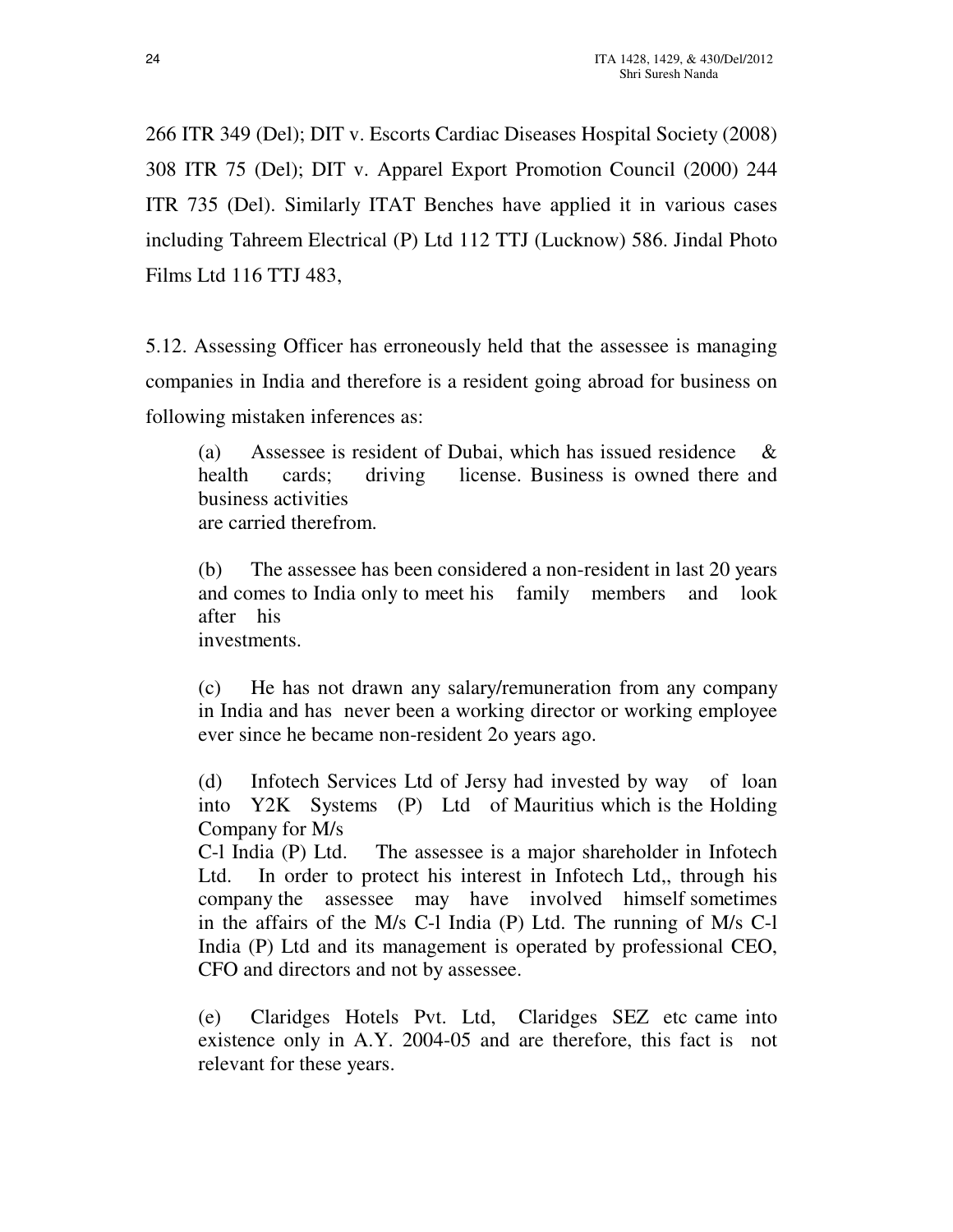(f) He has maintained non-resident accounts in the Indian banks as per the provisions of FEMA and importantly has been considered as a non-resident Indian as per the provisions of FEMA.

(g) The assessee has been a resident of UAE since 2000 having residential address in UAE which is 312, Wafi Residence, Wafi City, Dubai. This is also an unrebutted fact. . He holds a UAE resident card, UAE driver's license and UAE health card. This fact has not been rebutted by the assessing officer and the evidence of the same is part of the seized record. Thus the seized record also supports the claim of the assessee.

(h) AO at para 3 of his has mentioned that Mr Nanda has houses in London, Dubai and other parts of the world. Consequently on one hand he admits that the assessee has permanent residences abroad on other hand it is being held that he is resident in India because of visits and farm house repairs done by assessee. This is an apparent contradiction in AOs conclusion and militates against the proposition that assessee is to be treated as Resident in India.

(i) It is accepted by AO that assessee is Director in various Companies abroad and income and has earned income abroad from Infotec Services Ltd, UBS FZC etc. which is a matter of seized record itself.

(j) The assessee has no steady income in India and has been making remittances into India from his own bank accounts from abroad for meeting

expenses and use by his family in India.

(k) Some investments in properties and shares of companies in India, are routinely made by Non Residents of all hues in India. Assessee has carried out similar activities. They have been misconstrued by AO to do a somersault on settled residential status as Non-resident since last 20 years.

(l) The assessee on visits to India stays in a rented property.

(m) If AO's interpretation is accepted then all persons working in the Middle East will become residents of India because they have some investments in India and their families also reside in India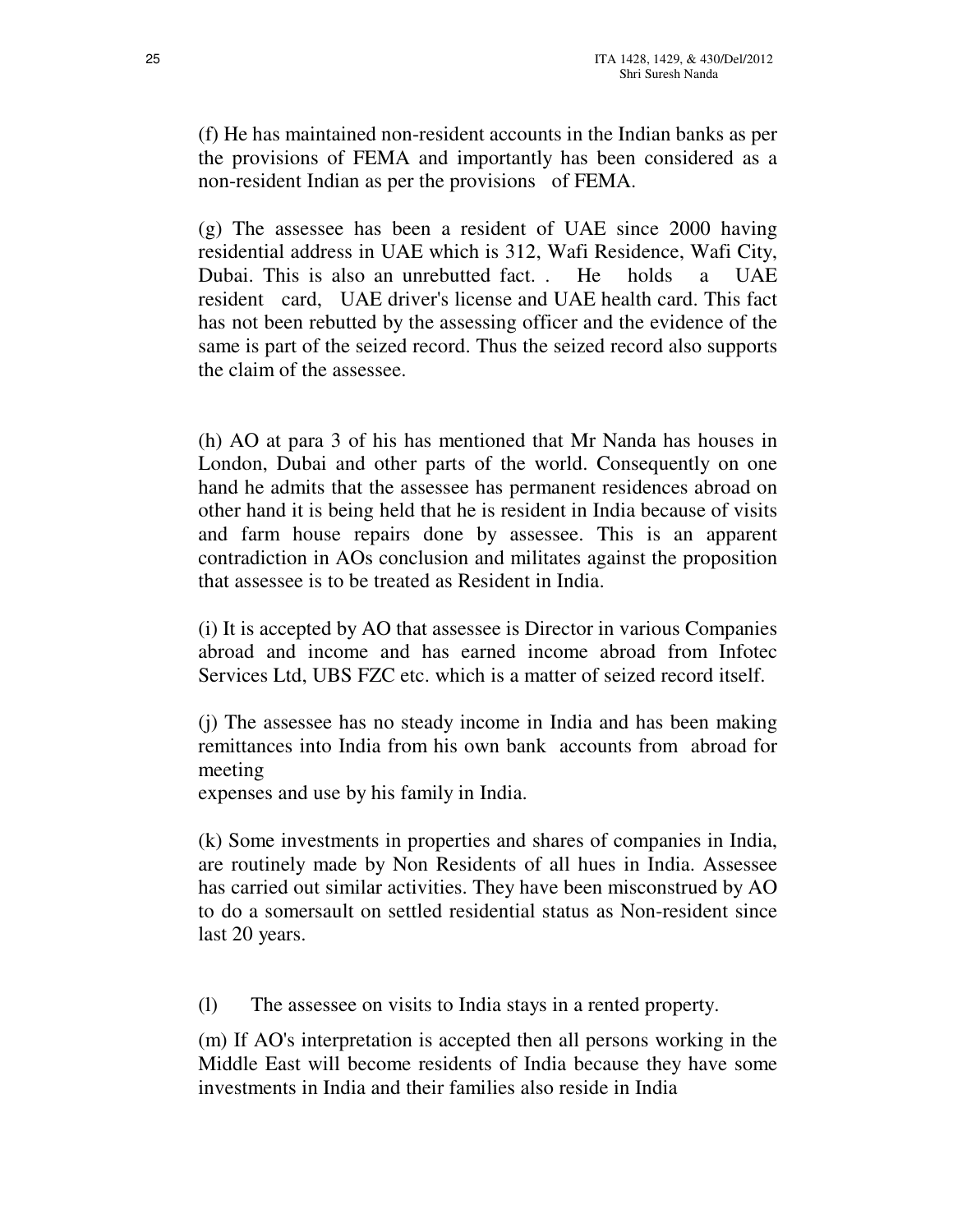(n) The assessee has two children, both of whom are British citizens. Unfortunately, his son is facing criminal charges for a road accident in India because of which he had to stay in India. The assessee therefore comes to India to help him in legal matters and for moral support and to keep in touch with family. The assessee's wife does not live with him as they have estranged relationship for which monthly maintenance is provided to her as per the order of the court. These facts in any way have no adverse reflection on Non resident status and have been arbitrary used by AO against assessee.

(o) The assessee was a full time Chairman-cum-Managing Director in a company UBS Trading FZC situate at Sharjah (UBS) for the years 2002-03, 2003-04, 2004-05, 2005-06 and 2006-07. This is evidenced by audited Balance Sheets of UBS which are found in the searched premises. The assessee is 99% share holder in UBS, which has not been disputed, as per the seized Annexure 6E, Balance Sheet and Profit & Loss Account this company.

(p) From these facts it shall be properly appreciated that the assessee for all practical purposes was fully involved in the business activities of UBS Trading FZC, Sharjah and apart from huge remuneration, he also received dividend from the said company.

## 5.13. Lower authorities failed to consider that:

(a) Claridges Chairmanship came about much later i.e AY 2004-05 and not in relevant assessment these years. Therefore, the adverse inference drawn is baseless.

(b) Ownership structure of Claridges has not been considered which reveals that it is not owned by the assessee. One Mr. Hugh Hamilton confirms

owing 80% through companies i.e. Mideast Online and Infotech Services Ltd and he owns remaining 20%. Thus assessee has no stakes in Hotel Claridges.

(c) Details about shareholding of C-l India's ownership have been fully explained which reveals that assessee hold no stakes. It belongs to Mauritius based Y2K Systems (P) Ltd. Assessee is only a minor share holder in Y2K Systems. By figment of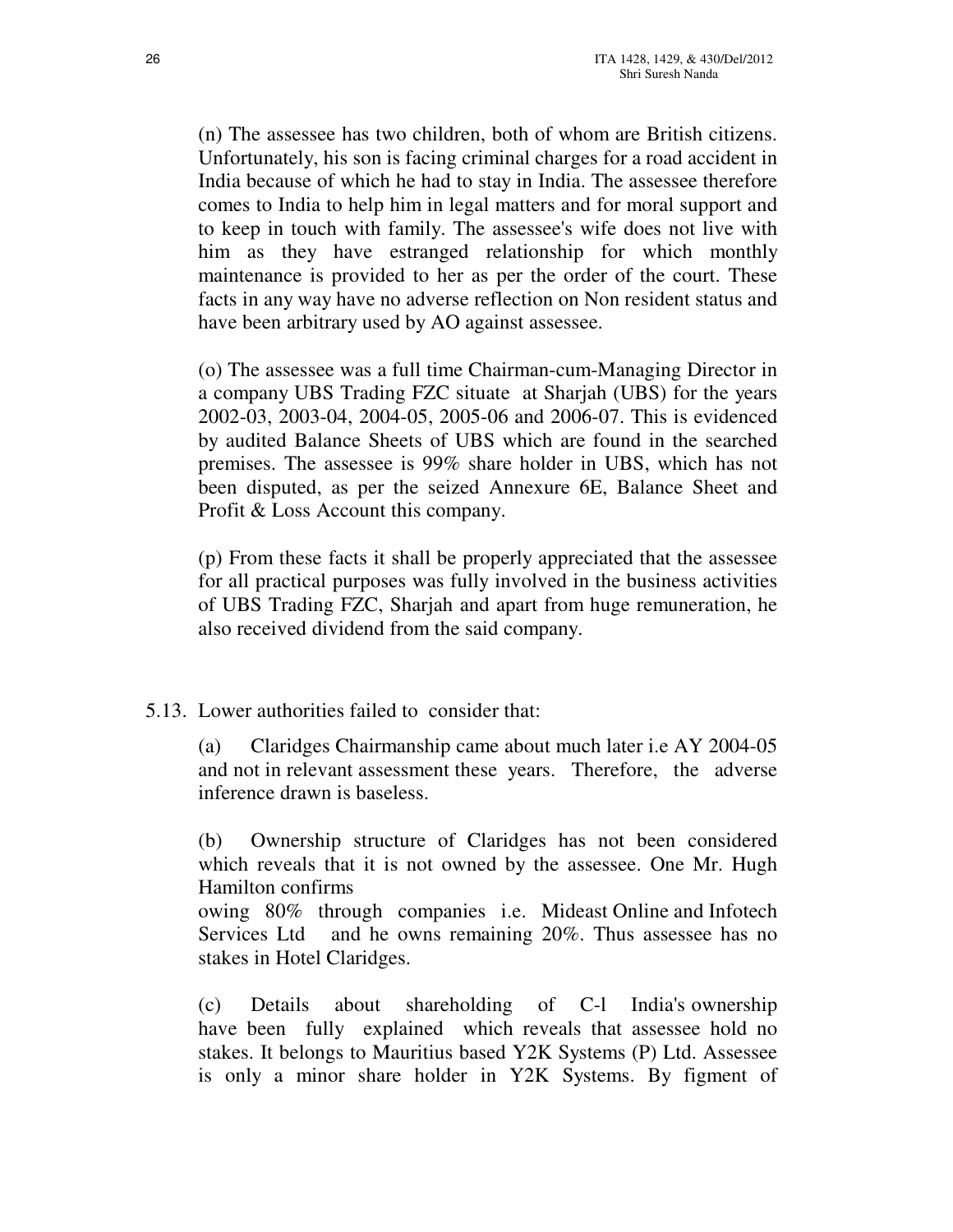imagination and pure surmises, AO held that these are assesses's benami concerns.

(d) Datasheet of Infotech Services Ltd reveals that it is an independent company, not owned by the assessee.

(e) Details about loan received by Y2K Systems from another foreign company one Palm Technologies in 2007 was explained to be source of share capital money and loan given to C-I India. Thus assessee furnished a proper explanation supported by documents in this behalf.

5.14 Thus, for investment in M/s C1 India P Ltd., Ld. AR contended that complete details of ownership of C-1 India were given during assessment proceedings. About assessee's interest in foreign concerns, following submissions are made:

- a. Some investment by way of advance was made in Y2K Systems International Ltd. by another company called Infotec Services Ltd. of Jersey and assessee was a shareholder in the said Infotec Services Ltd. International Ltd. to Infotec Services Ltd. Thus, the assessee was not a shareholder in Y2K Systems International Ltd. in his individual capacity.
- b. The assessee was a non Executive Chairman in C-1 India Pvt. Ltd. for a short period and owned 100 shares in it. Request was madeto Assessing Officer to make an independent enquiry from abroad about C-1 India. Mauritius authorities confirmed ownership of C-1 India by Y2K Systems of Mauritius and existence of Y2K Systems. However the information has not been provided.
- f. There is not an iota of evidence with department to even suggest that the assessee remitted any money personally through Y2K Systems International Ltd. to C-1 India Pvt. Ltd.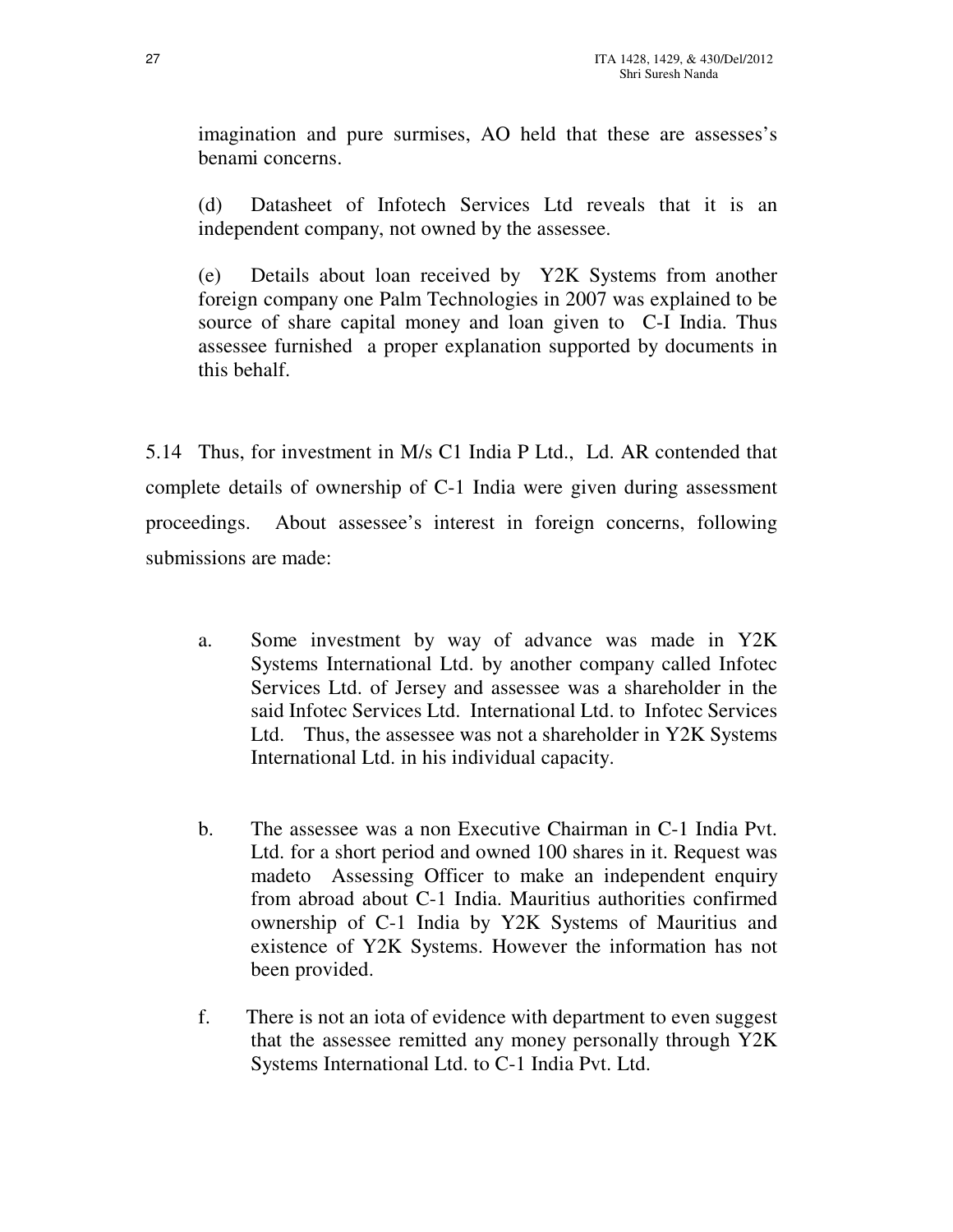- g. The assessees association with C-1 India Pvt. Ltd. is merely because of Infotec Services Ltd. of Jersey which had a stake in Y2K Systems International Ltd. by way of loan. To look after the investment it was desirable to involve himself in some matters of the Company. C1 India is completely independent and is professionally managed by a Chief Operating Officer and assessee has no role to play in day to day affairs. The Company interacts with its parent Company for its financial needs and is controlled by Y2K Systems International Ltd.
- h. The burden of proof is on the person who alleges. The allegation that the assessee has remitted money into C-1 India Pvt. Ltd. from undisclosed sources is squarely on the Department. The assessee has discharged the onus that lay upon even by filing the balance sheets of Y2K Systems International Ltd., the list of shareholders of Y2K System International Ltd. and a positive submission that he has not made any investment whatsoever into Y2K Systems International Ltd. or C-1 India Pvt. Ltd.
- i. The amount of share application money and loan amount has been held to be the unexplained income of the assessee at the same time these amounts have been taxed in the hands of C-1 India (P) Ltd as unexplained income by using the same language in the assessment order of C1 India.

The following case laws were cited to emphasize that double addition is not permissible

- (1) CIT v. Smt. Saraswati Devi (1995) 212 ITR 0445 (Raj)
- (2) CIT v. Smt. Tara Devi (2007) 292 ITR 539 (Raj)
- (3) Lalji Haridas v. ITO (1961) 43 ITR 0387 (SC)
- (4) ACIT v. Precision Metal Works and ors (1985) 156 ITR 0693 (Del)
- (5) Smt. Dayabai v. CIT (1985) 154 ITR 0248 (MP)
- (6) ITO v. Ch. Atchaiah (1996) 218 ITR 0239 (SC)
- (7) CIT v. Smt Durgawato Singh ((1998) 234 ITR 0249 (All)
- (8) CIT v. Taj Oil Traders (2003) 262 ITR 0500 (Raj)
- (9) CIT v. Cochin Company Pvt. Ltd. (1976) 104 ITR 0655 (Ker)
- (10) Jaggannath Hanumanbux v. ITO (1957) 31 ITR 603 (Cal)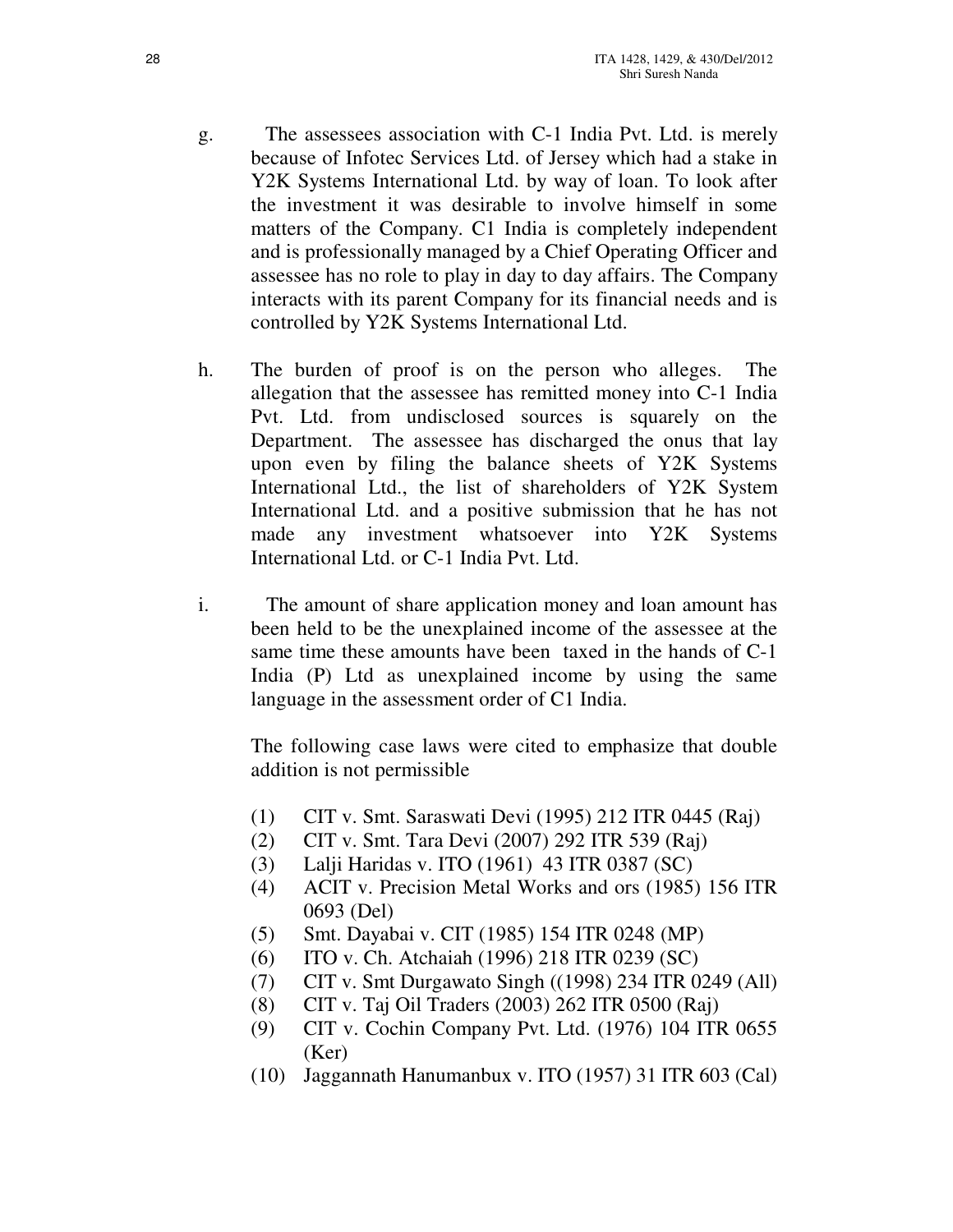5.15. As regards addition on the basis of documents recovered by Delhi Police on 20.02.2007 from the possession of Dr. M.V. Rao, the Ld counsel for the assessee contends that:

i. During the course of assessment proceedings, copies of document Nos. 58 and 59 seized from Mr. Rao were not given and were only shown. Despite this handicap, assessee, to best of his ability, on 21- 12-2009 responded to them. No further questions were asked by the Department and huge addition was made. .

ii The AO has relied on various documents and other papers found from the premises of Dr. M.V. Rao, without giving copies of documents and statement and a proper opportunity to cross examination. Thus, there is no basis for additions. These infirmities were pointed out to ld. CIT(A), but for no avail.

iii. It is trite law that no addition can be made on the basis of evidence found from a third party unless evidence is confronted to the assessee and the sine qua non of principle of natural justice "audi altem partem" is not complied with. .

v. Presumption of ownership u/s 132(4A) of the Act and under section 292C of the Act about papers found from his premises extends only to Dr. Rao. It has been arbitrarily applied to the assessee. Reliance is placed on SMS Investment 207 ITR 364 (Raj); Surender M. Khander 321 ITR 254 (Bom), Dr. Bansal 327 ITR 44 (Chattisgarh)

vi Dr. M.V. Rao, a former director of BHEL, may be employed with M/s C-I India Pvt Ltd and M/s Transcom Services Pvt. Ltd. M/s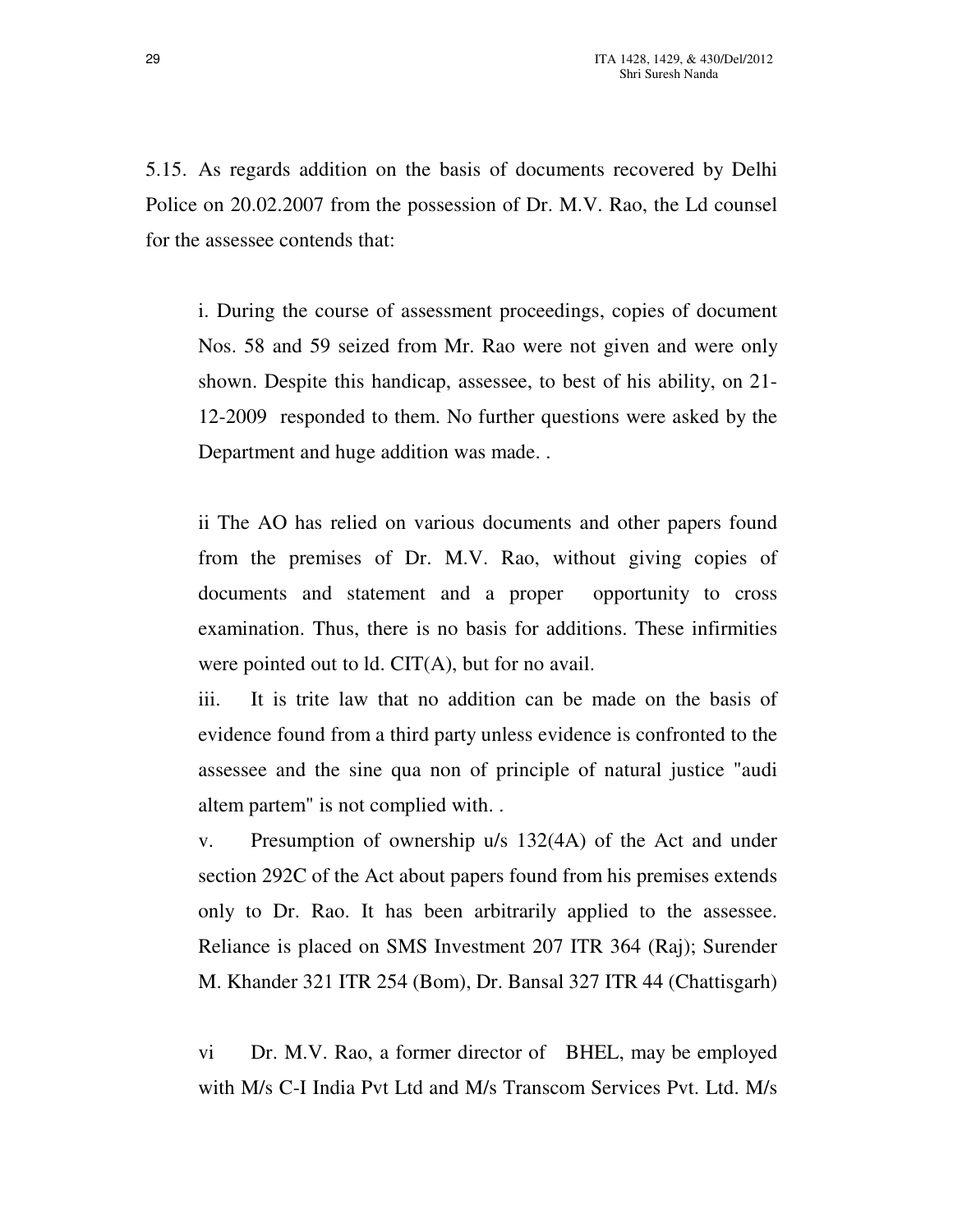Transcom Services Pvt. Ltd has no connection with the assessee and M/s C-I India Pvt Ltd. as is evident from the assessment order is connected through Y2K system.

vii The Department has gathered information from Mauritius about M/s C-I India Pvt Ltd. However, this information is not provided to the assessee despite repeated requests.

viii. Without supply of copies of Mr Rao's statement and all documents are proposed to be used against assessee. They cannot be relied up against assessee. It is trite law that, no addition can be made on the basis of documents found from a third party without examining the third party and linking the contents of the documents with him. Reliance is placed on following judgments:

- (i) Bangodaya Cotton Mills Ltd. vs CIT 224 CTR62
- (ii) DCIT vs Mahendra Ambalal Patel 40 DTR 243
- (iii) Prakash Chand Nahta vs CIT 301ITR 134
- (iv) CIT vs. Salek Chand 300 ITR 426 (All)
- (v) SMC Share Broker Ltd 288 ITR 345 (Del)
- (vi) JMD Computers 20 DTR 317
- (vii) S.M. Aggarwal (2007) 293 ITR 43
- (viiii) Amarjit Singh Bakshi 263 ITR 75
- (ix) Krishna Textiles 11 DTR 217
- (x) M.A. Chidambaram 63 ITR 203 (Mad)
- (xi) Kishan Chand Chela Ram 125 ITR 713
- (xii) A.N. Dyaneswaran (2008) 214 CTR (Mad) 482

5.16 Apropos the allegations that about the arms dealings with Dr. M V Rao and Mohan Jagtap Y2K and Cl- India all being Benami transactions Ld. Counsel vehemently argues that the entire burden to prove that assessee is a Benami beneficiary of these transaction lies on the department. The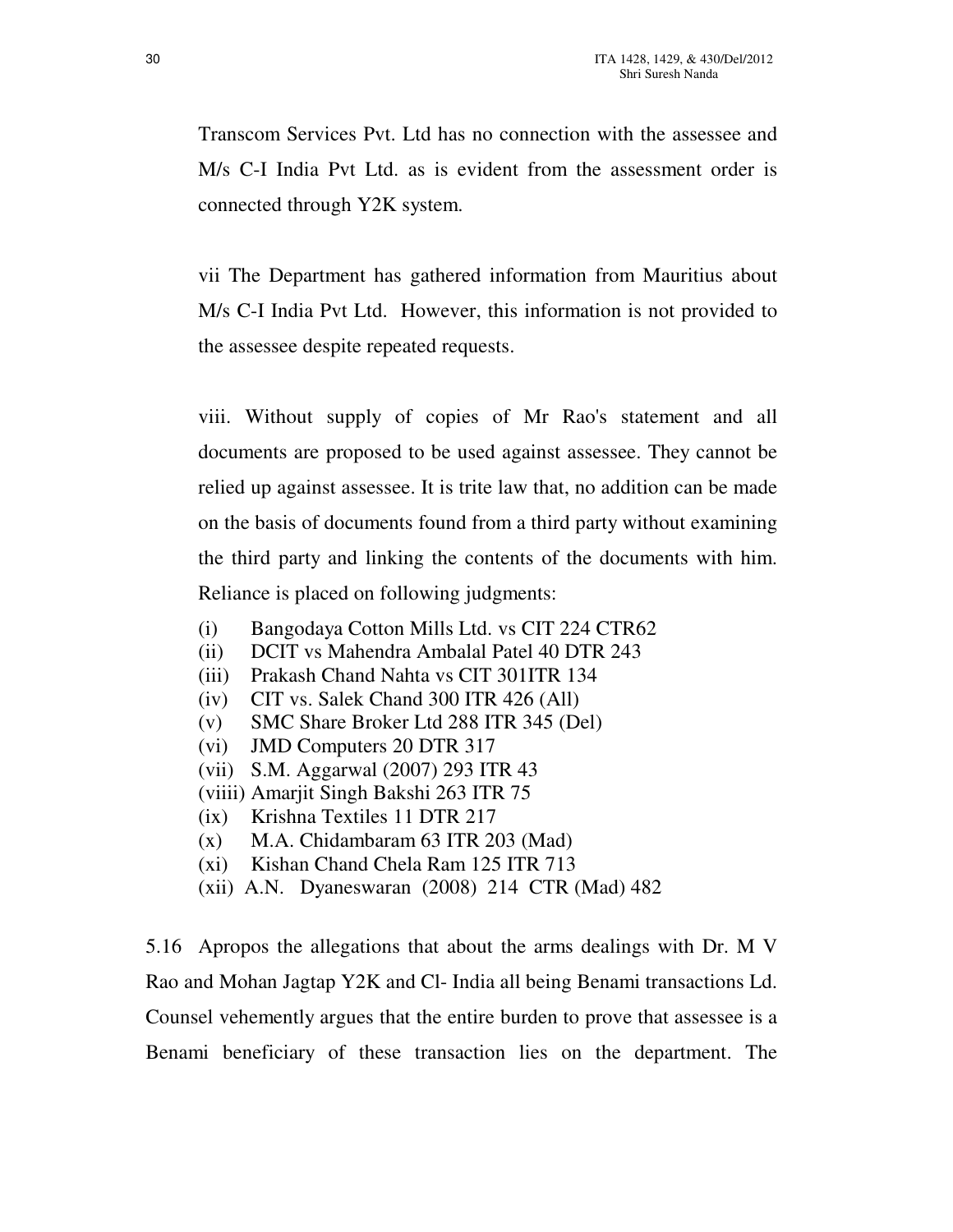allegation is devoid of any cogent material and is based on suspicions, surmises and conjecture.

5.17. Various Courts have held that the burden of proving that a particular sale is Benami and apparent purchasers are not the real owners always rests on the person asserting it to be so. This burden is discharged by strictly adducing legal evidence of a definite character which would either directly prove the fact of the Benami or establish circumstances unerringly and unreasonably raising an inference of that fact.

5.18. Further reliance is placed on judgment of Hon'ble Allahabad High Court in the case of Prakash Narain 134 ITR 364 wherein the following four propositions have been propounded:-

a) The burden of proof regarding Benami is upon the person who alleges Benami.

b) To prove Benami the most important point is to examine the source of consideration.

c) The mere rejection of an explanation would not entitle the department to claim that the consideration for the purchase of property is in the name of assessee and was provided by the assessee.

d) A finding regarding Benami is a finding of fact. The said finding cannot be questioned unless it is without evidence in support of it

5.19 Further reliance is placed on the judgment of the Hon'ble Supreme Court in the case of Daulat Ram Rawatmull 87 ITR 349 wherein it has been held that:

"A person can still be held to be the owner of a sum of money even though the explanation furnished by him regarding the source of that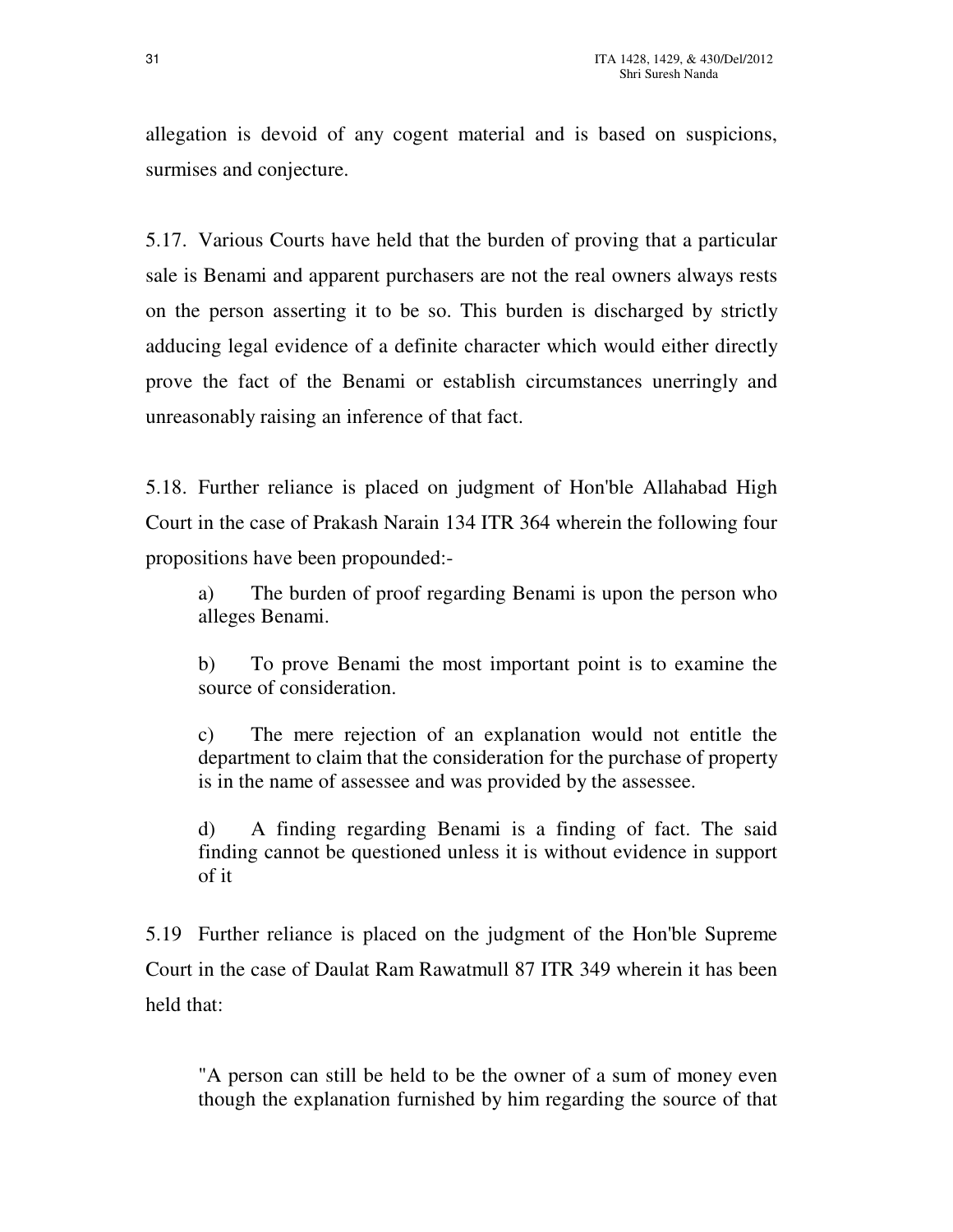money is found to be not correct. From the simple fact that the explanation regarding the source of money furnished by A, in whose name the money is lying in deposit, has been found to be false, it would be a remote and far-fetched conclusion to hold that the money belongs to B. There would be in such a case no direct nexus between the facts found and the conclusion drawn therefrom."

5.20. In the case of Subramaniam 55 ITR 610 (Madras), it was held that just because of certain deposits in a bank in the name of wife were not fully explained, it cannot be held that they were the assessee husband's undisclosed income.

5.21. In the case of Man Singh 1 ITD 741 (Delhi), it was held that mere rejection of assessee's explanation that the house was made partly out of her savings and partly out of loans advanced from her husband does not establish that the house belongs to the husband.

5.22. Apropos the addition on account of alleged payments to estranged wife Smt Renu Nanda, Id counsel vehemently argues that the edifice of this addition is based on pure surmises and conjectures. Facts in this behalf are-

(i) The assessee has an estranged relationship with his wife Mrs. Renu Nanda. Vide Deed of Settlement dated 04.04.1998, expiring in 2000, the assessee was required to support her financially during the currency of legal separation. The assessee for the F.Y. 2001-02 paid Mrs. Renu Nanda a sum of Rs. 7,60,000/- towards the maintenance i.e. day to day expenses. The expenses on account of guards, servants, driver and other capital expenditure were met by the assessee from his account by way of account payee cheques.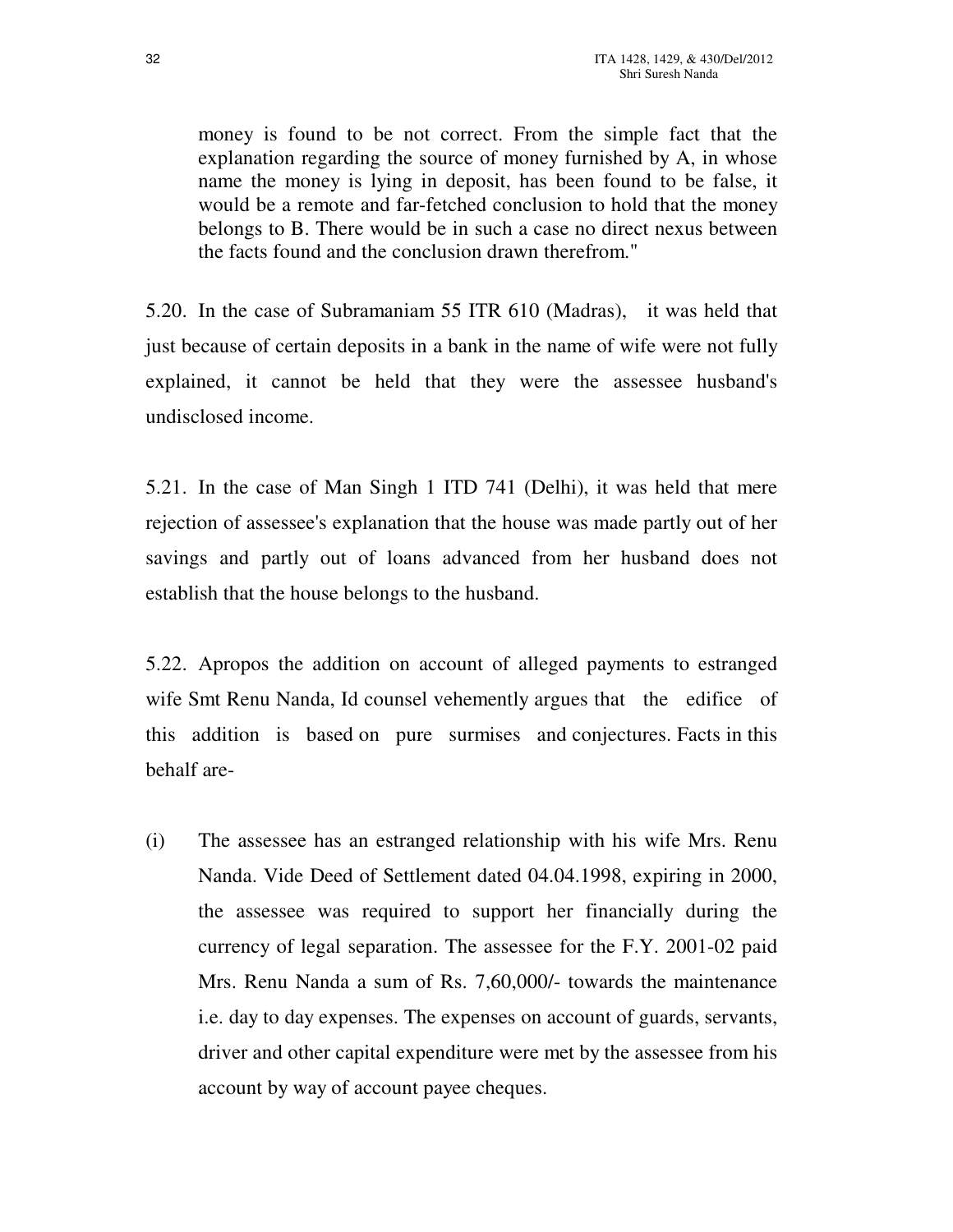(ii) The Assessing Officer has assumed that the expenditure should have been a total sum of Rs. 32 lacs for the year under consideration on following guess work-

(a) That the assessee paid Rs. 30 lacs as annual maintenance to his wife in the year 1997-98 and therefore, why would he not pay more at least the

same amount 5 years later.

(b) The estimation of the payment that would have been made to his wife is to be based on the agreement dated 11.09.2004 wherein Mrs. Nanda was to be paid Rs. 1 lacs per month and Rs. 2 lacs for diwali.

5.23. The addition is contested as untenable and deserves to be deleted for the following reasons--

(a) That during the course of search on 28.02.2007, no evidence, whatsoever, was found to even remotely suggest that any payment other than Rs. 7,60,000/- by cheque was made to Mrs. Renu Nanda by the assessee.

(b) The assessee has paid Rs. 7,60,000/- by cheque for her day to day expenses which is more than enough considering that Mrs. Renu Nanda is alone in the house provided by the assessee and all the other fixed expenses are paid by the assessee.

(c) No corroboration from the end of Mrs. Renu Nanda was made to arrive at the estimation.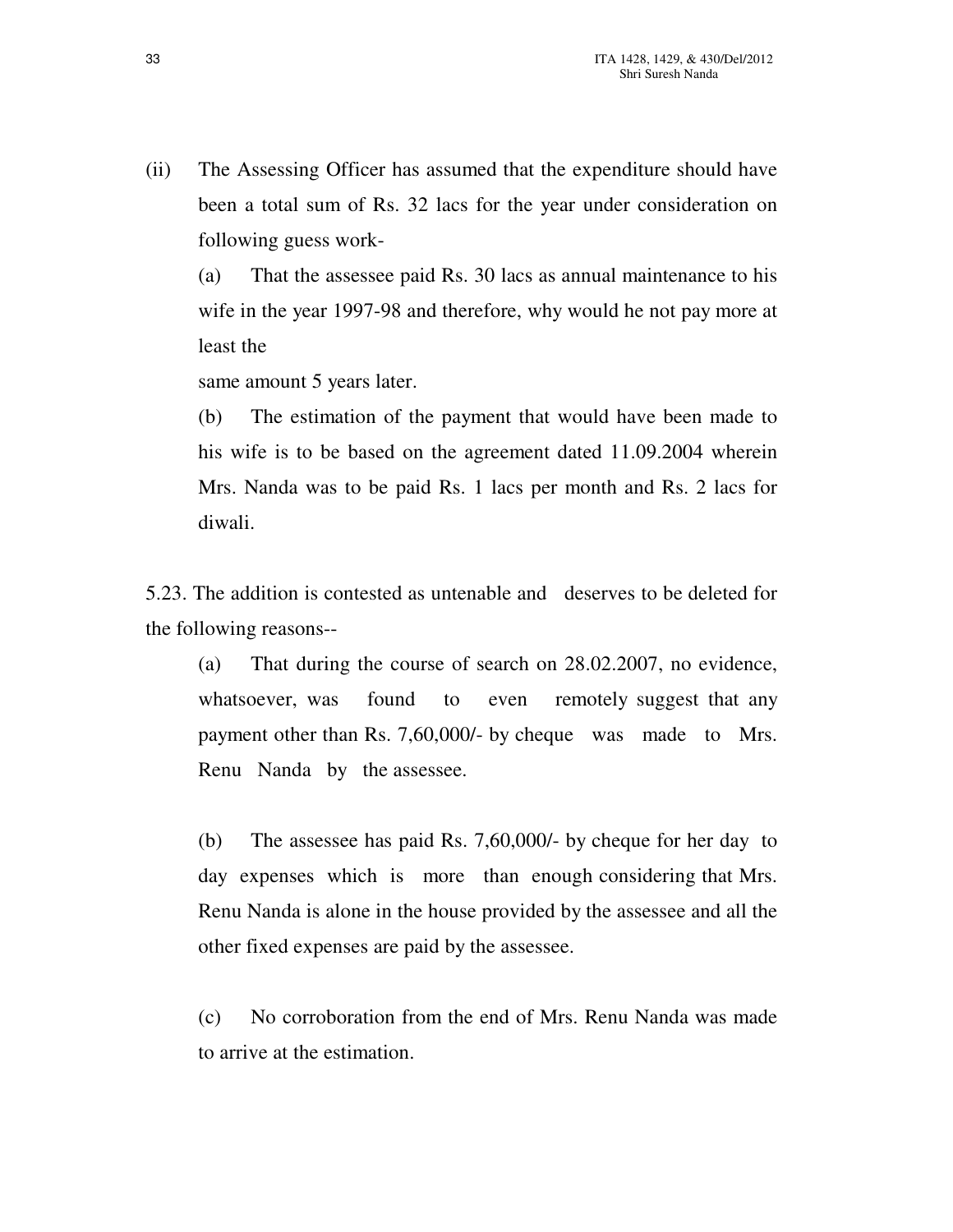(d) The estimation is based on the agreement dated 11.09.2004 which is three years after F.Y. 2001-02. the agreement which is valid after 11.09.2004 cannot be applied to the period 2001-02?

(e) The addition has purported to be made u/s 69C of the Act, is not based on some evidence therefore, the estimate is arbitrary and untenable. In case, the assessee had paid the estranged wife less than she would have raised an issue in this behalf, instead AO has raised objection. Thus there is neither any evidence nor circumstance to suggest that any amount outside the books/bank was made to Mrs. Renu Nanda for her support.

(f) In any case, Renu Nanda had sufficient bank balance retained out of the moneys given by the assessee and even otherwise, Rs. 7,60,000/- given to her during F.Y. 2001-02 was sufficient to support her.

(g) Mrs. Renu Nanda had sufficient cash available for the defraying her house hold expenses, more so when expenses on electricity, water, driver, guard etc of her residence are being met by the assessee directly.

(vii) Reliance is placed on ; David Dhawan vs ACIT 71 ITD 1 Mumbai & PRABHU DAYAL LALLU RAM. vs. INCOME TAX OFFICER - 63 TTJ (Del) 557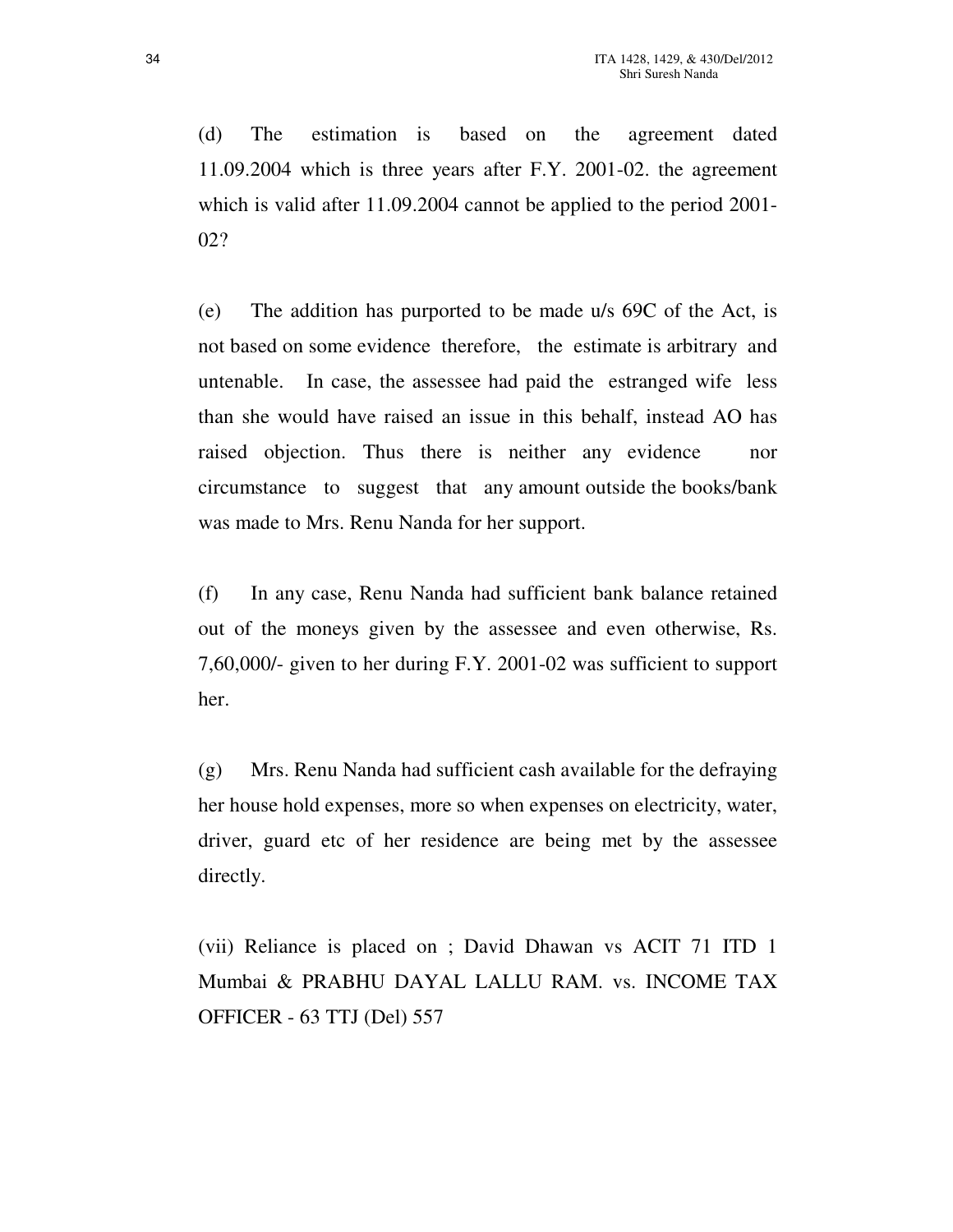5.24. Apropos additions on account of daughter's wedding it is pleaded that the addition has been made on the basis of some loose papers in respect of

| $(1)$ $\ldots$ $\ldots$       |                 |
|-------------------------------|-----------------|
| (ii) Abujani & Sandeep Khosla | Rs. 14,50,000/- |
|                               | Rs. 5,70,000/   |
|                               | Rs. 12,75,000/- |

(i) Mr. Paul Nanda Rs.  $13,00,000/$ 

5.25. According to the assessee proper explanation about the expenditure was furnished. However, AO still made the addition without appreciating that:

(i) The addition of Rs. 12,75,000/- has been made twice.

(ii) No rebate for cash in hand of Rs. 44,66,000/-available with the assessee has been given by AO. It has been held on presumption that assessee could not keep such a huge cash in hand.

(iii) The expenditure was incurred by the assessee and her wife jointly and their withdrawals in the year amounted to Rs. 53.66 lacs which has also not been considered.

(iv) Reliance is placed on Hon'ble Delhi High Court's judgment in the case of Kulwant Rai 291 ITR 36 (Del.), for the proposition that the burden is on the department to disprove the assessee's contention that amount of cash in hand was available with the assessee.

6. Ld. DR apropos the residential status, vehemently argues that the AO was justified in changing the status of the Assessee from Non Resident to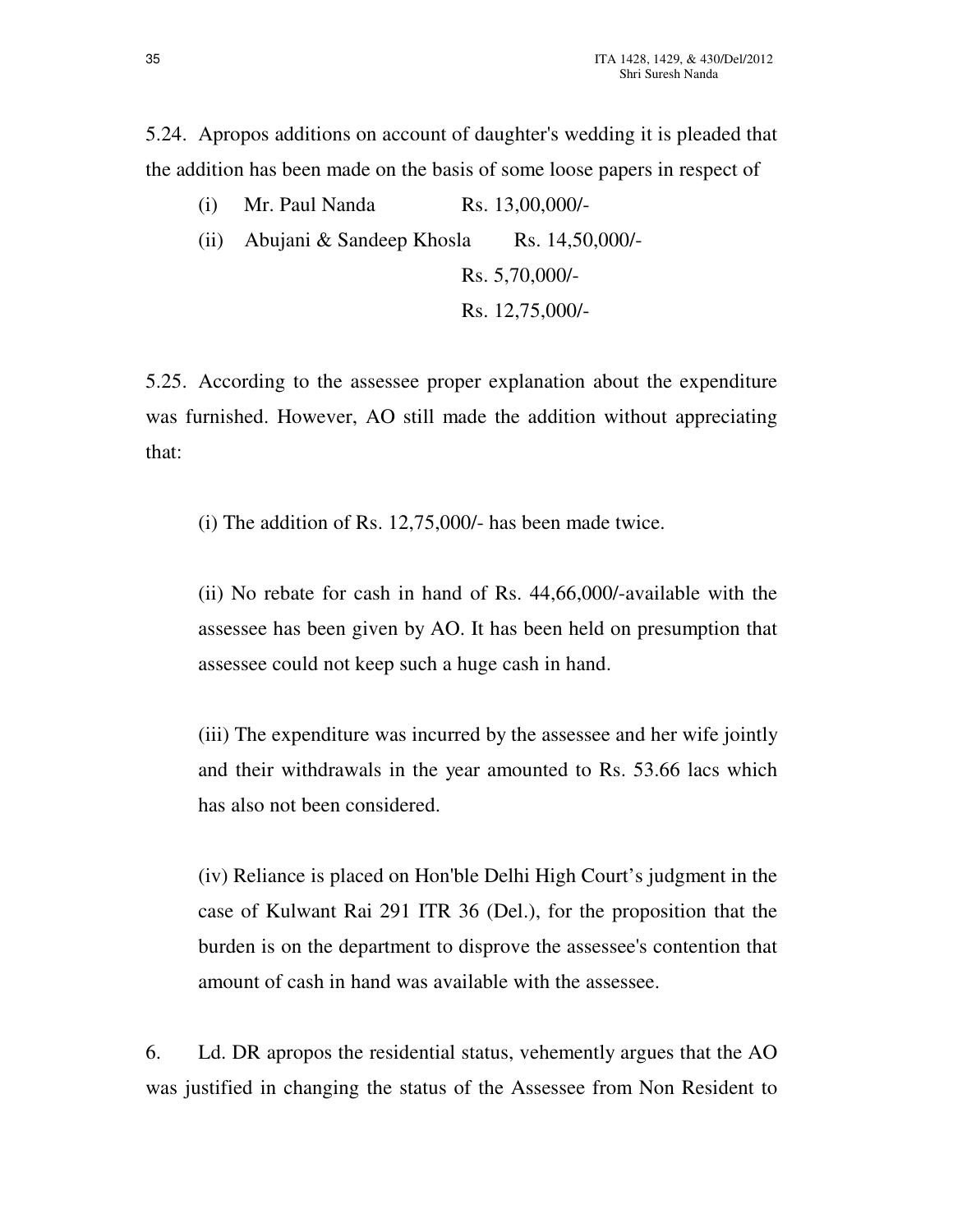Resident on just and proper reasons. Looking at the information, bank accounts, business affairs, number of visits to foreign countries and India it is apparent that the assessee was not visiting India but he was an Indian resident for all practical purposes and was visiting abroad in relation to his business affairs. The Explanation (b) to sec. 6(1) provides stay of less than 182 days in the case of PIO who live outside and visit India to look after their investments. In this case, assessee is living in India carrying out various business activities and visits outside India. Therefore, the benefit of Explanation (b) to sec. 6 (1) has been rightly denied.

6.1. Principles of res judicata are not applicable to Income Tax assessments. If the AO comes in possession of such information which suggests that the assessee has been claiming the status of Non Resident without disclosing the proper facts! AO is justified to change the status to Resident. The principle of consistency will not apply in a case where there is a change in facts due to unearthing of some new information during the course of search. Therefore, the assessee's plea to apply rule of consistency based on Hon'ble Supreme Court judgment in the case of Radha Swami Satsang (supra), in this behalf is not tenable.

6.2. Assessee's reliance on Dubai Resident Card, driving license, owning a house in Dubai and London and other documents are irrelevant. The word "Non Resident" is not specifically defined under I.T. Act, Section 2(30) defines, 'non-resident' means a person who is not a 'resident'. Thus, first of all, it is to be ascertained whether assessee is a resident or not, section  $6(l)(b)$ is applicable only for non-resident '. Therefore, if the assessee is a resident, then no other provisions will apply. The word used in explanation (a)talks about employment outside India and explanation (b) talks about 'visit to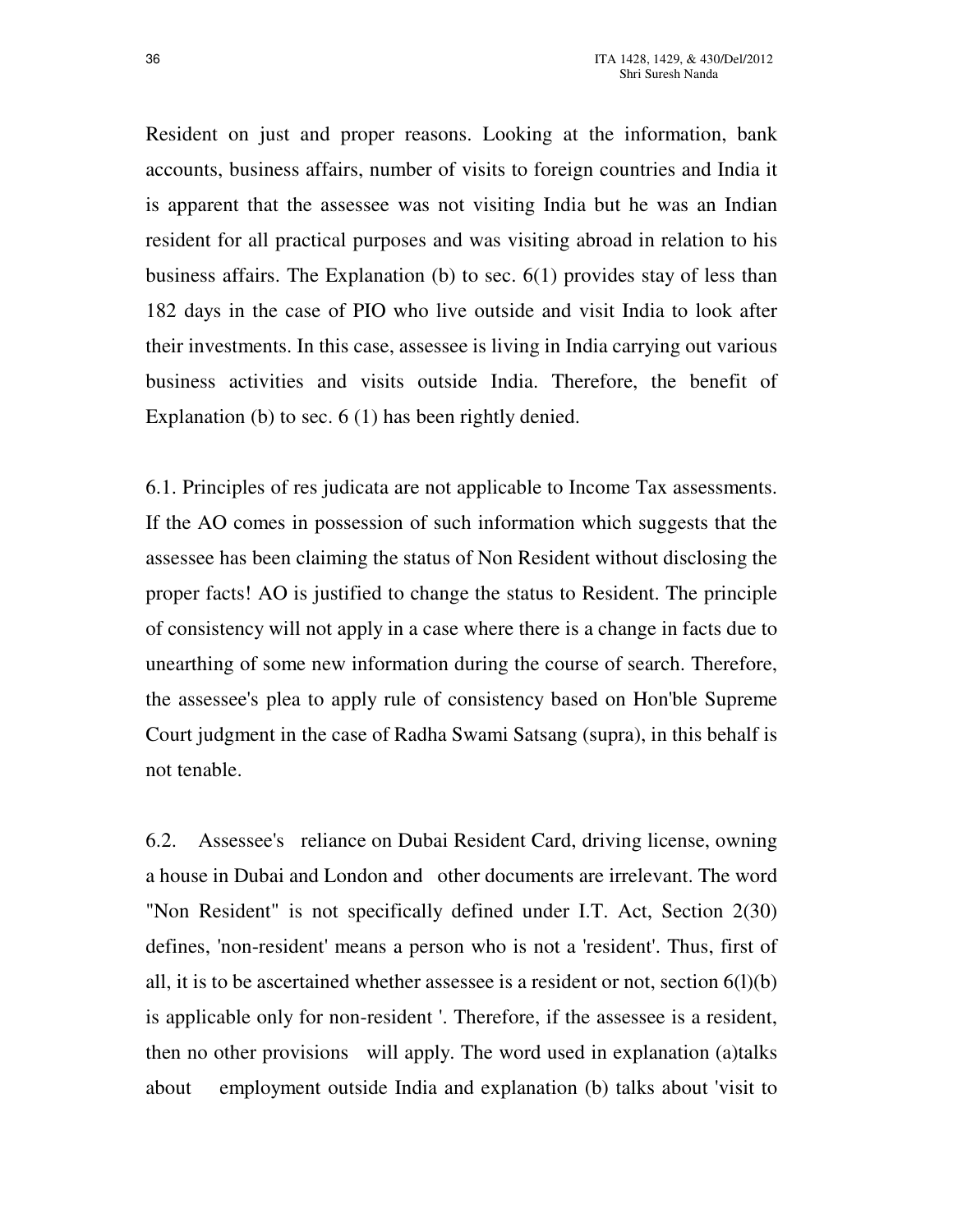India'. Thus, an Indian citizen living abroad in order to claim the status of 'non-resident' has to come on a visit to India and not for the purposes of carrying on business in India.

6.3. The material obtained during the search indicates that the assessee was carrying on business activities by way of investments in hospitality sector i.e hotel Claridges at Delhi, Faridabad and Mussorie,' investment in Ol India acquiring various business properties! commission in arms dealings. Thus, looking at the frequency of business activities it cannot be said to be a person who being outside India comes on a visit to India in previous year in terms of explanation (b) to section 6(l). Assessee is rather inside India who goes abroad for business.

6.4. Thus, the assessee's case is not covered by clause (b) but the same.falls under clause (c) of section 6(l). The status of the assessee, therefore, has been rightly held as 'Resident' which should be upheld. Order of AO and CIT(A) are relied on for this purpose.

6.5. Apropos other additions ld. DR relies on the orders of lower authorities.

7. Ld. Counsel for the assessee in reply contends that apropos the assessee's status, no new information or fact has been unearthed during the search. The fact about the assessee's being share holder in Y-2K Systems Mauritius is already in the record by way of bank a/cs of the company Infotech Services of Jersey in which assessee is a major share holder. The assessee became Chairman of Claridges Hotel in 2004 ', SEZ land for Claridges SEZ Pvt. Ltd. was also purchased in Maharastra in 2005 loan by YK2 was given to Palm Technology during the year 31-3-2007. Therefore, there is no discovery of new facts for these years. As such, no adverse inference thereof can be taken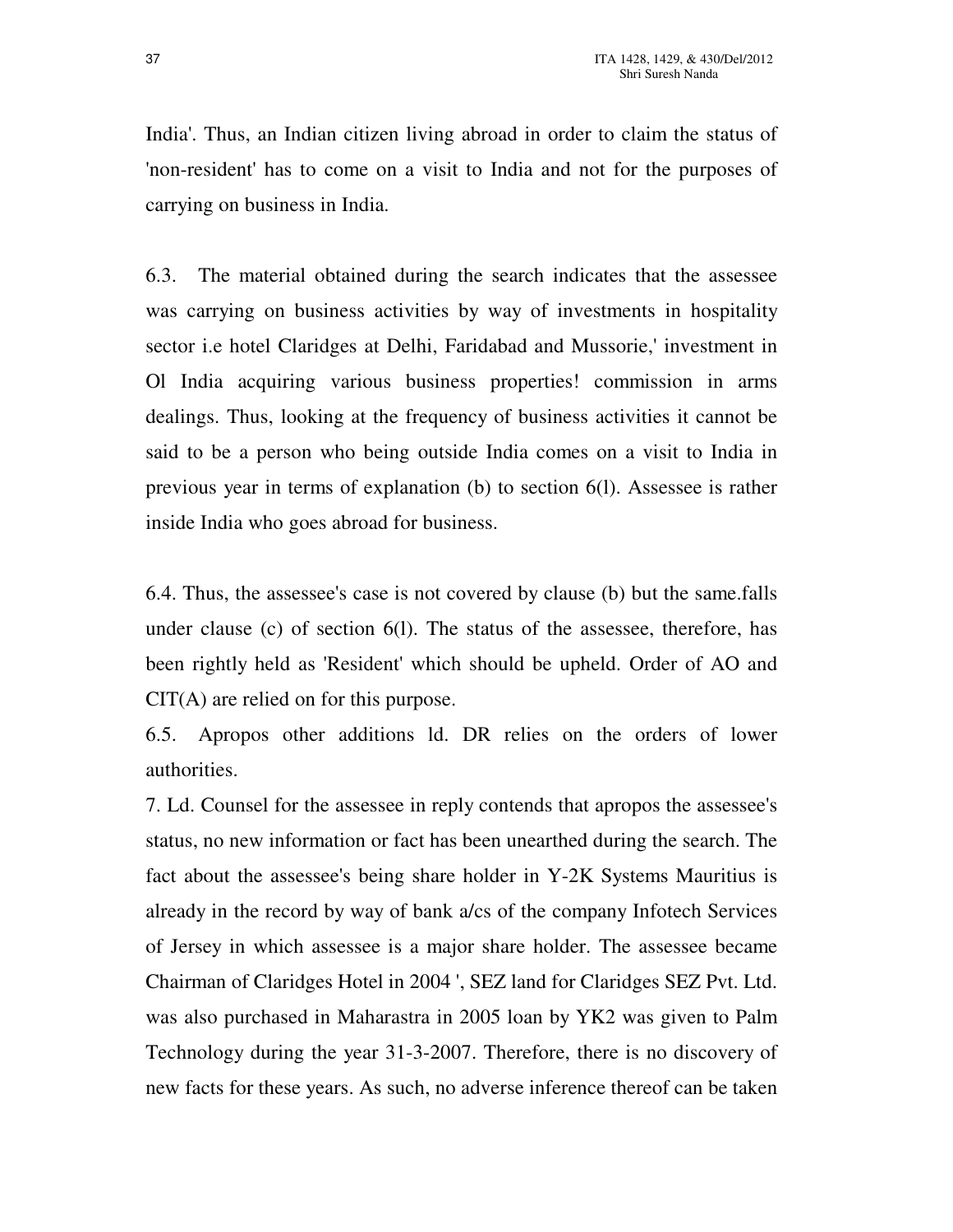in these years which are prior happenings in time. The lower authorities have tried to clutter the facts to create confusion and have relied on the facts which may have some effect in 2004. Thus, there being no change in facts and law, the rule of consistency has to apply.

7.1. AO applied section 6(l)(b) on the terms of provisions of which were omitted by Finance Act 1982 w.e.f. 1-4-1983 which provided that an individual would be resident in India if he maintained for himself a dwelling place in India. The provisions have undergone amendments and maintenance of dwelling place has been omitted. Since the Legislature has consciously omitted the provision about dwelling place in India, it is a clear indicator that dwelling place, no. of residence places in one or other country are no more relevant for deciding the issue of residential status. Govt. desired to keep the parameter of no. of days of stay simpliciter as the conclusive test.

7.2. It is trite law that the literal meaning to the words and terms used in Income-tax has to be accorded. The lower authorities have tried to apply the rules of interpretations where the meaning of terms is plain and simple supported by circulars of the Board. When the meaning of the provisions is unambiguous and clear, rule of interpretation do not apply. Merely being influenced by the media publicity, it has been held that assessee is an arms dealer and by twisting the provisions that assessee is a resident.

7.3. CBDT vide Circular no. 684 (supra) has clearly explained that it is the number of days of stay in India which will be decisive in determining the status and not the other factors. The binding nature of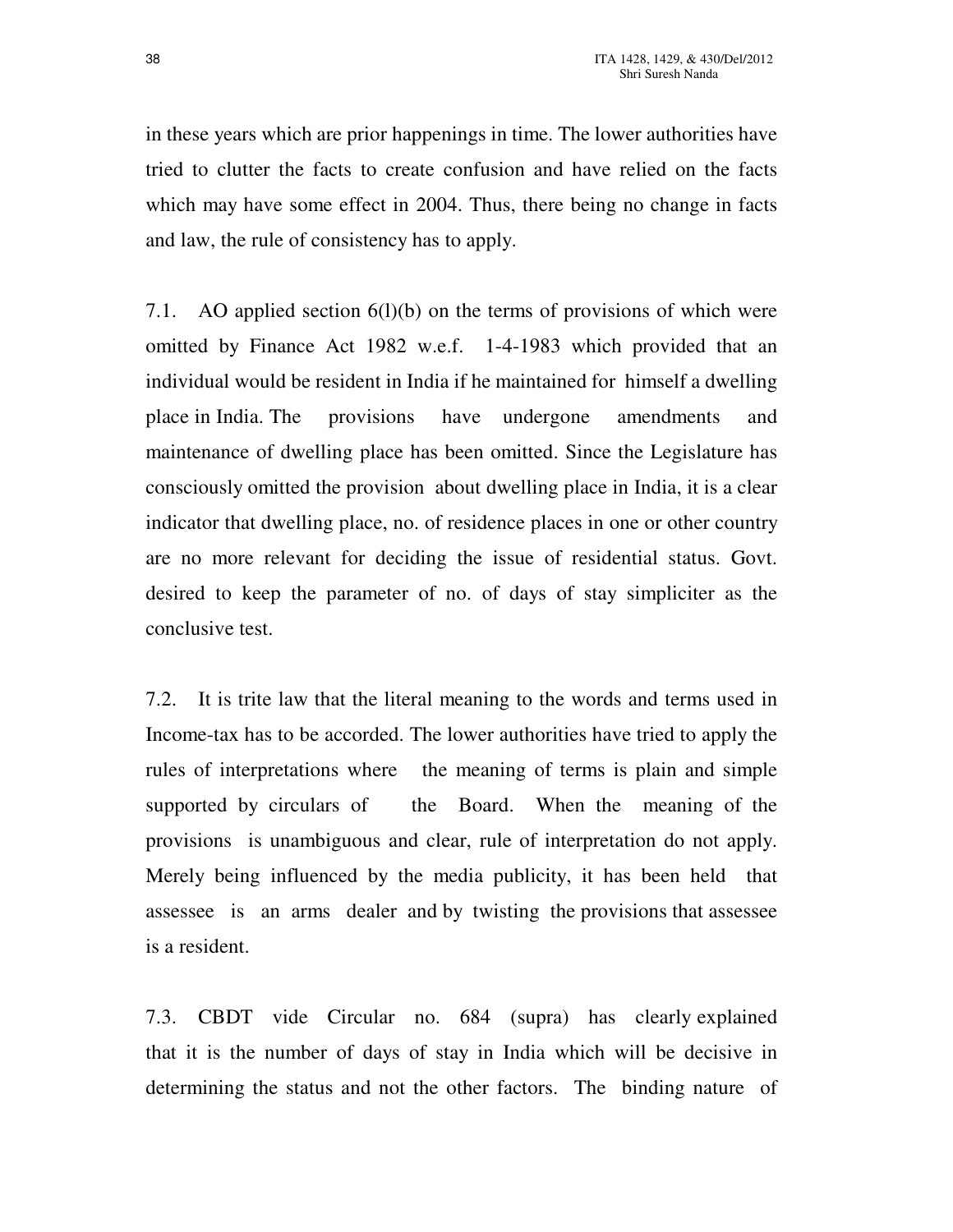Board circular has been upheld by Hon'ble Supreme Court in the case of K.P. Varghese (supra). The determination of status as 'non-resident ' on the basis of days only has been upheld in the case of O Abdul Razzak (supra) and by the AAR in the case of Dr. Virendra Kumar and Canoro Resources (supra). Thus, the only factor for determination of the status of non-resident is the number of days of stay in India. The distortion of provisions of sec. 6(1)(b) & (c) is without any basis and contrary to the express provisions and binding CBDT clarifications.

7.4 Ld. Counsel for the assessee Shri Ajay Wadhwa further relied on Hon'ble Supreme court judgment in the case of Vodafone 341 ITR 43 which lays down a clear proposition that the companies being incorporated entities under respective law possess independent and distinct status than their share holder or contributories. In case of structured investment transactions should not be disturbed on suspicions or casual considerations. In assesses case all the companies concerned are duly incorporated in respective legal jurisdictions. Necessary papers about their incorporation, existence, bank accounts have been produced. The investments in properties, assets and shares etc. have been made by structured deals. All of these legal transactions are being disturbed on surmises and conjectures, assessee having furnished proper explanation supported with documents has discharged his burden. In the interest of justice all these additions be deleted.

8. We have heard rival contentions and perused the material available on record. The first question which requires determination is whether the assessee is to be treated as Non Resident as has been held since past 25 years or to hold him as Resident as being interpreted by the AO. Whether the days of stay in India is the only test for determining the status as Non Resident and the provisions and Board Circular are clear and this being so require no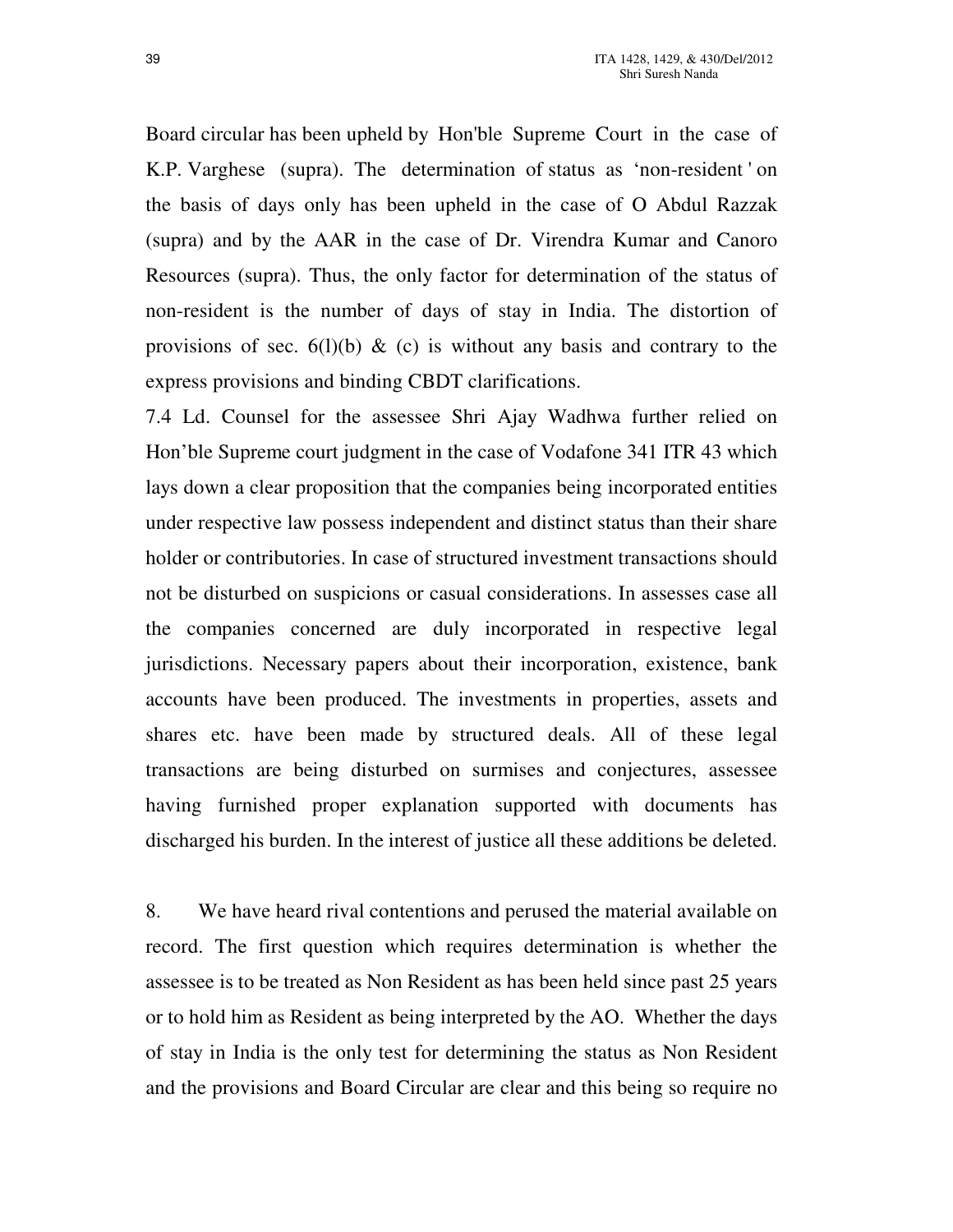further interpretation. In our considered opinion the controversy in question stands answered by Hon'ble Kerala High court in the case of 0. Abdul Razaq 337 ITR 350 (Ker.), in similar facts and circumstances by following observations:

> "There is no controversy on facts inasmuch as the assessee was in India for only 177 days in the previous year relevant for the assessment year 1989-90, and unless it is established that Explanation (a ) to sub-clause (c ) of section 6(l) of the Act is not available to the assessee, he cannot be treated as a resident in India for the purpose of assessing his global income including the business income earned abroad during the previous year. Obviously Explanation (a ) is an exception to section  $6(l)(c)$  of the Act, under which 60 days residence referred to in clause (c) is substituted to 182 days if the assessee went abroad in the previous year for the purpose of employment Admittedly, the assessee went abroad on 24- 9-1988 only to take up business there. If the business undertaken and carried on by the assessee in the previous year abroad amounts to employment within the meaning of Explanation (a) to section  $6(1)(c)$  of the Act, then the assessee is entitled to the status of non-resident declared by the CIT (Appeals), which is confirmed by the Tribunal.

> *5. The contention of the learned senior counsel appearing for the revenue is that employment necessarily involves employer-employee relationship with terms of employment and only under an employer a person can be employed. Learned senior counsel appearing for the assessee, on the other hand, contended that employment in the context of Explanation (a) includes seh°-employment, and taking up and continue business is also employment for the purpose of the above Explanation.*

> *6. During hearing, learned senior counsel for the revenue has relied on the decision of the Supreme Court in Lakshminarayan Ram Gopal & Son Ltd. v Government of Hyderabad [1954] 25 ITR 449. We do not think the*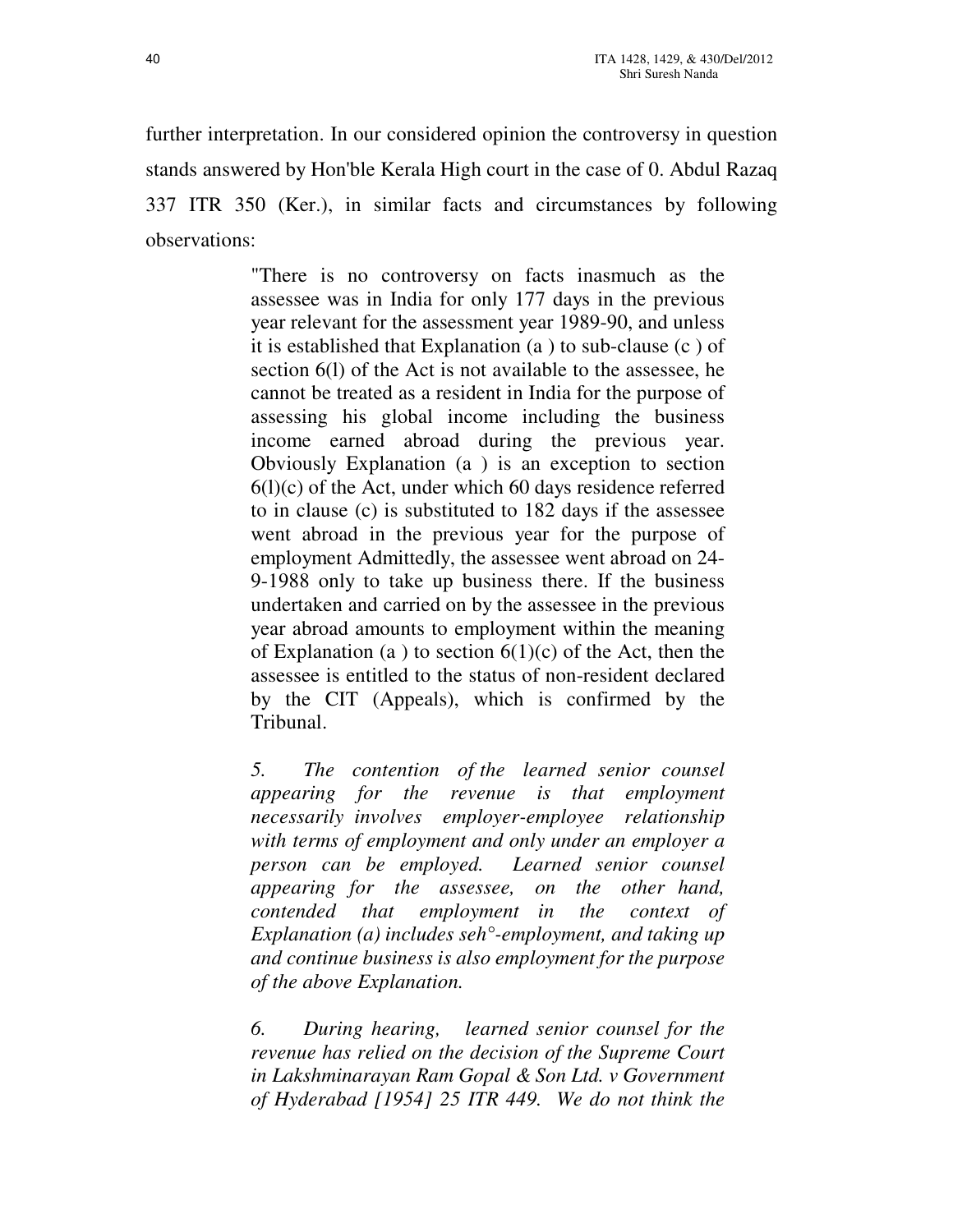*decision is applicable to the facts of this case. Learned senior counsel for the assessee has relied on the Memorandum explaining the provisions of the Finance Bill introducing the Explanation, contained in 134 ITR 137 (St.) [Para 35 of the Finance Bill], which reads as follow:'—* 

*"(iii)lt is proposed to provide that where an individual who is a citizen of India leaves India in any year for the purposes of employment outside India, he will not be treated as resident in India in that year unless he has been in India in that year for 182 days or more. The effect of this amendment will be that the 'test' of residence in (c) above will stand modified to this extent in such cases."* 

*Similarly the Central Board of Direct Taxes issued Circular No. 346, dated 30-6-1982, which reads as follows-'* 

*"7.3 With a view to avoiding hardship in the case of Indian citizens, who are employed or engaged in other avocations outside India, the Finance Act has made the following modifications in the tests of residence in India:'—* 

*(i)& (ii) \*\*\*\*\*\** 

*(Hi) Where an individual who is a citizen of India leaves India in any year for the purposes of employment outside India, he will not be treated as resident in India in that year unless he has been in India in that year for 182 days or more. The effect of this amendment will be that the test of residence in (c) above will stand modified to that extent in such cases."* 

*7. What is clear from the above is that no technical meaning is intended for the word "employment" used in the Explanation. In our view, going abroad for the purpose of employment only means that the visit and stay abroad should not be for other purposes such as a tourist, or for medical treatment or for studies or the like. Going abroad for the purpose of employment therefore means going abroad to take up employment or any*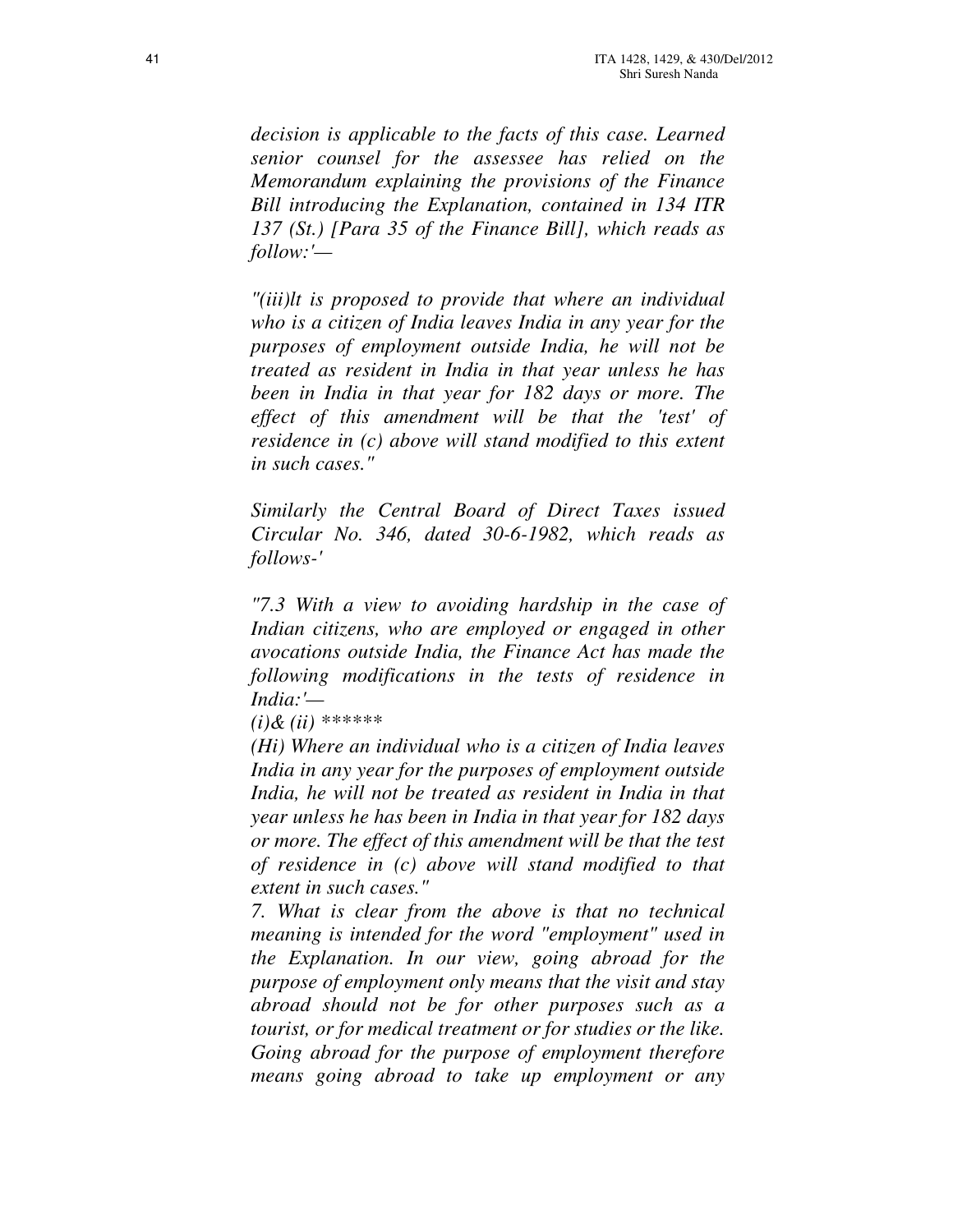*avocation as referred to in the Circular, which takes in self-employment like business or profession. So much so, in our view, taking up own business by the assessee abroad satisfies the condition of going abroad for the purpose of employment covered by Explanation*  (a) to section  $6(l)(c)$  of the Act. Therefore, we hold that *the Tribunal has rightly held that for the purpose of the Explanation, employment includes seh°-employment like business or profession taken up by the assessee abroad.* 

*We the*refore dismiss the appeal filed by the revenue."

8.1. Hon'ble High Court has considered the plain meaning of section  $6(1)(c)$ , the Board Circulars and held that the purpose of going abroad includes the purpose of seeking business in foreign countries also. The going abroad for business purposes will include self employment, business or profession taken up by the assessee. In our considered view, these facts cannot be construed in a manner to project that it implies carrying business activities from India.

In view of facts, circumstances, case laws and CBDT circular we reach to following conclusions:

- a. Residential status is always determined for the Previous Year because the assessee has to determine the total income of the Previous Year only. In other words, as the tax is on the income of a particular Previous Year, the enquiry and determination of the residence qualification must confine to the facts obtaining in that Previous Year.
- b. If a person is resident in India in a Previous Year in respect of any source of income, he shall be deemed to be resident in India in the Previous Year relevant to the Assessment Year in respect of each of his other sources of Income.
- c. Relevant Previous Year means, the Previous Year for which residential status is to be determined
- d. It is not necessary that the stay should be for a continuous period.
- e. It is not necessary that the stay should be at one place in India.
- f. A person may be resident of more than one country for any Previous Year.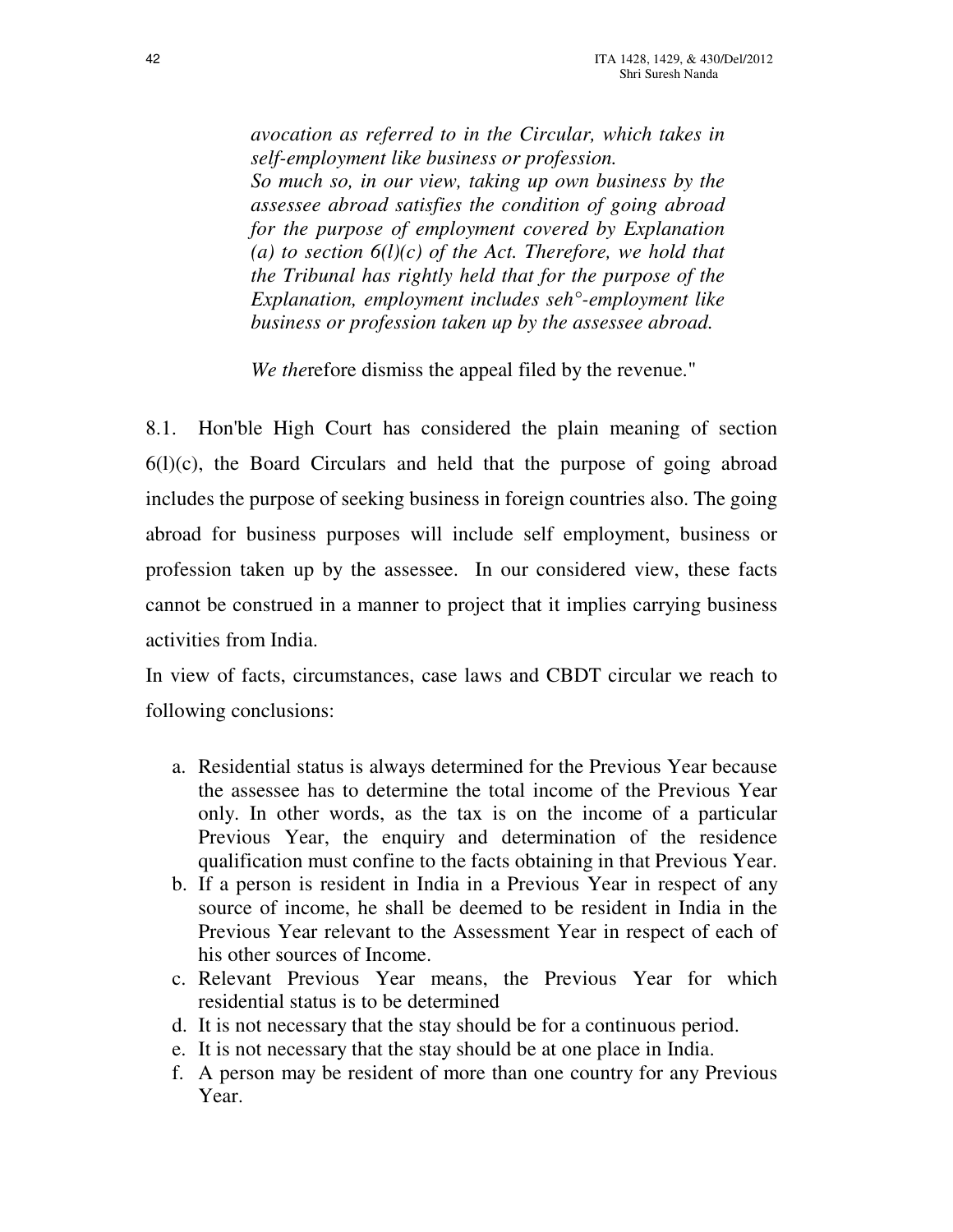- g. Citizenship of a country and residential status of that country are two separate concepts. A person may be an Indian national/Citizen but may not be a resident in India and vice versa.
- h. No. of days of stay in India determines the status.
- i. Assessee can take any vocation in any of the countries.
- j. During these years assessee had for more greater business engagements abroad as compared to India. Therefore it cannot be assumed that he did not come from outside of India.
- k. The explanation (b) to sec. 6, the explanatory notes for this amendment as clarified by CBDT in this behalf also make the no. of days provision very clear and unambiguous and leaves no room for interpretation.
- l. Even for the sake of arguments we accept the AOs interpretation it leads to absurd result by making practically every nonresident as a resident in India. This does not seem to be the legislative intent behind this amendment as the mischief sought to be redressed by this amendment to reduce the hardship and not to increase the hardship by unsettling what is settled.

When the law mandates that an Indian Citizen can go abroad for the purpose of seeking employment or business, there is no room to misconstruction to assume that assessees larger presence/business investment/family ties are in India than abroad. This amounts to a guess work contrary to settled propositions. Therefore, we are unable to agree with department that assessee was not visiting India from outside India. There is no restriction for number of days spent abroad. What the law mandates is to look at the number of days stayed in India.

8.2. Similar view has been adopted by the Authority of Advance Rulings in the case of Dr. Virendra Kumar (supra) and Canoro Resources (supra). Departmental authorities, except for interpreting the words in theor own manner, have not relied on any case law on the issue of section  $6(l)(c)$  and expln. (b) specifically. Thus no judgment contrary to Hon'ble Kerala High Court has been cited by the Revenue. It is a trite law that in Income tax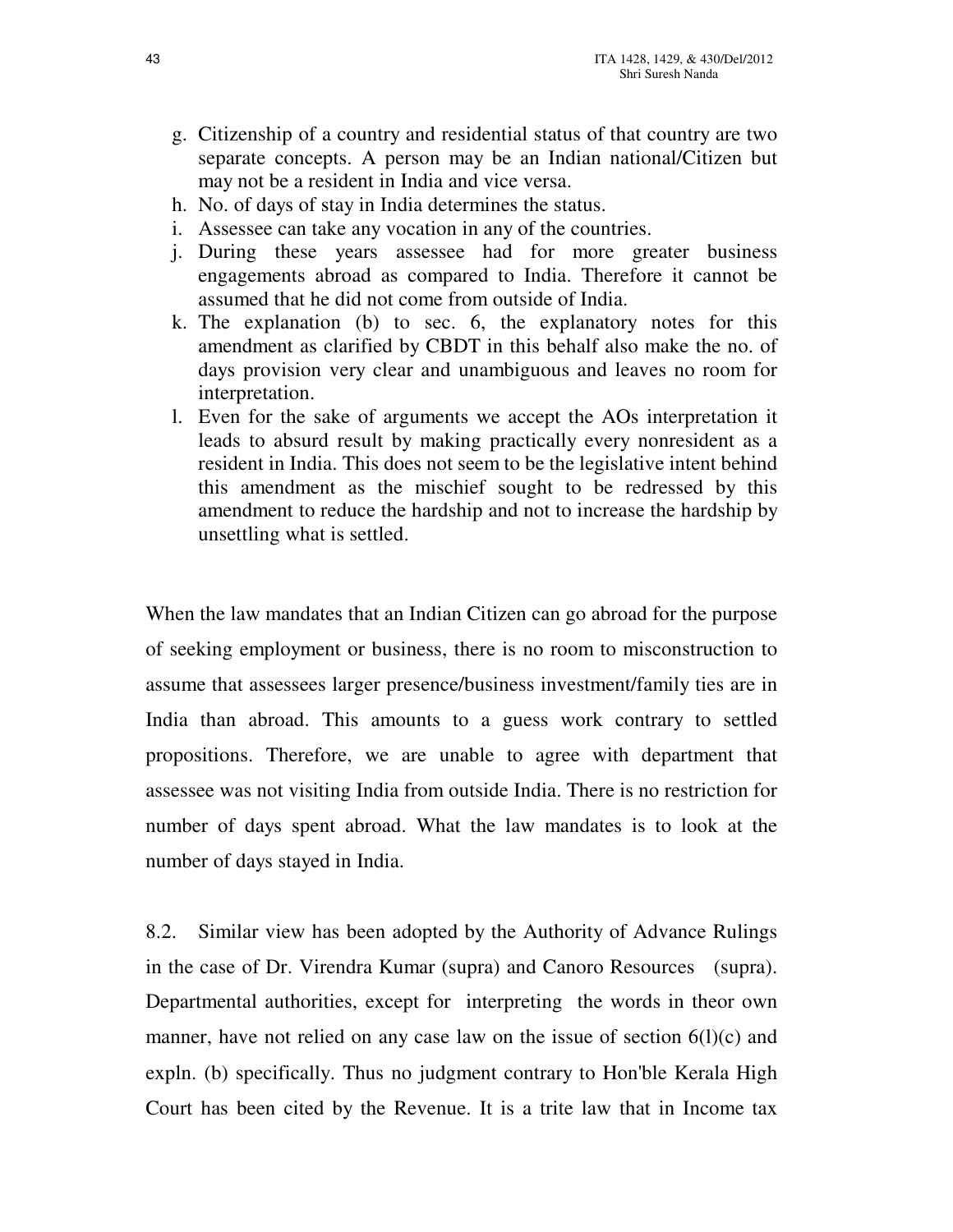proceedings the words shall be given plain and ordinary meaning and interpretation should be resorted only when the meaning is ambiguous. We are unable to see any ambiguity in these provisions. Hon'ble Kerala High Court has held that for determining the status as Non Resident is to be decided in terms of no. of days of stay in India. This being the only judgment available on this issue, is binding and is to be respectfully followed by us. The AAR judgment have a persuasive value and the decisions in the case of Dr. Virendra Kumar and Canoro Resources also AAR has adopted the ratio of Hon'ble Kerala High Court judgment. Thus, the test of residence will be determined on the basis of number of days of stay in India and not by the interpretation adopted by the lower authorities in this case. It has not been disputed by the revenue that the number of days of the stay of assessee in India are less than 182 days. In these facts and circumstances the assessee's arguments on this issue deserve to be upheld.

8.3. In view of the facts, circumstances and case laws cited and referred above on behalf of the assessee we hold that the determinative test for the status of Non Resident being number of days of stay in India and in assessee's case in these three years, the days of stay being less than 182 days; the status to be applied in this case is to be held as Non Resident as claimed by assessee. Thus, the assessee will be liable to tax on income accrued in India only. The assessee's grounds in this behalf are allowed.

9. Apropos the addition of Rs. 10,51,20,000/- made on the basis of a hand written page allegedly containing debit and credit entries in assessee's account with Deutsch Bank, Singapore on the ground that no explanation was given with regard to the source of the funds, is to be deleted as the same does not represents income accrued in India. Assessee has demonstrated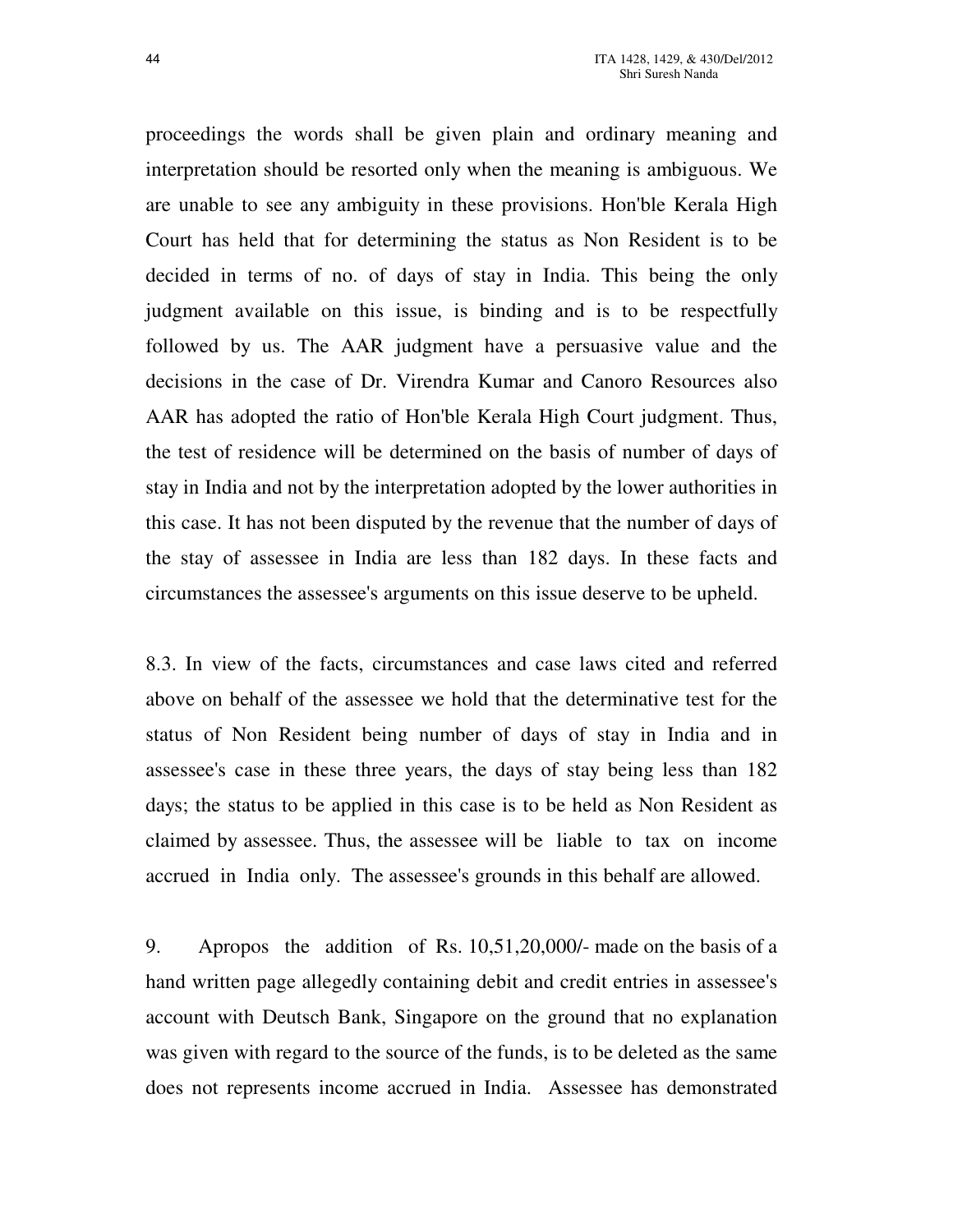that paper contains details of transfer of his own funds from foreign bank accounts maintained for the investment and business activities carried out in those countries. The AO has not lead any evidence to show that assesses explanation is incorrect or the credits in the bank account are as a result of any income which accrued in India. Admittedly the assessee being a nonresident claims to have activities and bank accounts in these countries. In these circumstances the burden to prove that assessee's explanation if false or the receipts outside India were as a result of any income which accrued in India was on the Department. AO has failed to discharge the burden and no adverse material has been brought on record. Besides the ITAT in the case of the assessee has held that these are remittances from the assessee's own account outside India to Indian bank accounts cannot be taxed u/s 68 of the Act. The decision of the Tribunal has been accepted by the Department and no appeal has been preferred to the High Court. Hence, we delete this addition, this ground of the assessee is allowed and the addition of Rs. 10,51,20,000/- is deleted.

10. Apropos the addition on account of share capital and loans of M/s C-l India Pvt. Ltd. by its holding company M/s Y2K Systems; Id. Counsel for the assessee that C-1 India is a private limited company incorporated on 11- 08.2000 with the main object of pursuing E-Commerce and software business. It was contended on behalf of C-1 India that no addition ought to be made as cash credits under section 68 of the Act on account of share capital and also the loans received from Y2K Systems Ltd as the onus that lay upon it had been discharged during the assessment proceedings. It was explained that:-

- (i) the share capital and loans had been received by C-I India from its holding company Y2K Systems Ltd Mauritius through banking channels;
- (ii) the audited Balance Sheets of the holding company had been filed and had also been obtained independently by the Department;
- (iii) these Balance Sheets clearly reflect the said amounts having been received by C-1 India;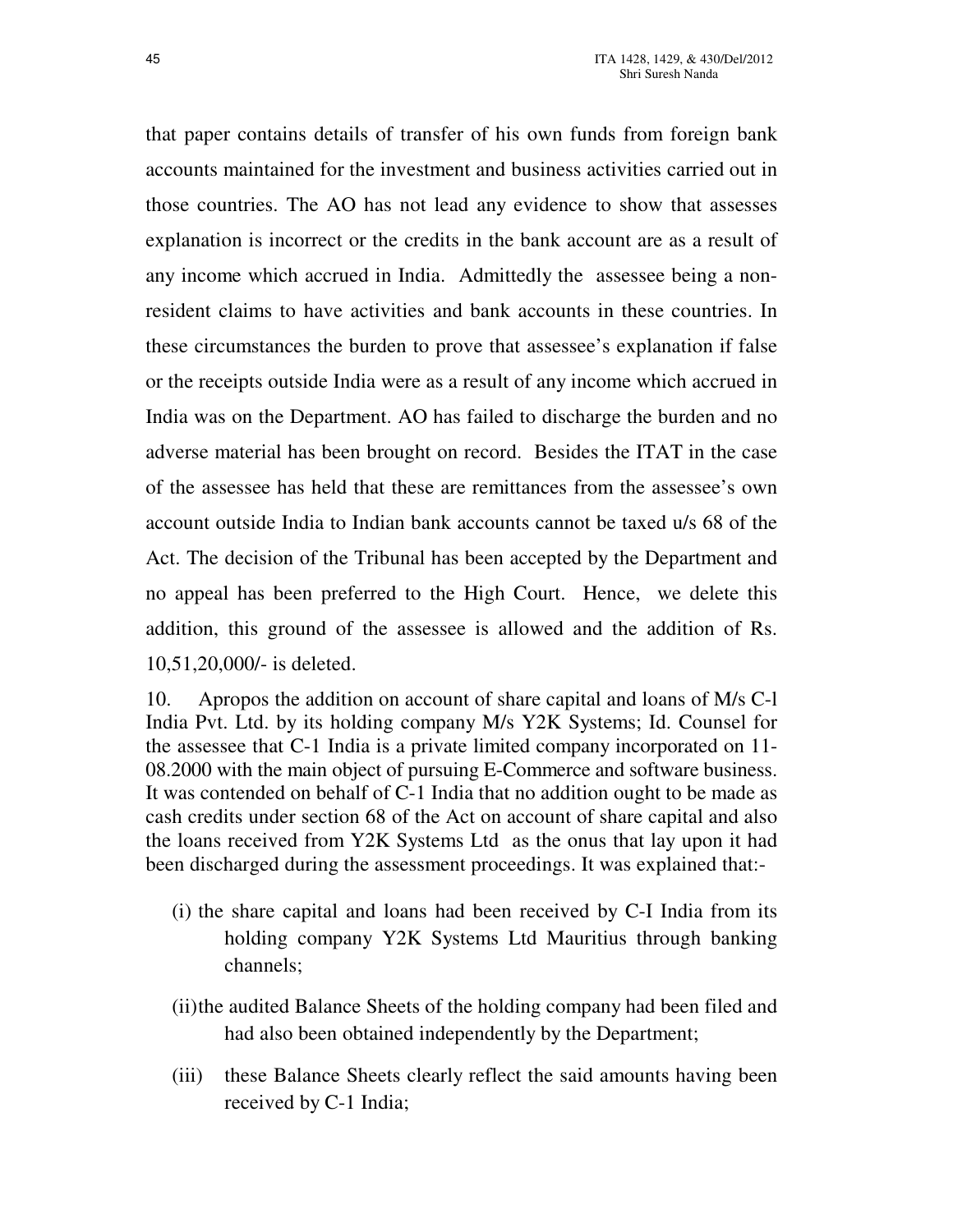- (iv) the tax residency certificate of Y2K Systems Ltd had been filed;
- (v) the particulars about incorporation of the company in Mauritius have been filed which have not been disputed.

Thus in respect of share application money and loan to C-I India no addition under 68 of the Act can be made.

The assessee contends that there is no evidence whatsoever in the form of bank account, document, paper etc to show that the amount received by C-1 India belongs to him.

It was further contended that the same amount with the same explanation was held to be belonging to C-1 India and was also added substantively in his hands. As such, the same amount had been taxed substantively in two hands with the same explanation and findings. The nature of the amount is also the same being money allegedly belonging to Mr Suresh Nanda and purportedly brought in by him as share capital in C-1 India.

It is trite that the same amount cannot be taxed doubly unless the nature of the amount changes or it is so provided in the Act. various judgments have been cited by both parties but this issue is well settled and does not need any judicial examination.

Same additions were made in both the cases on substantive basis. Both the parties agreed that the facts & circumstances are similar in both the cases and the issues may be decided keeping in mind the view taken in the case of the assessee.

In our considered view C1 India has been held as a separate entity held by department by way of assessments. It has not been held to be a Benami concern of the assessee. The addition have been made on account of Share application moneys and loan in both the cases i.e. assessee and C1 India without examining the relevant aspects like identity, creditworthiness, issues about genuineness of transaction and the issue of separate status of the entities in view of Hon'ble supreme court judgment in the case of Vodafone (supra). Lower authorities also seems to be ambivalent as to in which case the addition should be made.

Considering all the facts, circumstances and the law on the issue, ends of justice will meet if the issue is set aside and sent back to the file of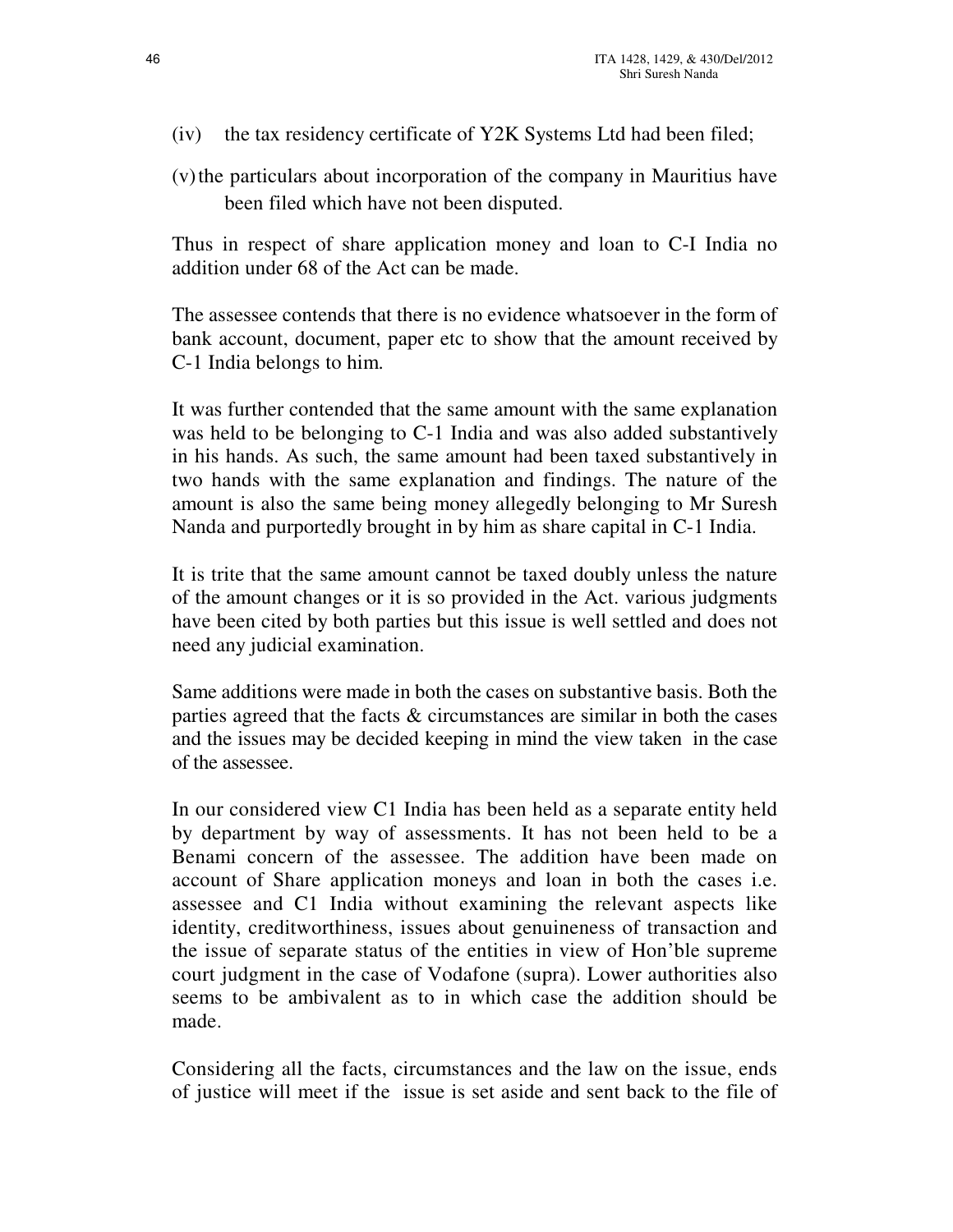AO accordingly to decide afresh to consider, whether any addition on this account is called for in any case and if so in which case the addition is to be made.

11. Apropos common ground raised in A.Ys. 2002-03 & 2003-04 in respect of alleged income from arms deals made on account of searches in the case of M.V. Rao and Mohan Sambha Ji Jagtap, the relevant statements have neither been provided nor these persons have been allowed to be cross examined by assessee. In the presence of these infirmities in the proceedings, these additions cannot be made. The AO may be directed to do the needful in this behalf; consider the outcome of assessment proceedings in their cases provide the opportunity for the cross examination and decide the issue afresh in accordance with law. We are of the view that the addition based on documents found from third parties cannot be made without confronting the material and allowing the opportunity of cross examination to the assessee. This proposition has been repeatedly laid down by all the Courts. Besides, there is a presumption in law that the person from whom the document is found is the owner of the document. The Department should discharge their burden before seeking to tax the assessee on the basis of documents found from Dr. M.V. Rao or shri Mohan sambhaji Jagtap. Since the assessee has not been provided necessary material including their statements, opportunity of cross examination and hearing based thereon, interest of justice will be served if the issues about income from commission/ business of dealings in arms are decided afresh by AO in the light of these observations. These grounds raised by the assessee in A.Yrs. 2002-03 & 2003-04 are allowed for statistical purposes.

12. Apropos the addition in respect of the estranged wife Smt. Renu Nanda, we are unable to uphold this addition inasmuch as both were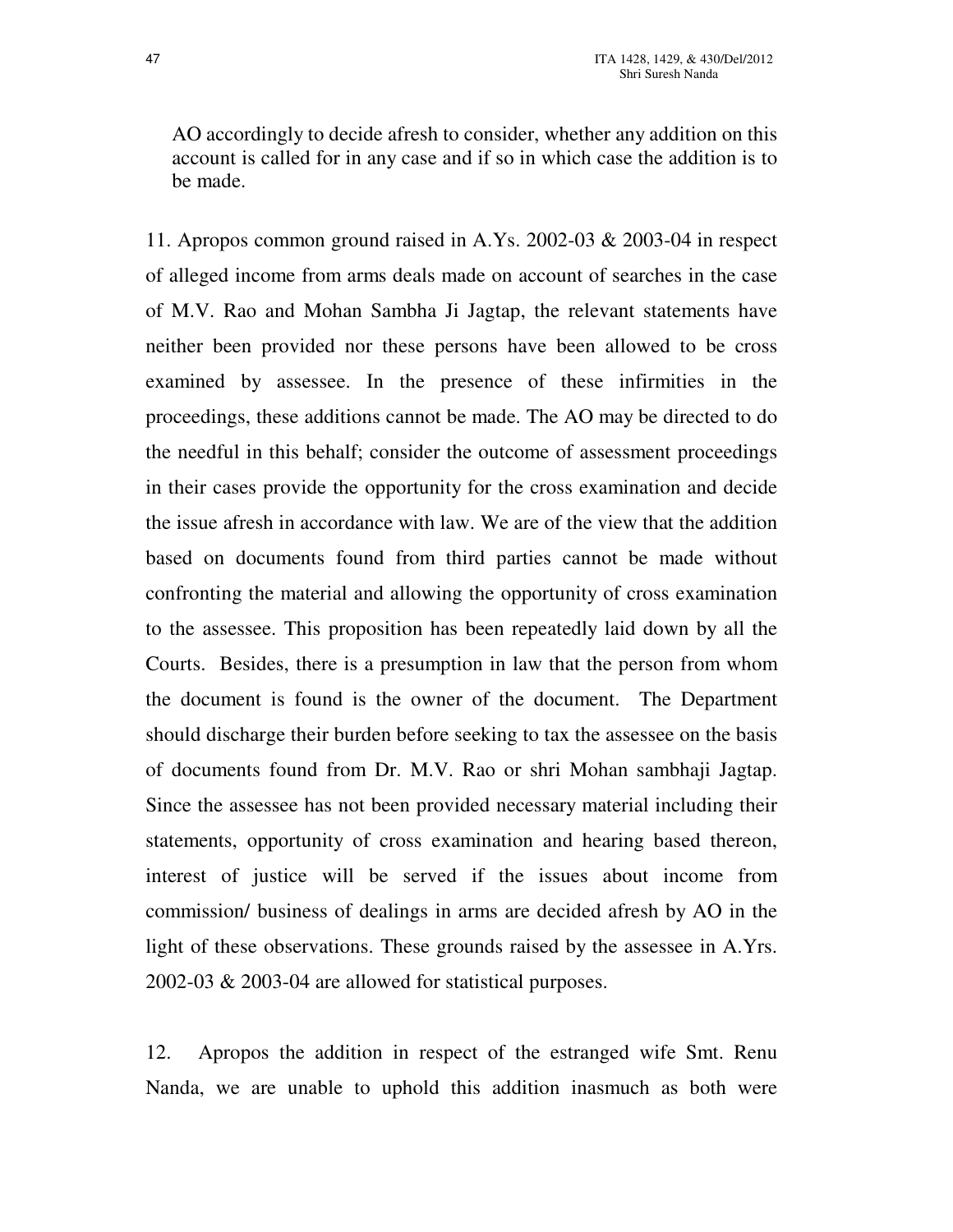separated by way of deed of settlement dated 4-4-1998 and the payments based thereon on were already made. The addition has been made not based on any evidence or incriminating material, indicating that any payment was made out of books. The sole basis of addition is an assumption that there was some unwritten understanding between the assessee and his estranged wife Smt. Renu Nanda. Therefore, it has been assumed that lesser amount for support was paid by the assessee as compared to earlier years. In our considered view the basis of addition being only on presumptions, there being no material what so ever, the addition is deleted. We find merit in the argument of ld. Counsel that with estranged relations on record such presumption is baseless. This ground of assessee raised in A.Y. 2003-04 is deleted.

13. The only ground left is in respect of unexplained expenditure of Rs. 45,95,000/- on the wedding ceremony of assessee's daughter, the Ld. Counsel for the assessee contends that there are mistakes in the amounts alleged to be paid to one Mr. Pal Nanda as mentioned in paper book page 278 which has not been considered. Similarly, the amount of Rs. 12.75 lacs appearing at page 282 has been wrongly included. The assessee and his wife are assessed to tax and are persons of means. The reconciliation of availability of cash in hand of Rs. 53.66 lacs with the assessee and his wife has been ignored by AO without giving any reasons and Hon'ble Delhi High Court judgment in the case of Kulwant Rai 291 ITR 36 has not been considered, holding that the assessee can keep the cash in hand. Looking at the facts and circumstances of the case, it emerges that proper factual verification has not been done by AO. Besides the issue of availability of cash with assessee and his wife needs to be considered in the light of Hon'ble Delhi High Court judgment. In view thereof we set aside this issue